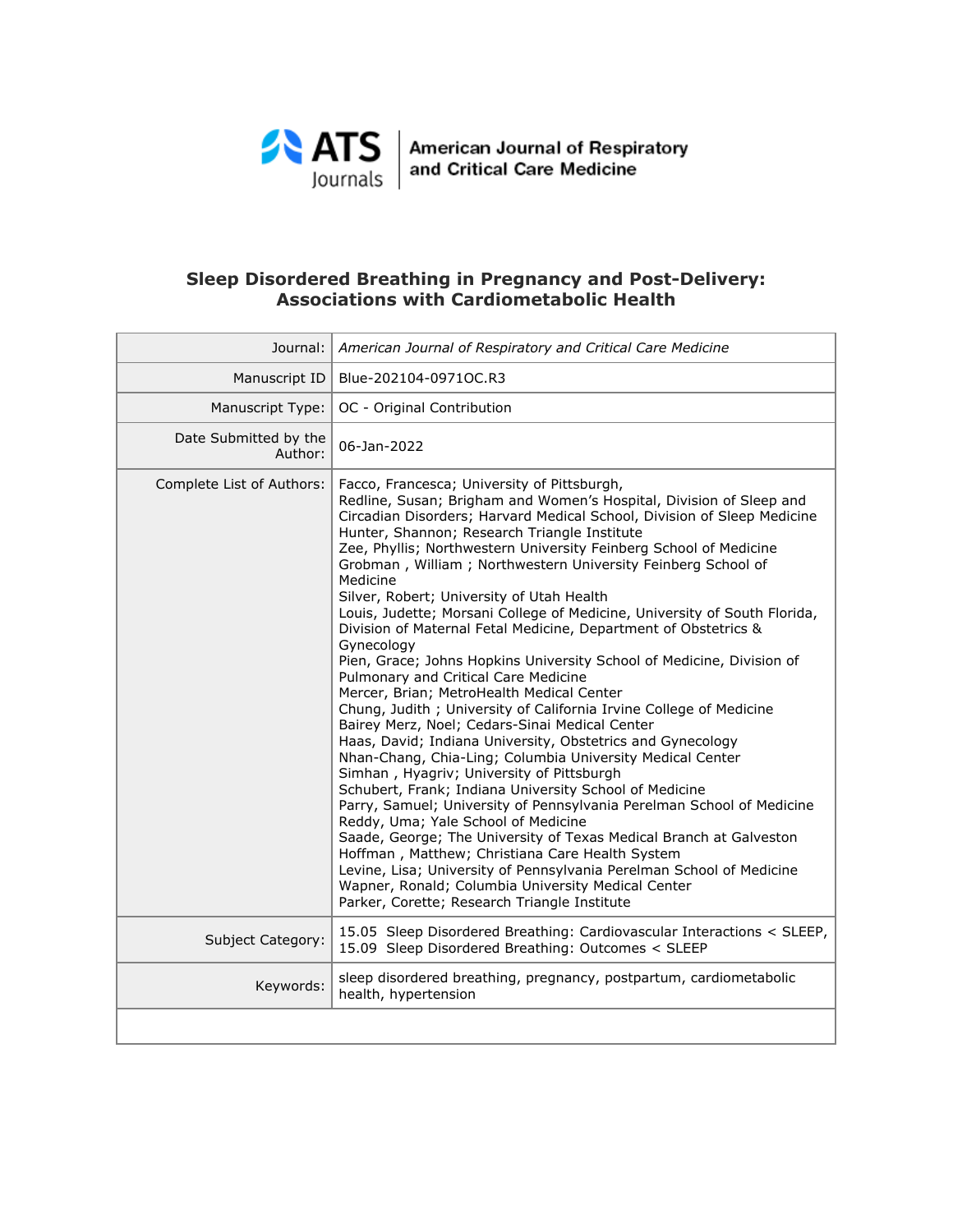SCHOLARONE<sup>"</sup><br>Manuscripts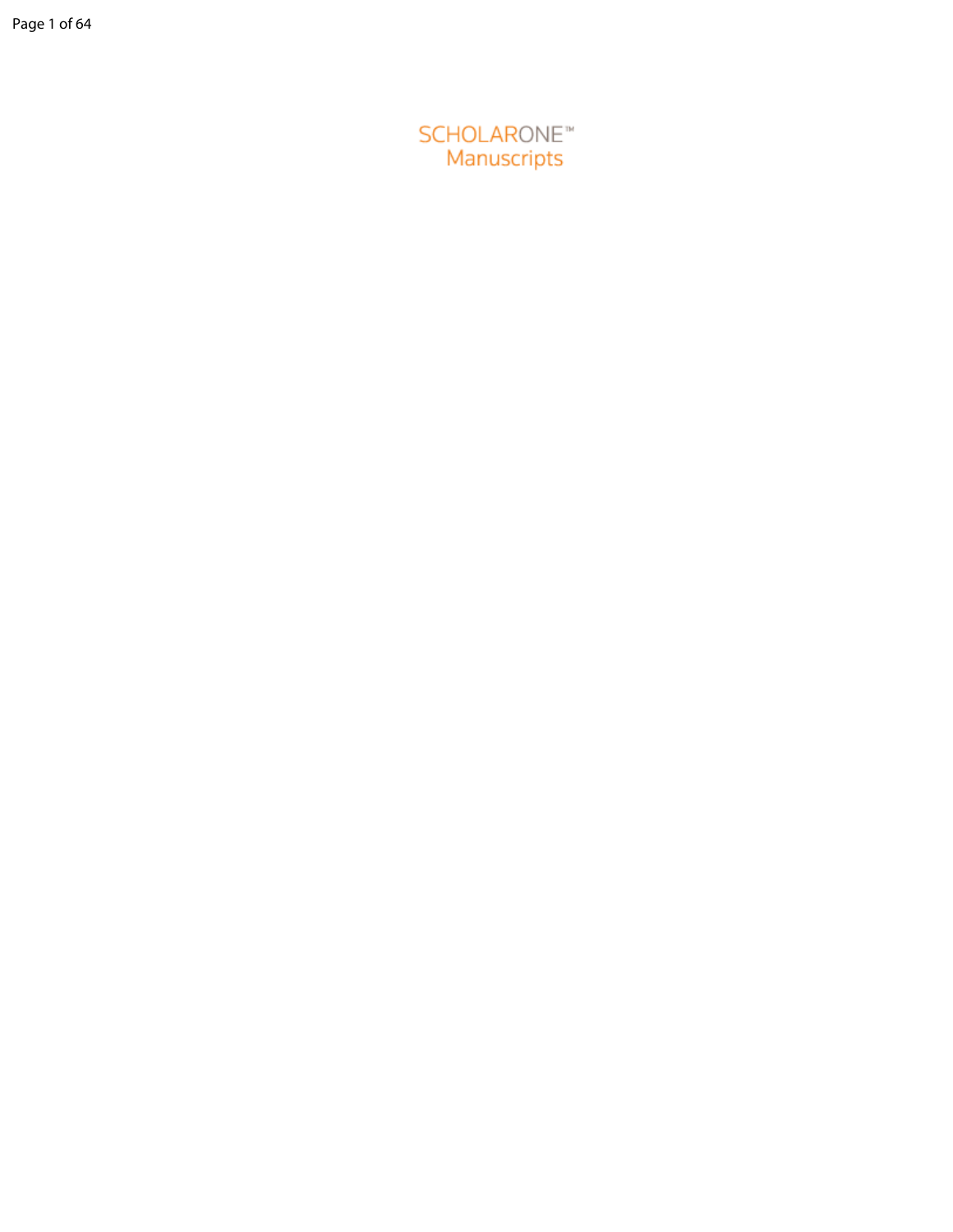## **TITLE: Sleep Disordered Breathing in Pregnancy and Post-Delivery: Associations with**

### **Cardiometabolic Health**

5 Francesca L. Facco, MD<sup>1</sup>, Susan Redline, MD<sup>2</sup>, Shannon M. Hunter, MS<sup>3</sup>, Phyllis P. Zee, MD<sup>4</sup>,

6 William A. Grobman, MD<sup>5</sup>, Robert M. Silver, MD<sup>6</sup>, Judette M. Louis, MD<sup>7</sup>, Grace W. Pien, MD<sup>8</sup>,

- 7 Brian Mercer, MD<sup>9</sup>, Judith H. Chung, MD, PhD<sup>10</sup>, C. Noel Bairey Merz, MD<sup>11</sup>, David M. Haas,
- 8 MD <sup>12</sup>, Chia-Ling Nhan-Chang, MD <sup>13</sup>, Hyagriv N. Simhan, MD<sup>1</sup>, Frank P. Schubert, MD<sup>12</sup>, 9 Samuel Parry, MD <sup>14</sup>, Uma Reddy, MD<sup>15</sup>, George R. Saade, MD<sup>16</sup>, Matthew K. Hoffman, MD<sup>17</sup>,
- 10 Lisa D. Levine, MD<sup>12</sup> Ronald J. Wapner, MD<sup>13</sup>, Corette B. Parker, PhD<sup>3</sup> for the NICHD
- NuMoM2b and NHLBI NuMoM2b Heart Health Study Networks
- 
- 
- 
- 
- 
- 1. Department of Obstetrics, Gynecology and Reproductive Sciences, University of Pittsburgh
- School of Medicine, Pittsburgh, PA
- 2.Harvard Medical School and Brigham and Women's Hospital, Boston, Massachusetts
- 3. RTI International, Research Triangle Park, North Carolina
- 4. Department of Neurology, Northwestern University, Chicago, IL
- 5. Department of Obstetrics, Gynecology-Maternal Fetal Medicine & Preventive Medicine,
- Northwestern University, Chicago, IL
- 6. Department of Obstetrics and Gynecology, University of Utah, Salt Lake City, Utah
- 7. University of South Florida Morsani College of Medicine, Tampa, FL.
- 8. Department of Medicine, Johns Hopkins School of Medicine, Baltimore, MD
- rics, Gynecology and Reproductive Sciences<br>
burgh, PA<br>
I and Brigham and Women's Hospital, Bostol<br>
aarch Triangle Park, North Carolina<br>
gy, Northwestern University, Chicago, IL<br>
cs, Gynecology-Maternal Fetal Medicine & P<br> 9. Department of Obstetrics and Gynecology, Case Western Reserve, MetroHealth, Cleveland, OH
- 10. Department of Obstetrics and Gynecology, University of California, Irvine, Irvine, California
- 11. Barbra Streisand Women's Heart Center, Cedars-Sinai Medical Center, Los Angeles, California
- 12. Department of Obstetrics and Gynecology, School of Medicine, Indiana University,
- Indianapolis, IN11
- 13. Department of Obstetrics and Gynecology, Columbia University, New York, New York
- 14. Department of Obstetrics and Gynecology, University of Pennsylvania, Philadelphia, PA
- 15. Department of Obstetrics, Gynecology & Reproductive Services, Yale University, New
- Haven, CT
- 16. Department of Obstetrics and Gynecology, University of Texas Medical Branch, University
- of Texas, Galveston, TX.
- 17. Department of Obstetrics and Gynecology, Christiana Care Health System, Wilmington, DE,
- USA
- Corresponding Author:
- Francesca Facco, MD
- Associate Professor, Department of Obstetrics and Gynecology
- Magee-Womens Hospital
- 300 Halket Street
- Room 2233
- Pittsburgh, PA 15213
- Work phone: 412-641-5406
- Cell: 312-933-1881
- Fax: 412-641-1133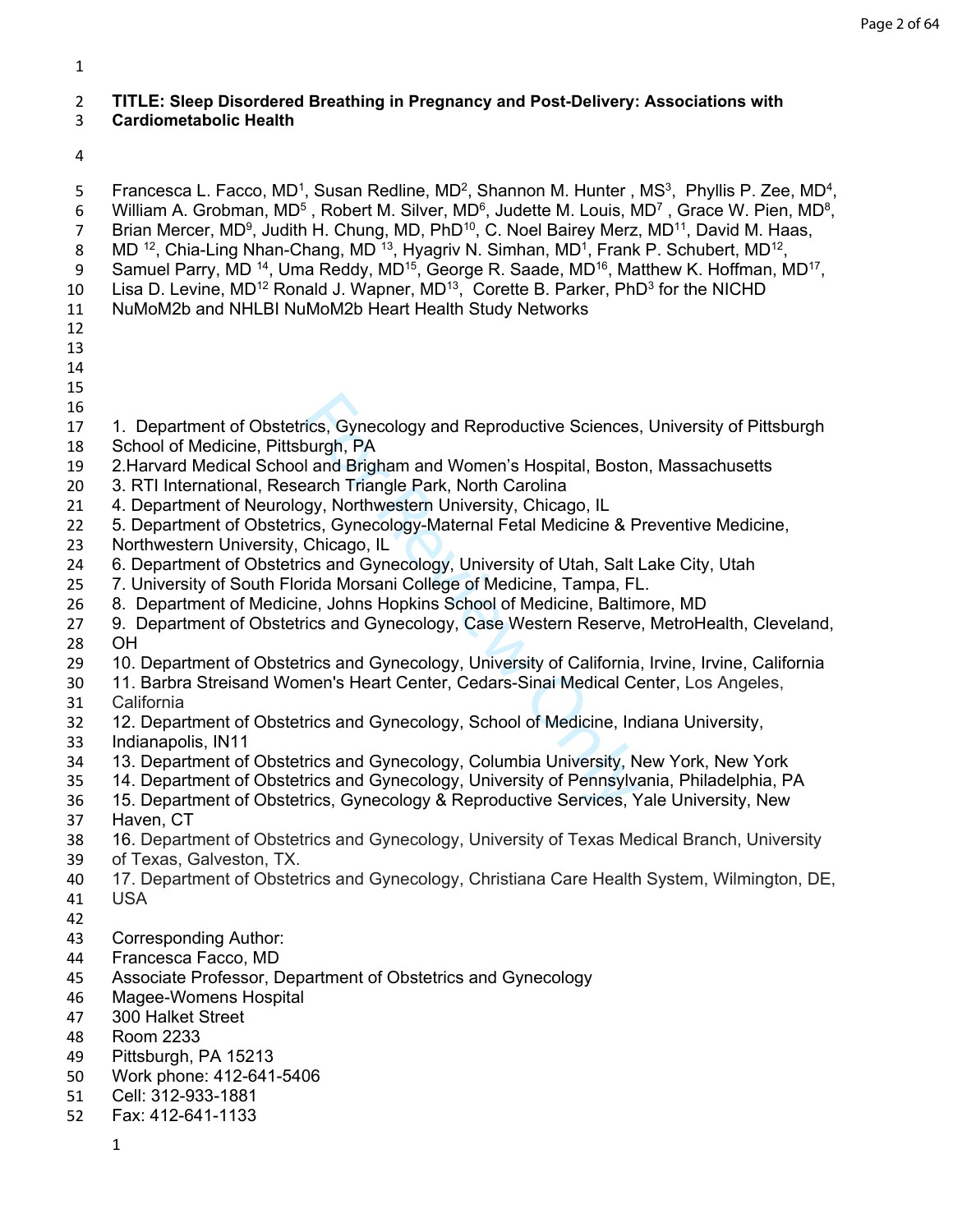- 53 Email: [faccof@upmc.edu](mailto:faccof@upmc.edu)
- 
- All authors meet the following criteria:
- Substantial contributions to the conception or design of the work; or the acquisition, analysis, or
- interpretation of data for the work; AND
- Drafting the work or revising it critically for important intellectual content; AND
- Final approval of the version to be published; AND
- Agreement to be accountable for all aspects of the work in ensuring that questions related to the
- accuracy or integrity of any part of the work are appropriately investigated and resolved.
- 
- 
- v cooperative agreement funding from the Namice Kennedy Shriver National Institute of Classory, U10-HL119989; U10-HL120034; U10-H22: U10-HL120019; U10-HL119993; and U10-<br>Page 1: U10-HL120019; U10-HL119993; and U10-<br>Page 1: This study is supported by cooperative agreement funding from the National Heart, Lung, and
- Blood Institute and the *Eunice Kennedy Shriver* National Institute of Child Health and Human
- Development: U10-HL119991; U10-HL119989; U10-HL120034; U10-HL119990; U10-
- HL120006; U10-HL119992; U10-HL120019; U10-HL119993; and U10-HL120018. Support was
- also provided by the National Institutes of Health: Office of Research on Women's Health
- through U10-HL-119991; Office of Behavioral and Social Sciences Research through U10-
- HL119991 and U10-HL119992; and the National Center for Advancing Translational Sciences –
- UL-1-TR000124, UL-1-TR000153, UL-1-TR000439, and UL-1-TR001108; and the Barbra
- Streisand Women's Cardiovascular Research and Education Program, and the Erika J. Glazer
- Women's Heart Research Initiative, Cedars-Sinai Medical Center, Los Angeles. The content of
- this article is solely the responsibility of the authors and does not necessarily represent the
- official views of the National Institutes of Health.
- Short Running: Sleep Disordered Breathing in Pregnancy and Post-Delivery
- ClinicalTrials.gov Registration number NCT02231398.
- Subject Category: 15.9 Sleep Disordered Breathing: Outcomes
- Total word count max =3635
- Abstract = 250 words
- This article has an online data supplement, which is accessible from this issue's table of content
- online at [www.atsjournals.org](https://www.atsjournals.org/page/ajrccm/www.atsjournals.org)
-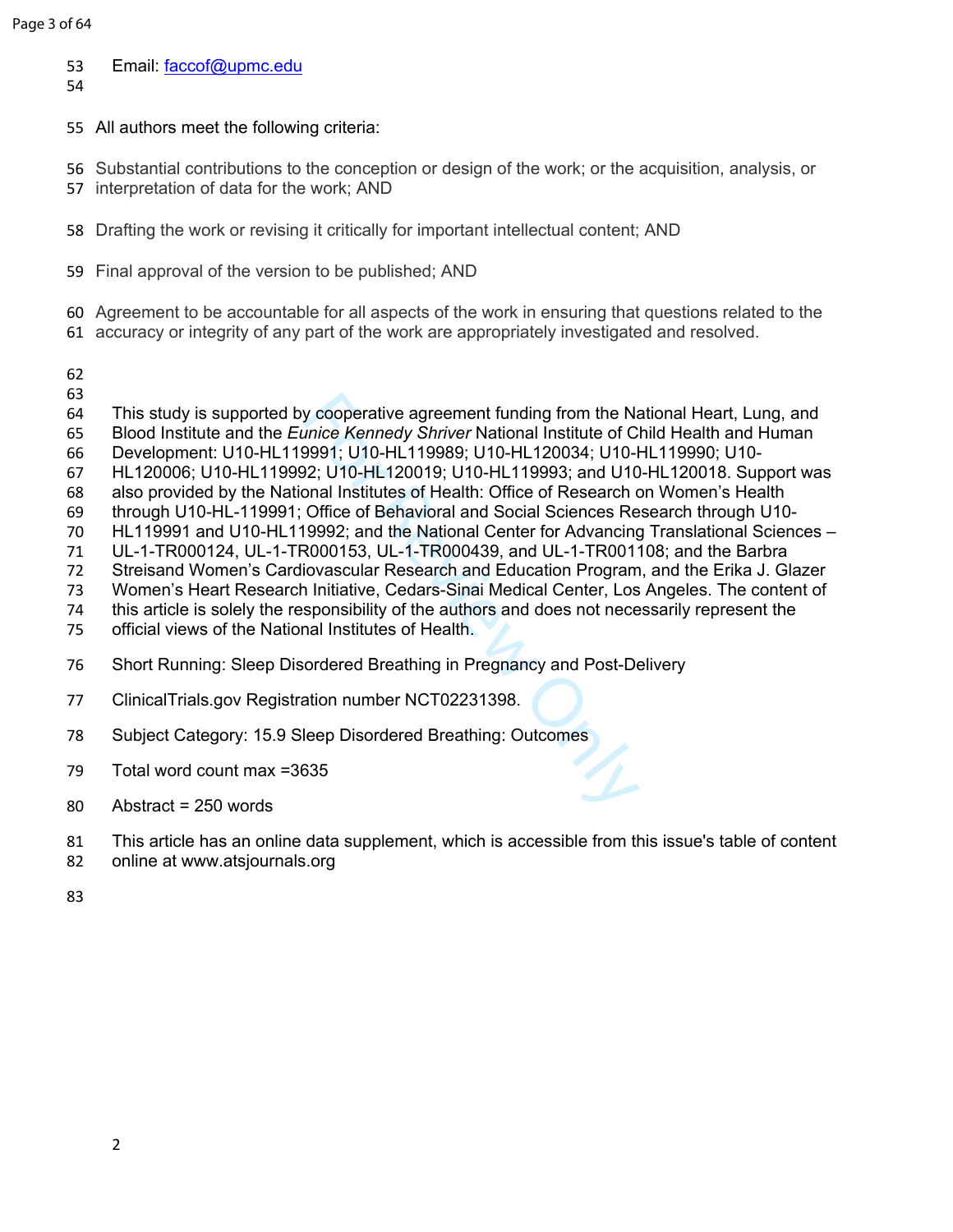Page 4 of 64

ABSTRACT

Rationale: Knowledge gaps exist regarding health implications of sleep disordered breathing

(SDB) identified in pregnancy and/or post-delivery.

 Objective: To determine whether SDB in pregnancy and/or post-delivery is associated with hypertension (HTN) and metabolic syndrome (MS).

Methods: The nuMoM2b Heart Health Study (n=4,508) followed participants initially recruited

during their first pregnancy. Participants returned for a visit 2-7 years after pregnancy. This

study examined a subgroup who underwent SDB assessments during their first pregnancy

(n=1,964) and a repeat SDB assessment post-delivery (n=1,222). Two SDB definitions were

considered: apnea-hypopnea index (AHI) ≥5; oxygen desaturation index (ODI) ≥5. Associations

between SDB and incident HTN and MS were evaluated with adjusted risk ratios (aRR).

95 Results: The aRR for MS given an AHI ≥5 during pregnancy was 1.44 (95% CI 1.08, 1.93), but

no association with HTN was found. ODI ≥5 in pregnancy was associated with both an

increased risk for HTN (aRR 2.02, 95% CI 1.30, 3.14) and MS (aRR 1.53, 95% CI 1.19, 1.97).

Participants with an AHI ≥5 in pregnancy that persisted post-delivery were at higher risk for both

DB assessment post-delivery (n=1,222). Two<br>nea index (AHI)  $\geq$ 5; oxygen desaturation incorder in the HTN and MS were evaluated with adjusted<br>given an AHI  $\geq$ 5 during pregnancy was 1.44<br>was found. ODI  $\geq$ 5 in pregnan HTN (aRR 3.77, 95% CI 1.84, 7.73) and MS (aRR 2.46, 95% 1.59, 3.76). Similar associations

were observed for persistent post-delivery ODI ≥5.

 Conclusions: An AHI ≥5 in pregnancy was associated with an increased risk of MS. An ODI ≥5 in pregnancy was significantly associated with both HTN and MS. Participants with persistent elevations in AHI and ODI both during pregnancy and at 2-7 post-delivery were at the highest risk for HTN and MS.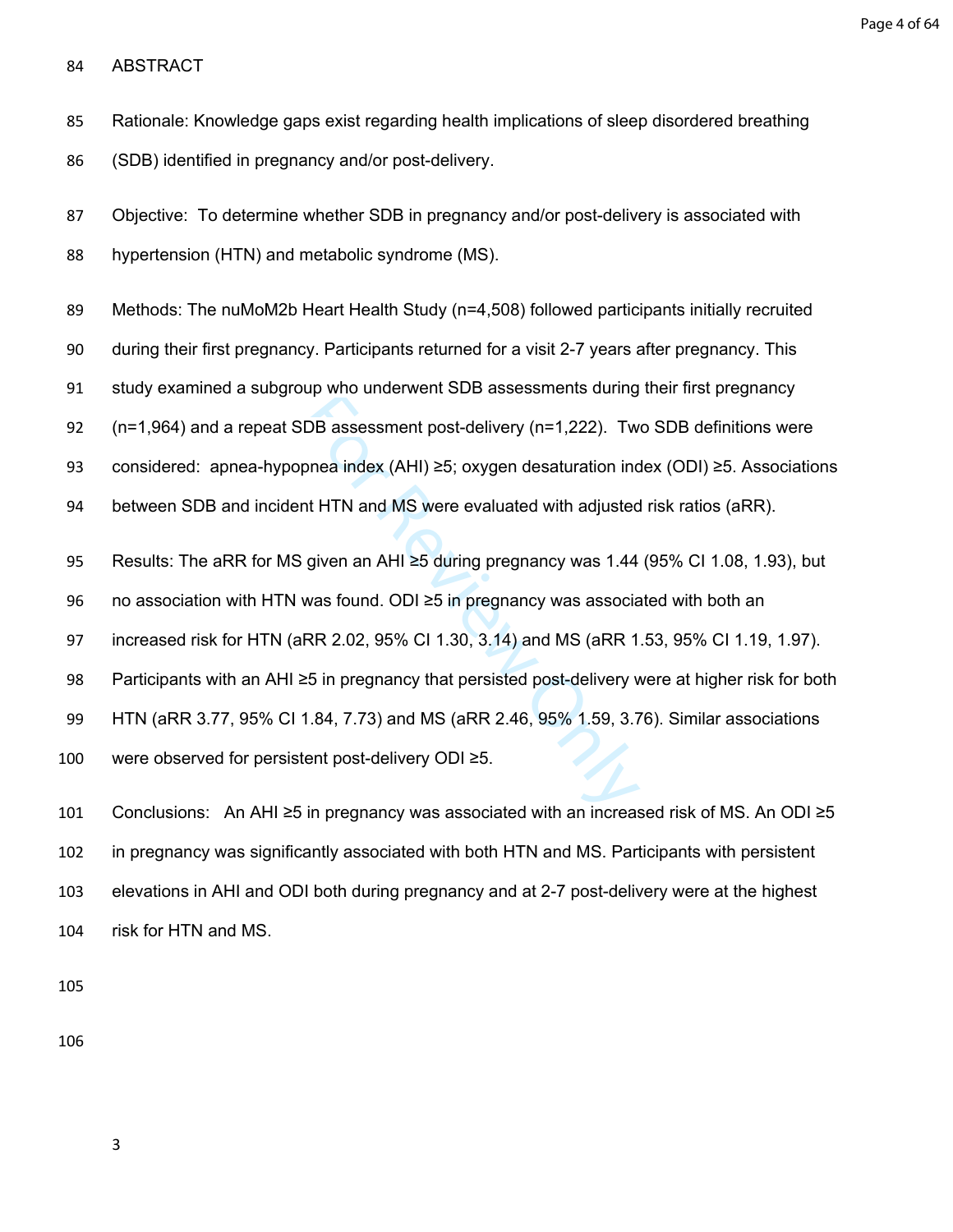Page 5 of 64

#### **Introduction**

 Sleep disordered breathing (SDB) characterized by recurrent apneas and hypopneas, intermittent hypoxemia, and sleep disruption, is increasingly recognized in pregnancy. Pregnant individuals are at increased risk for SDB, predominantly obstructive sleep apnea (OSA), compared to their non-pregnant counter-parts, due to physical and hormonal changes that occur during pregnancy.([1,](#page-17-0) [2](#page-17-1)) A meta-analysis of 33 studies found that the pooled overall prevalence of SDB during pregnancy was 15% (95% CI 12–18%).[\(3](#page-17-2))

gic data from cohorts of middle-aged and olde<br>e cardiometabolic outcomes, (4-6) less is kno<br>t-delivery period impacts maternal health. In<br>ress, and sympathetic nervous system activity<br>allead to adverse maternal health even While epidemiologic data from cohorts of middle-aged and older adults indicate that SDB is associated with adverse cardiometabolic outcomes,(4-6) less is known about how SDB in pregnancy and in the post-delivery period impacts maternal health. In pregnancy, increases in inflammation, oxidative stress, and sympathetic nervous system activity, all of which can be exacerbated by SDB, can lead to adverse maternal health events.(2, [7](#page-17-4)) Indeed, SDB in pregnancy has been associated with a 2-3-fold increased risk for preeclampsia and gestational diabetes mellitus (GDM).(3, 8) These and other adverse pregnancy outcomes (APOs) are risk factors for later development of hypertension (HTN) and metabolic disease.([9-12\)](#page-17-6) The post- partum period is also of unique relevance regarding SDB epidemiology given the likely impact of post-partum weight retention on SDB risk.(13-15) Thus, there is a critical need to elucidate whether SDB identified in pregnancy and/or in the post-delivery period is associated with cardiovascular and metabolic health in young adults.

 The Nulliparous Pregnancy Outcomes Study: Monitoring Mothers ‐to ‐be Heart Health Study (nuMoM2b-HHS) was a post-delivery follow-up study of participants initially recruited during their first pregnancy to the parent nuMoM2b study. A subset of women in the parent study underwent evaluation for SDB during their first pregnancy ("nuMoM2b SDB Substudy"), and were offered a repeat assessment post-delivery.[\(16-18\)](#page-17-8) We utilized the nuMoM2b data to address the knowledge gap that exists regarding health implications of SDB identified in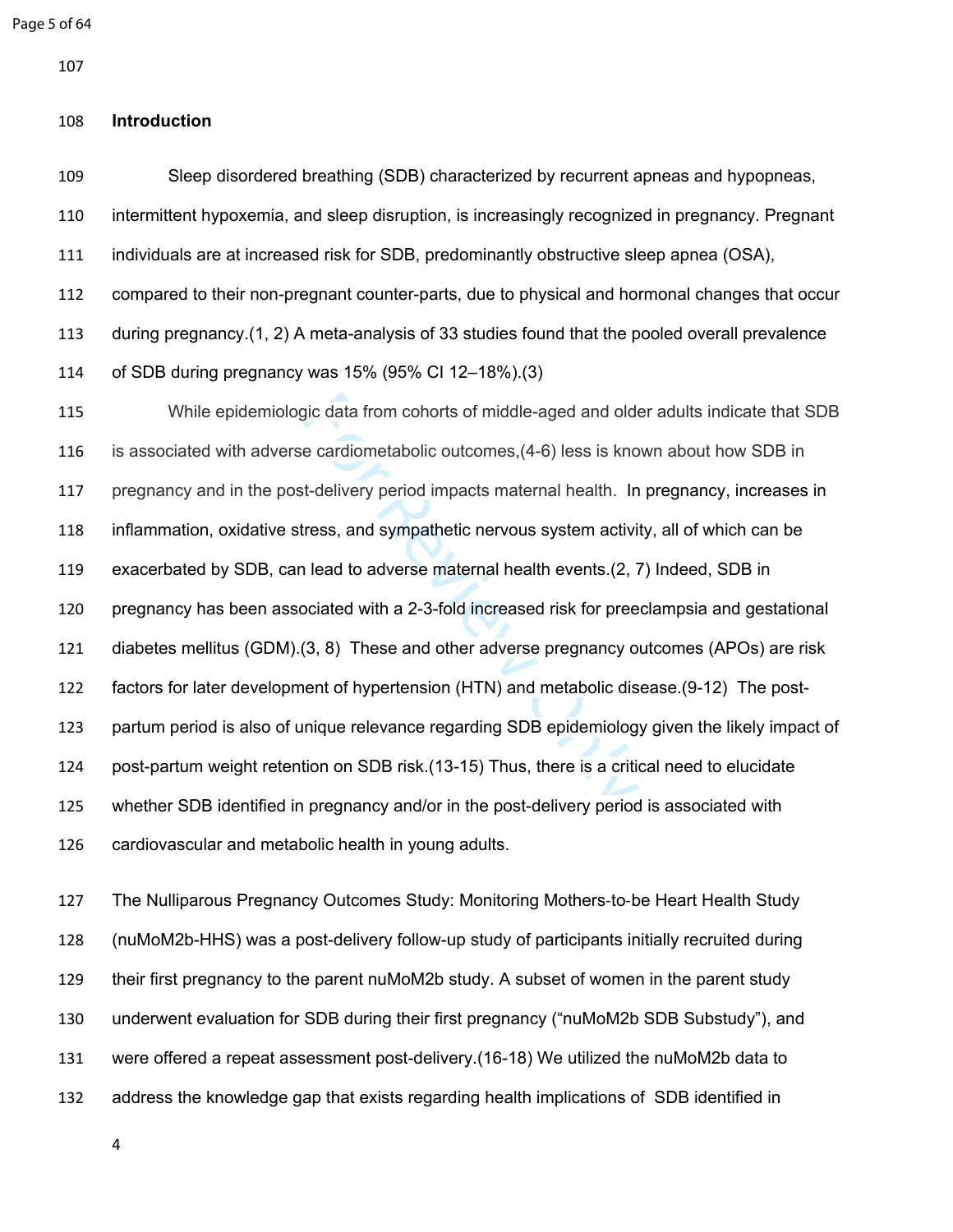- pregnancy and/or post-delivery. Specifically, our objective was to determine whether SDB in
- pregnancy and/or post-delivery is associated with hypertension (HTN) and metabolic syndrome.

#### **Methods**

 Details of the nuMoM2b study, and the nuMoM2b-SDB Substudy have been previously published.([18](#page-17-9)) [\(16\)](#page-17-8) Inclusion criteria for the nuMoM2b study were nulliparity (no prior delivery  $\geq$  20 weeks' gestation) and a viable singleton pregnancy at screening (6<sup>0</sup>–13<sup>6</sup> weeks' gestation). Participants were excluded from the nuMoM2b-SDB Substudy if they were currently using continuous positive airway pressure (CPAP) treatment for SDB, had severe asthma, or required oxygen supplementation.

#### **nuMoM2b-HHS Methods**

d a viable singleton pregnancy at screening (<br>ed from the nuMoM2b-SDB Substudy if they v<br>y pressure (CPAP) treatment for SDB, had s<br>s<br>s<br>s<br>s<br>hhods of the follow-up nuMoM2b-HHS are des<br>rs began at least 6 months after delive 145 The complete methods of the follow-up nuMoM2b-HHS are described elsewhere.[\(17](#page-17-10)) Briefly, contacts/interviews began at least 6 months after delivery. An in‐person nuMoM2b‐HHS visit was conducted 2 to 7 years after the index pregnancy ended. Participants were asked to fast for 8 hours before the visit. Blood pressure (BP), anthropometric measurements, and biological specimens were collected using standardized protocols. Participants in the nuMoM2b- HHS were eligible to participate in a follow-up assessment of SDB if they had participated in the nuMoM2b-SDB Substudy while pregnant.

**nuMoM2b-HHS Outcomes** (see online supplement for additional details)

 Incident HTN was defined as HTN that developed after the index pregnancy, as determined by BP measurement (systolic BP ≥140 mm Hg or diastolic BP ≥90 mm Hg) or use of an antihypertensive medication for BP control at the 2‐ to 7‐year post-delivery visit.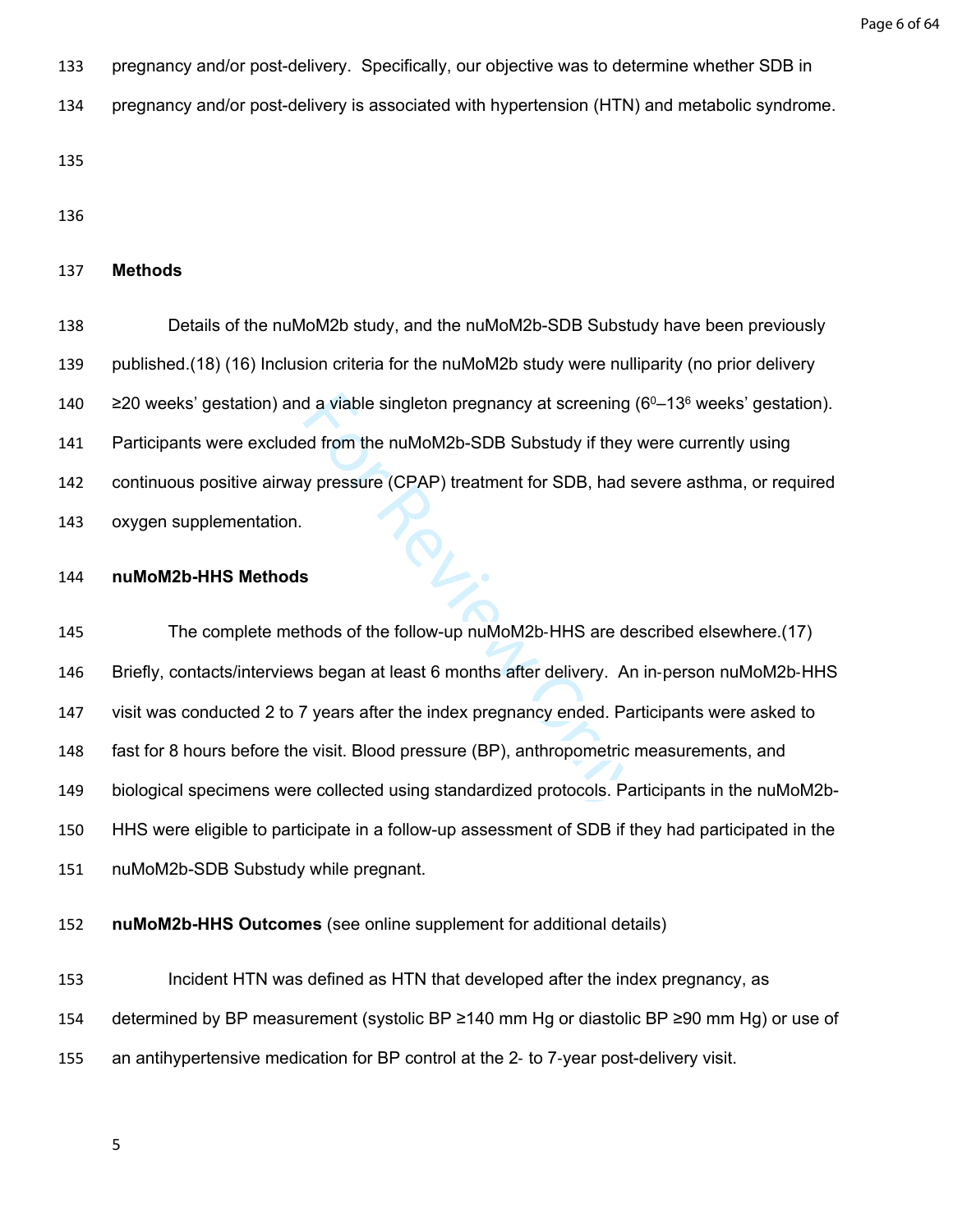Page 7 of 64

 Metabolic syndrome (MS) was defined as the presence of 3 of the following 5 criteria: elevated waist circumference (≥88 cm (non-Asian) or ≥80 cm (Asian)); elevated triglycerides (≥150 mg/dL) or use of a triglyceride-lowering medication; elevated fasting glucose (≥100 159 md/dL) or use of a glucose-lowering medication; elevated BP (systolic BP ≥130 mm Hg or a diastolic BP ≥85 mm Hg) or use of an antihypertensive medication; and reduced high ‐density lipoprotein levels (<50 mg/dL) or use of medications known to increase HDL.([19\)](#page-18-0)

**SDB Assessments** (see online supplement for additional details)

nome sleep apnea test (HSAT).(18) Studies wat<br>tween 6º-15º weeks of pregnancy and then a<br>7 year follow-up visit. Sleep studies were sconnologists blinded to all other data. Event def<br>btocol were previously published.(18) T SDB was assessed at all exams using the same model (Embletta-Gold device Embla, Broomfield, CO) Level 3 home sleep apnea test (HSAT).(18) Studies were conducted twice 165 during pregnancy, first between  $6^0$ -15<sup>0</sup> weeks of pregnancy and then again between 22<sup>0</sup>-31<sup>0</sup> weeks, and then at the 2-7 year follow-up visit. Sleep studies were scored by a central reading center by trained polysomnologists blinded to all other data. Event definitions, scoring reliability and the quality control protocol were previously published.(18) Two SDB definitions were considered: (1) Apnea Hypopnea Index (AHI): the number of apneas and hypopneas per hour of estimated sleep, inclusive of all apneas plus hypopneas accompanied by ≥3% oxygen desaturation; and (2) Oxygen-Desaturation Index (ODI): the number of oxygen desaturations ≥3% from the pre-event baseline per hour of estimated sleep.

**Statistical Analyses** (see online supplement for additional details)

 For our primary analyses we defined SDB using dichotomous AHI and ODI metrics: SDB by AHI (SDB-AHI) was defined as an AHI≥5, SDB by ODI (SDB-ODI) was defined as an ODI≥5. Among participants with valid early and mid-pregnancy sleep study data, SDB in pregnancy was defined as an AHI≥5 in either early or mid-pregnancy (versus AHI<5 in both early and mid- pregnancy). A similar categorization was used to define SDB during pregnancy by ODI. In secondary analyses, we separately considered SDB that was present in early pregnancy or mid- pregnancy. To examine exposure-response relationships we also grouped participants at early and mid-pregnancy into four categories based on their AHI or ODI values: =0, 0-4.9, 5-14.9 and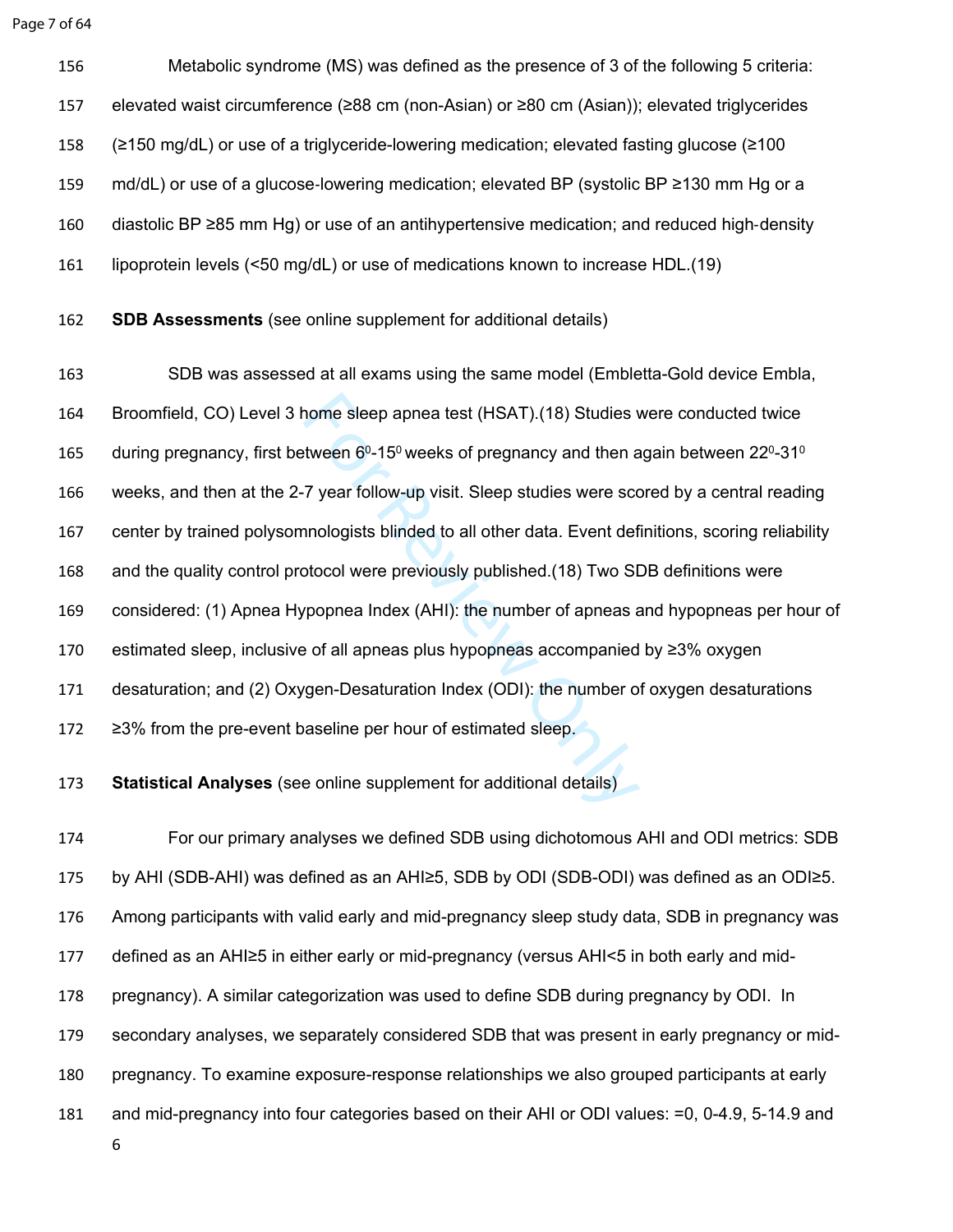Page 8 of 64

 ≥15 events per hour.[\(20\)](#page-18-1) Post hoc tests using orthogonal contrasts were used to assess the exposure-response relationships for linear and quadratic trends in risk on the log scale across the SDB categories.

 In a similar fashion, a secondary analysis was performed using the AHI and ODI data obtained at the 2-7 year follow-up visit. We also examined the trajectory of SDB (by both definitions) in pregnancy and at the follow-up visit by defining 4 groups: those with no SDB at either time point, those with SDB in pregnancy that persisted at the 2-7 year follow-up, those with SDB in pregnancy that resolved at follow-up, and those with new onset SDB at the 2-7 year follow-up visit.

 Baseline characteristics of the index pregnancy and cardiovascular characteristics at the 2-7 year follow-up visit were summarized according to SDB status during pregnancy. Similarly, cardiovascular characteristics at the 2-7-year follow-up visit were also summarized by SDB status at follow-up.

ristics of the index pregnancy and cardiovase<br>re summarized according to SDB status dur<br>stics at the 2-7-year follow-up visit were also<br>regnancy were restricted to participants who<br>th adequate data and attended the in-pers Analyses during pregnancy were restricted to participants who had an early or mid- pregnancy sleep study with adequate data and attended the in-person nuMoM2b-HHS cardiovascular assessment. Participants with baseline chronic HTN in pregnancy were excluded from the HTN analyses; likewise, those with preexisting diabetes were excluded from the MS analyses.

 Crude and adjusted risk ratios (RR) and 95% confidence intervals (CI) were estimated using Poisson regression with robust standard errors to relate SDB to incident HTN and MS.([21](#page-18-2)) P-values from likelihood ratio tests were reported. Adjustment covariates chosen *a priori* included: age and body mass index (BMI) in early pregnancy, self-identified race, and years from delivery of the index pregnancy to the HHS follow-up visit. Similar methods were used for the cross-sectional analyses of SDB in the post-delivery period, with age and BMI at the time of the HHS follow up visit and race used as adjustment covariates. In all our adjusted analyses BMI was included as a linear and a quadratic term.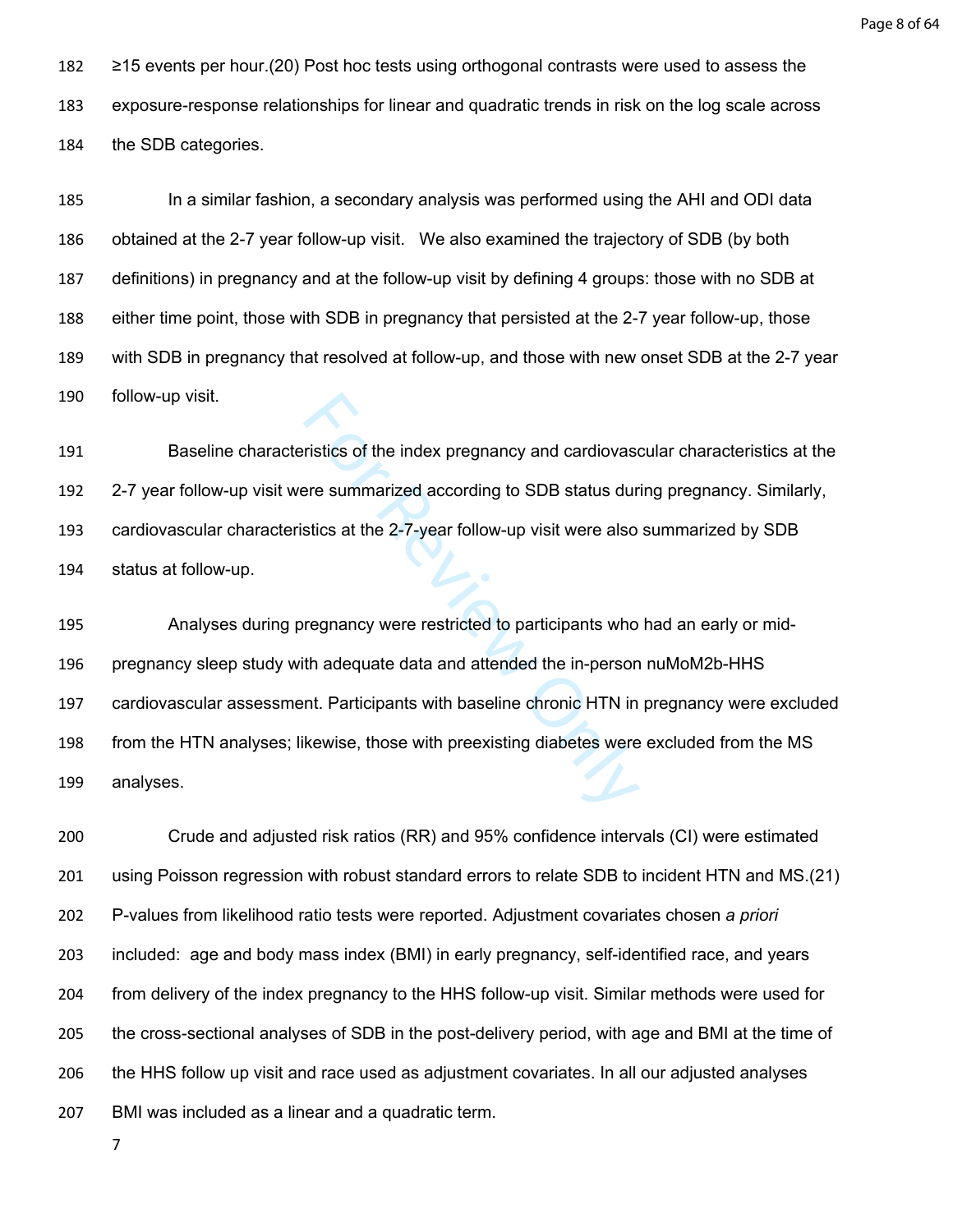Page 9 of 64

 We also considered having a hypertensive disorder of pregnancy (HDP, i.e., gestational hypertension and preeclampsia) during the index pregnancy as a mediator in the associations of SDB during pregnancy with HTN post-delivery and HDP or GDM during pregnancy as a mediator in the associations of SDB during pregnancy with MS post-delivery.

 All tests were performed at a nominal significance level of α=05. All single degree-of- freedom tests were two-sided. No correction was made for multiple comparisons. Analyses were performed using SAS 9.4 (Cary, NC). Some of the results of these studies have been previously reported in the form of an abstract.([22](#page-18-3))

### **Results**

Inticipants attended a nuMoM2b-HHS in-pers<br>
17. Among these 1,964 had a HSAT from the<br>
1,365 with both early and mid-pregnancy da<br>
1,365 with both early and mid-pregnancy da<br>
between delivery of the index pregnancy and<br>
-218 A total of 4,508 participants attended a nuMoM2b-HHS in-person visit between February 4, 2014 and October 9, 2017. Among these 1,964 had a HSAT from the index pregnancy with 1,863 having adequate sleep study data available (406 with early pregnancy data only; 92 with mid-pregnancy data only; 1,365 with both early and mid-pregnancy data, Figure 1). Median (interquartile range) time between delivery of the index pregnancy and the HHS in-person visit was 36 (28-42) months.

 Among nuMoM2b-HHS participants who had both early and mid-pregnancy sleep study data, 127 (9.3%) had an AHI≥5 at either the early or mid-pregnancy SDB assessment. Baseline characteristics according to AHI category during pregnancy for the nuMoM2b-HHS participants are presented in Table 1. Participants with an AHI≥5 in pregnancy were older, had higher BMIs in early pregnancy, and had a lower rate of weight gain in pregnancy.

 A repeat sleep study at the 2-7 year follow-up visit was conducted on 1,222 of the 1,964 participants who completed a sleep study during pregnancy. The participants who did not complete the follow-up sleep assessment were less likely to be non-Hispanic White and had a longer latency from delivery to the HHS follow-up (see supplement Table S1). Adequate follow- up sleep study data were available on 1,069 participants (Figure 2). SDB defined as an AHI≥5 was found in 133 of the 1069 (12.4%) participants with follow-up sleep data when studied at a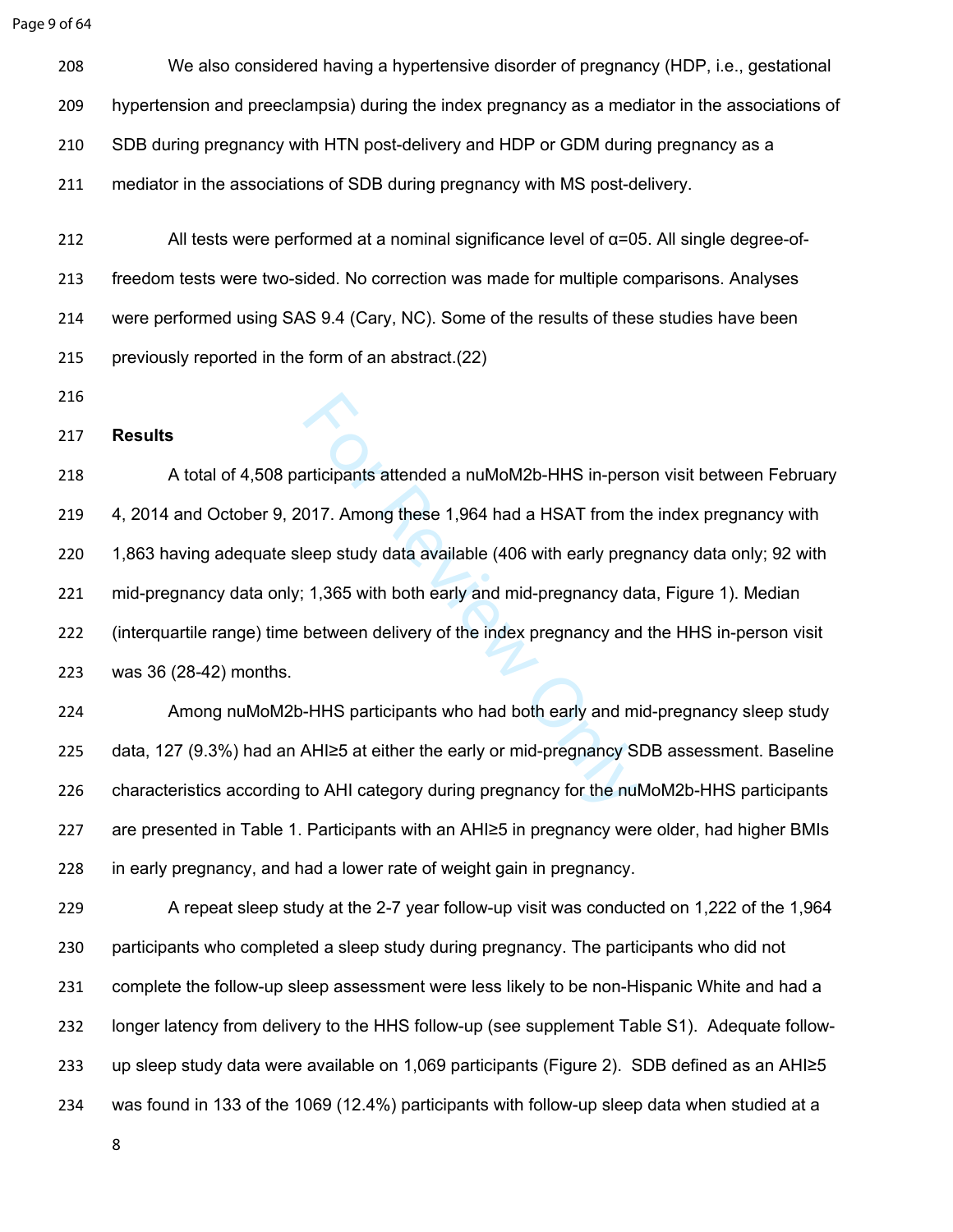Page 10 of 64

N was more common in participants with an S<br>
2 %, p<0.0001), as was MS (40.2% vs. 14.2%<br>
crude and adjusted risks ratios (aRR) for incid<br>
djusted analyses, SDB-AHI in pregnancy (ear<br>
f incident HTN. Similarly, SDB-AHI in median (interquartile range) of 32 (13) months post-delivery. Of the 844 participants with SDB data from all timepoints (i.e., at both the early and mid-pregnancy visits, and at the follow-up visit), 710 (84.1%) did not have SDB-AHI during pregnancy or at follow-up, 49 (5.8%) had SDB- AHI in pregnancy that persisted at follow-up, 22 (2.6%) had SDB-AHI in pregnancy that resolved at follow-up, and 63 (7.5%) had new-onset SDB-AHI detected at the 2-7 year follow-up visit. Cardiovascular and metabolic characteristics and outcome rates at the 2-7 year follow- up visit based on AHI status in pregnancy are presented in Table 2. Participants with SDB-AHI in pregnancy had higher BMIs; larger waist circumference; higher systolic and diastolic BP, triglyceride levels and fasting blood glucose; and lower HDL-C levels at 2-7 years post-delivery. At follow-up, incident HTN was more common in participants with an SDB-AHI during pregnancy (15.7% vs. 6.2 %, p<0.0001), as was MS (40.2% vs. 14.2%, p<0.0001). Table 3 provides crude and adjusted risks ratios (aRR) for incident HTN and MS, related to AHI in pregnancy. In adjusted analyses, SDB-AHI in pregnancy (early or mid) was not associated with the risk of incident HTN. Similarly, SDB-AHI in early pregnancy was not associated with a statistically significant increased HTN risk, although the mid-pregnancy SDB- AHI point estimate was of borderline significance (aRR 1.73, 95% CI 0.99, 3.01, p=0.091). AHI grouping by AHI=0 (referent), 0<AHI<5, 5≤AHI<15 and AHI≥15 did not reveal a statistically significant linear or quadratic trend in incident HTN risk with increasing AHI in either early or mid-pregnancy.

 The adjusted risk for MS given SDB-AHI in pregnancy was 1.44 (95% CI 1.08, 1.93). Separate analyses of AHI ≥5 in early-pregnancy or AHI ≥5 in mid-pregnancy with MS were not statistically significant. There was, however, a significant linear trend suggesting an exposure- response relationship between increasing AHI in mid-pregnancy and the risk of MS (p=0.043). Participants in the highest AHI group (≥15) had an aRR for MS of 2.32(95% CI 1.11, 4.86). Tables 4 gives crude and adjusted risk ratios relating ODI in pregnancy to incident HTN and MS diagnosed at 2-7 year follow-up. In adjusted analyses, SDB-ODI in pregnancy (early or mid), was associated with an increased risk for incident HTN (aRR 2.02, 95% CI 1.30, 3.14). A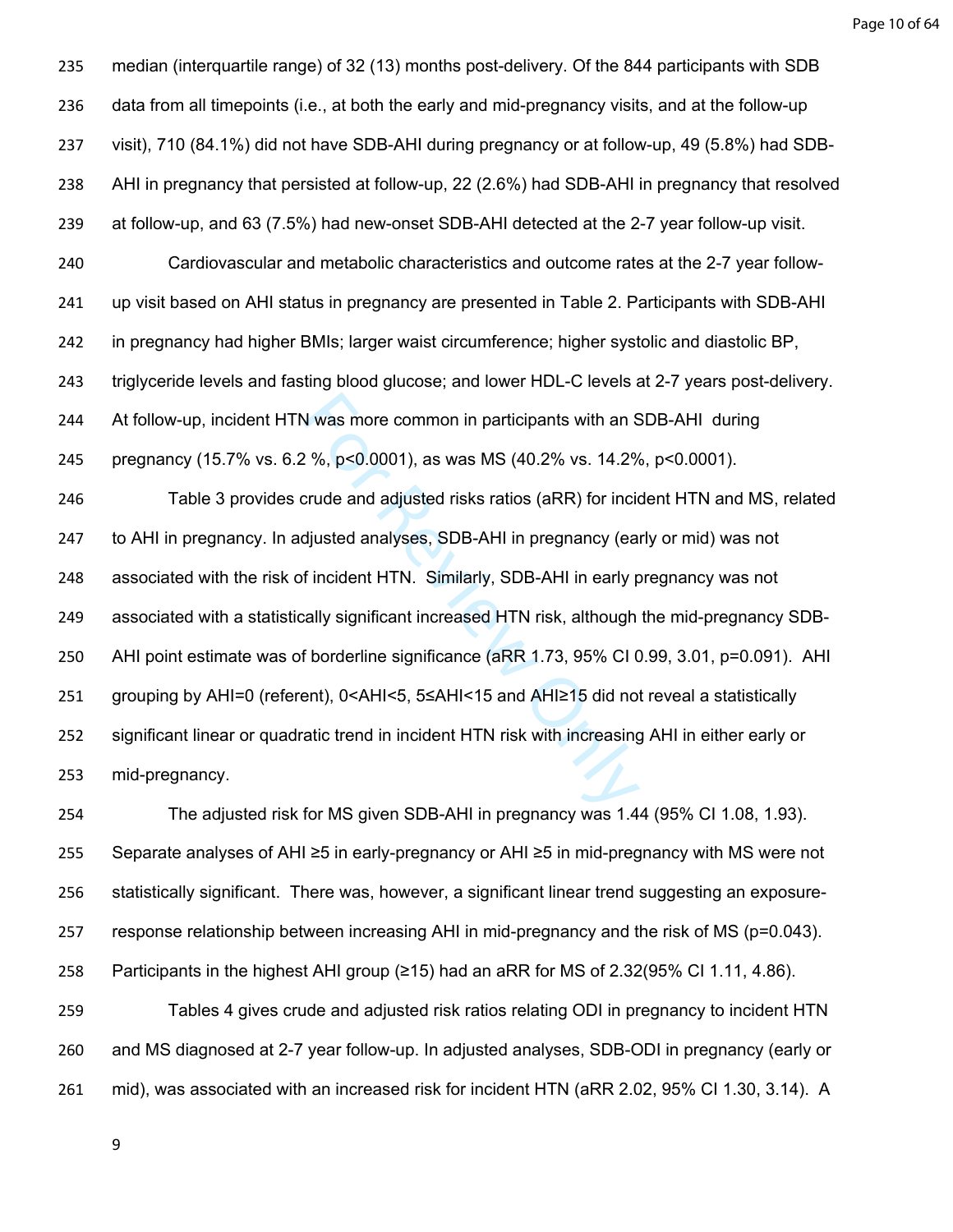```
Page 11 of 64
```
similar statistically significant risk was observed separately for ODI≥5 at mid-pregnancy but not

early pregnancy.

 In adjusted analyses, SDB-ODI in pregnancy was associated with an increased risk of MS (aRR 1.53, 95% CI 1.19, 1.97). This risk was also separately observed for both early and mid-pregnancy and the risk increased with increasing categories of ODI severity. Notably, participants with an ODI≥15 in mid-pregnancy had an aRR of 2.57(95% CI 0.82, 8.01) for MS (p=0.02 for linear trend).

 To better understand the relationships between SDB in pregnancy and MS, we examined the individual components of MS in relation to the presence of SDB-AHI or SDB-ODI in pregnancy. In adjusted analyses, an SDB-AHI in pregnancy was associated with elevated triglycerides and reduced HDL. SDB-ODI in pregnancy was associated with elevated triglycerides and elevated BP (data shown in Tables S2 and S3 in the supplement).

analyses, an SDB-AHI in pregnancy was ass<br>
HDL. SDB-ODI in pregnancy was associated<br>
I BP (data shown in Tables S2 and S3 in the<br>
tions between AHI and ODI in pregnancy and<br>
and the relationship between these pregnanc<br>
se, Given the associations between AHI and ODI in pregnancy and hypertensive disorders of pregnancy and GDM, and the relationship between these pregnancy complications and later life cardiometabolic disease, we performed a mediation analysis aimed at assessing the controlled direct effect of SDB in pregnancy on HTN and MS at the 2-7 year follow-up. In these analyses we did not observe a statistically significant controlled direct effect (AHI only, without mediation or interaction) between SDB-AHI and the outcomes. Similarly, no direct effect was observed for SDB-ODI on HTN risk at 2-7 year follow-up. However, the controlled direct effect of SDB-ODI in pregnancy on MS was statistically significant. A total excess aRR of 0.60 (95% CI: 0.10, 1.09) was observed with SDB-ODI in pregnancy and the proportion explained by mediation and/or interaction was estimated at ≤11% with 95% confidence (data in Supplement Tables S4 and S5).

 Cardiovascular and metabolic characteristics and outcome rates at 2-7 year follow-up by current SDB status by AHI are detailed in the supplement (Table S6). In summary, participants with an SDB-AHI at the 2-7 year follow-up had higher BMIs; larger waist circumferences; higher systolic and diastolic BP, triglyceride levels, and fasting blood glucose levels; and lower HDL-C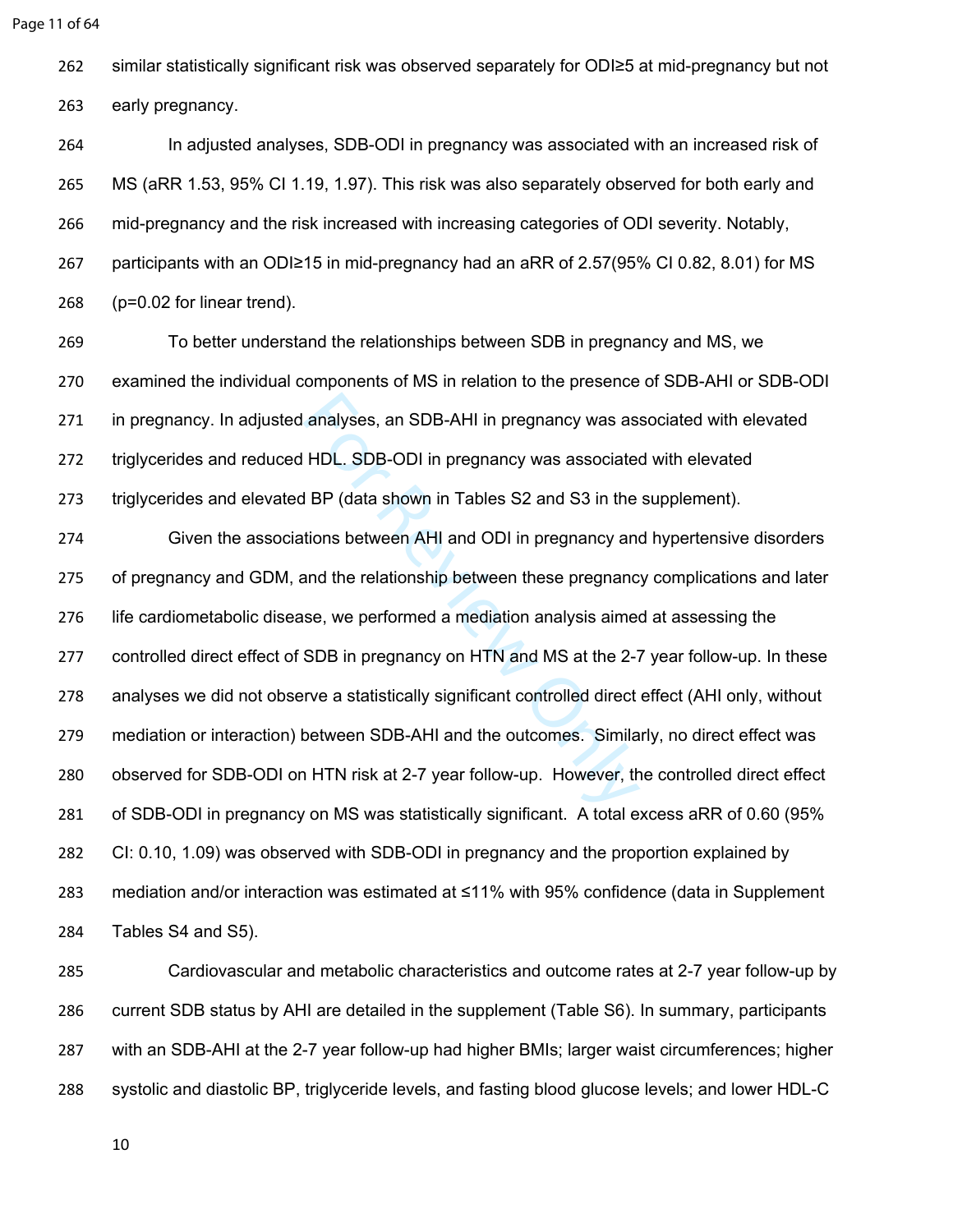levels. Incident HTN was more common in participants with a post-delivery SDB-AHI (19.5% vs. 5.3 %, p<0.0001), as was MS (44.4% vs 14.0%, p<0.0001).

 Table 5 gives crude and adjusted risk ratios relating SDB by AHI and ODI status at the 2-7 year follow-up to incident HTN and MS. In adjusted analyses, an SDB-AHI post-delivery was associated with an increased likelihood of HTN (aRR 2.01, 95% CI 1.17, 3.46) and MS (aRR 1.51, 95% CI 1.14, 2.00). Similarly, SDB-ODI was associated with increased risks for incident HTN (aRR 1.75, 95% CI 1.05, 2.92) and MS (aRR 1.60, 95% CI 1.21, 2.12). There were statistically significant linear trends suggesting exposure-response relationships between increasing values of AHI and risk of incident HTN and MS, and between increasing values of ODI and risk of incident HTN.

FIN.<br>Is with data across all time points (826 partici<br>SDB trajectory by AHI and ODI criteria from p<br>o risk of incident HTN and MS. Rates of both<br>Its with persistent SDB, defined using either<br>TN and MS (aRR's ranging from 2 Among participants with data across all time points (826 participants), Table 6 examines the relationship between SDB trajectory by AHI and ODI criteria from pregnancy to the 2-7 year follow-up visit in relation to risk of incident HTN and MS. Rates of both outcomes differed by SDB trajectory. Participants with persistent SDB, defined using either the AHI or ODI, had the highest risk for incident HTN and MS (aRR's ranging from 2.3 to 3.8).

 Given that the relationships between our outcomes were stronger for ODI in pregnancy compared to AHI, we sought to understand how AHI and ODI related to each other in the larger pregnancy dataset. As expected, AHI and ODI were strongly correlated (Spearman correlation coefficients at early and mid-pregnancy visits were 0.79 and 0.84, respectively). The median (interquartile range) for the difference (delta) between ODI and AHI in early and mid-pregnancy were 0.65 (1.47) and 1.16 (2.11), respectively. A larger ODI-AHI delta was seen with higher BMI in pregnancy (additional data on ODI-AHI delta can be found in the online supplement).

#### **Discussion**

 In this analysis of objectively-assessed SDB in pregnancy and at a 2-7 year follow-up visit in a large U.S. cohort, we found that SDB measured during pregnancy and in the 2 to 7 year post-delivery period was associated with HTN and MS. Associations of SDB in pregnancy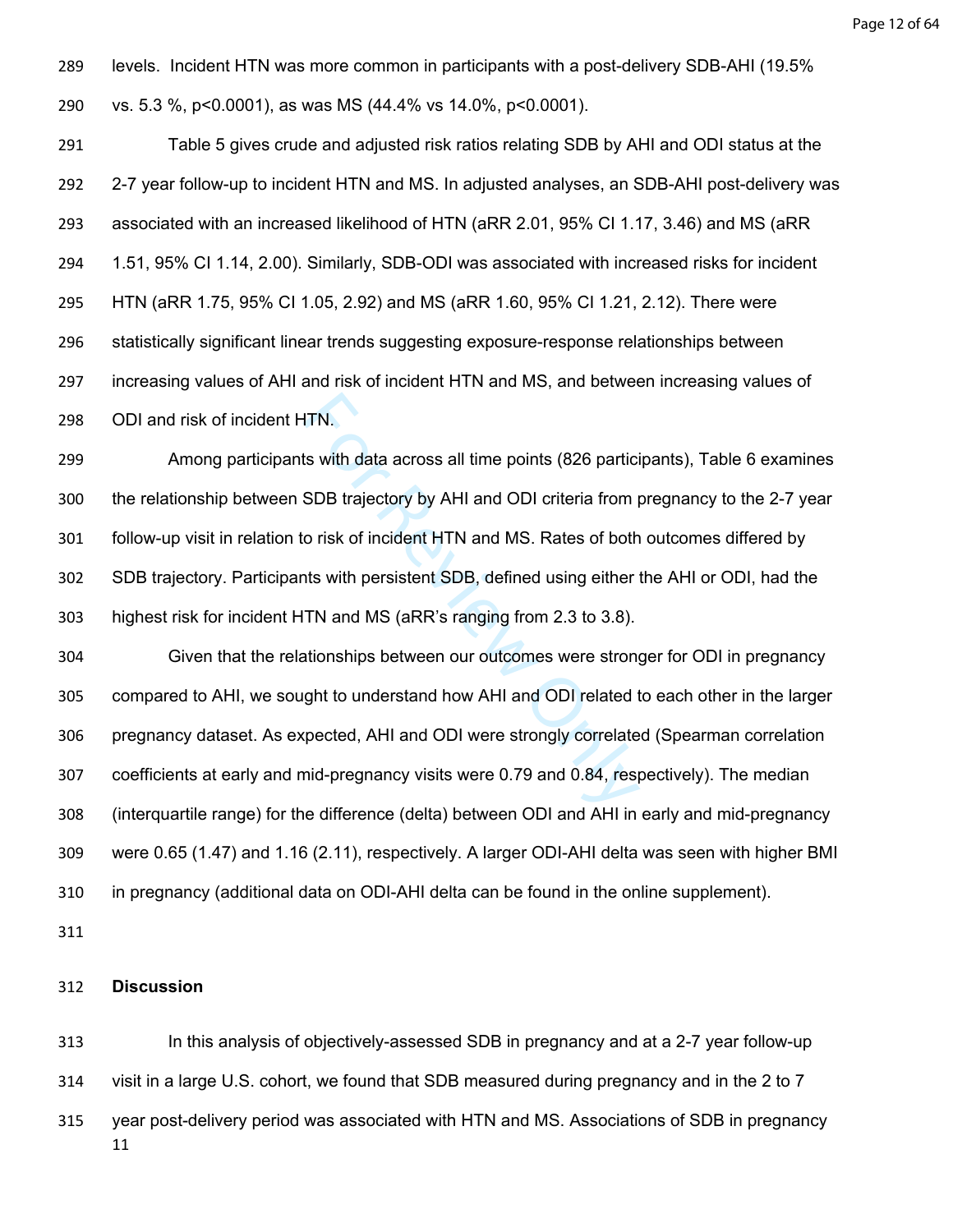were generally stronger when SDB was defined using the ODI, which quantified the frequency of drops in oxygen saturation of at least 3%, than the AHI, which was defined by a combination of changes in airflow and oxygen saturation. Participants with persistent elevations in AHI or ODI during pregnancy and 2-7 year follow-up visits were at more than 3-fold increased risk for incident HTN and more than a 2-fold increased risk for MS. Our data suggest that the simpler measure of ODI can identify those at increased risk just as well, if not better, than AHI.

IS of SDB in pregnancy, we did not find an as<br>ITN. However, there was an association betweend ODI are very tightly correlated, but we fourther<br>II, meaning that there were oxygen desaturat<br>vident respiratory events (apneas In non-pregnant populations that have been followed after a SDB diagnosis, such as the Wisconsin Sleep Cohort, increasing AHI has been linked to higher rates of incident HTN.[\(23](#page-18-4)) In our prospective analysis of SDB in pregnancy, we did not find an association between AHI in pregnancy and incident HTN. However, there was an association between the ODI in pregnancy and incident HTN. AHI and ODI are very tightly correlated, but we found that the ODI tended to be slightly higher than AHI, meaning that there were oxygen desaturation events that were not associated with clearly evident respiratory events (apneas and hypopneas). In our analysis, the difference between ODI and AHI during pregnancy could not be explained by an asthma diagnosis or restless legs syndrome symptoms (see supplement). However, it was correlated with BMI, as was AHI. It may be that there were subtle respiratory flow events that did not reach the amplitude criteria for hypopnea but impaired ventilation, leading to oxygen desaturations. Other researchers found that the difference between AHI and ODI increases progressively with obesity level and similarly postulated that higher BMI may result in desaturation events even in the absence of notable changes in breathing amplitude as measured during routine sleep studies.[\(24\)](#page-18-5)

 Our data demonstrated a relationship between pregnancy ODI and MS, and a weaker association (demonstrated only in analysis of AHI in early or mid-pregnancy) between pregnancy AHI and MS. This association has been reported in prior cohorts, but this is the first large prospective study in young women to confirm this association.([25\)](#page-18-6) It is important to note that unlike the HTN analyses, we cannot assert that the MS was incident in the follow-up period as we do not have assessments of fasting blood glucose and lipids pre-pregnancy for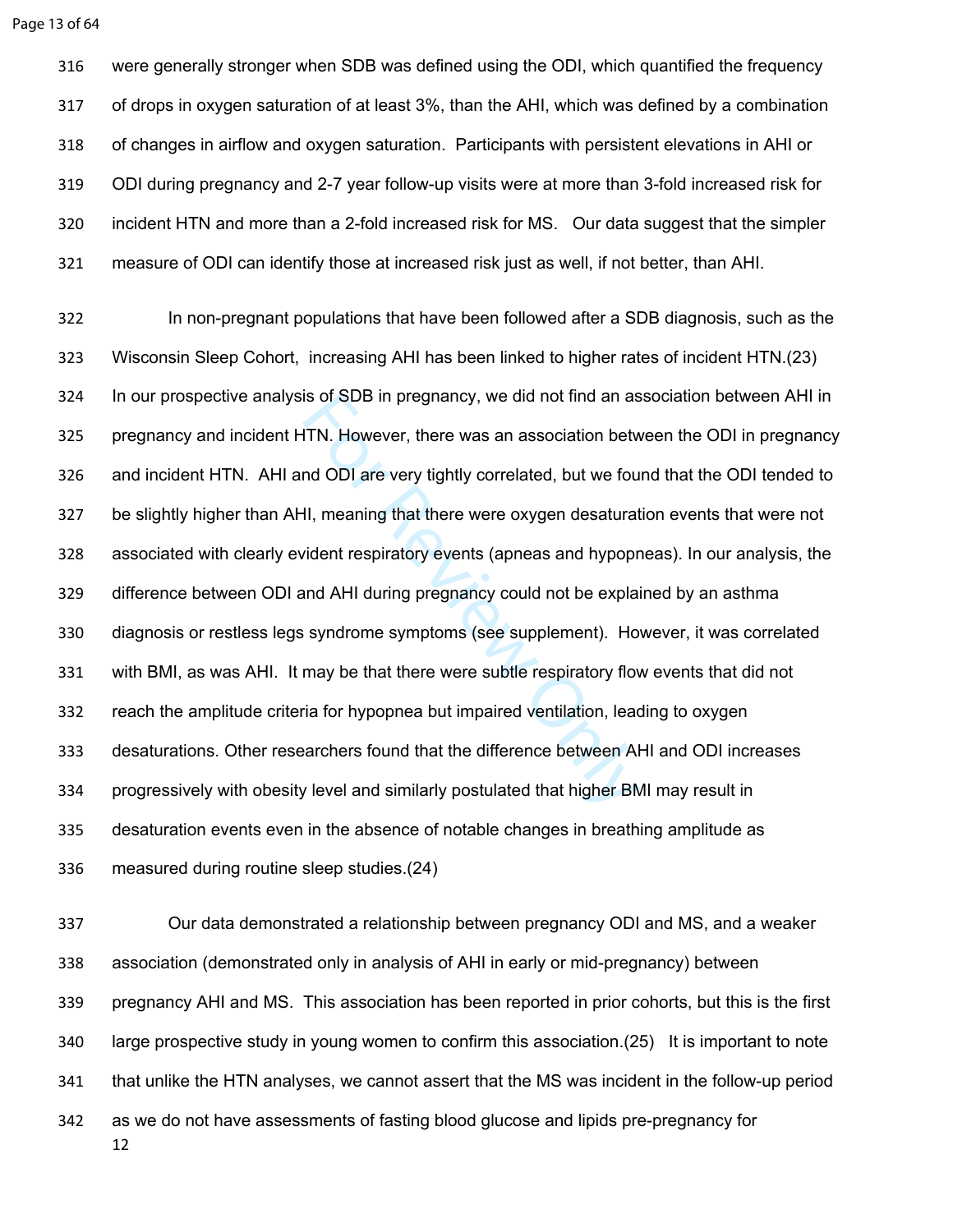Page 14 of 64

 comparison. Furthermore, how best to interpret this relationship between SDB and MS is complicated by the very tight relationship of both SDB and MS with BMI. Yet, even after adjustment for BMI (linear and quadratic), the associations between SDB measures and MS remained statistically significant. Also, notably, in our mediation analysis we considered pregnancy complications and found that ODI ≥5 in pregnancy had a significant controlled direct effect on MS risk unrelated to the impact of HDP and GDM.

 In our cross-sectional analyses of AHI and ODI at the 2-7 year follow-up period, we demonstrated strong associations between AHI and ODI with both HTN and MS. We found significant exposure-response relationships between increasing AHI values and higher rates of both outcomes, and a significant exposure-response relationship between increasing ODI and incident HTN. When we examined these associations in relation to prior sleep data from pregnancy, we found that participants who had persistent SDB (defined either by AHI or ODI) were at the highest risk.

onse relationships between increasing AHI vanificant exposure-response relationship betwexamined these associations in relation to price participants who had persistent SDB (define of this study is the combined prospective A major strength of this study is the combined prospective and cross-sectional design from pregnancy through 2-7 years of follow-up in which the pregnancy AHI and ODI results were blinded to the care providers, investigators, and participants (unless an urgent alert was identified-see online supplement for details). This limited the possibility of ascertainment bias. Our SDB ascertainment was optimized using an independent and blinded central reading center. We were able to control for important confounding factors including BMI (BMI in early pregnancy for prospective analysis, BMI at HHS visit for cross sectional analysis) and we had objective assessments of cardiovascular and metabolic outcomes at the 2-7 year follow-up visit. However, given the observational and voluntary nature of the study and moderate adjusted risk ratios, the possibility of residual confounding due to selection bias and unmeasured confounders cannot be definitively excluded. Additionally, given sample size limitations, we were unable to perform a meaningful analysis considering the impact of intercurrent pregnancies on the HTN and MS risk. Also, we do not have objective SDB data from all of our participants at the 2-7 year follow-up. While it was offered to most nuMoM2b-SDB Substudy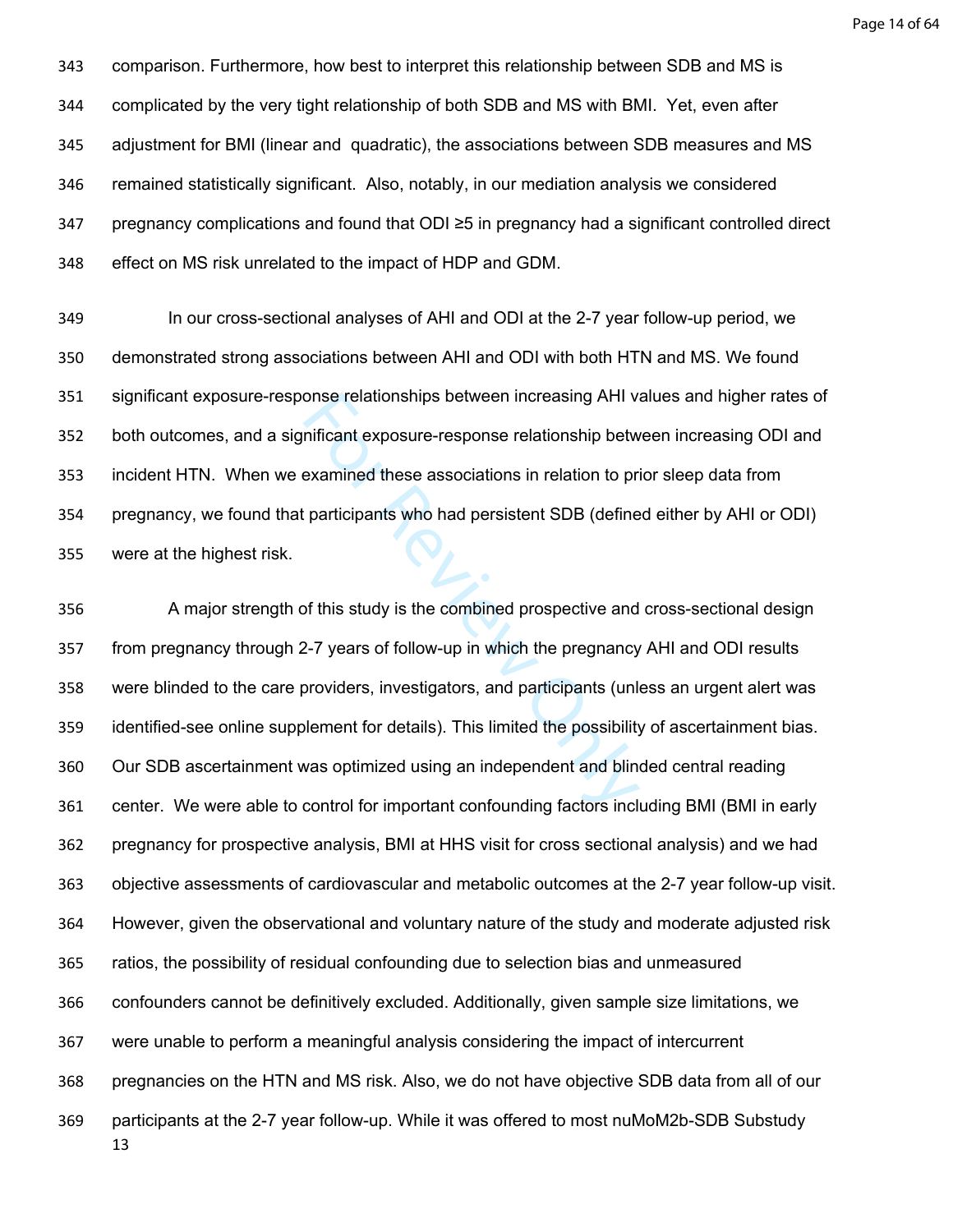participants, only 62.2% repeated sleep testing at the 2-7 year follow-up assessment. We also recognize the limitations of utilizing a Level 3 HSAT for measuring AHI. Unattended home sleep apnea testing may modestly under-estimate the AHI/ODI values due to over-estimation of sleep time, leading to some degree of misclassification bias.([26\)](#page-18-7) Unlike full PSG, our home sleep testing procedures did not employ electroencephalogram (EEG) so that events associated with arousals (without desaturations) were not ascertained. Finally, because many analyses were done and adjustment for multiple statistical testing was not performed, chance alone might be responsible for some statistically significant results.

d associations with AHI, ODI and incident HT<br>creening for and treatment of SDB in pregnar<br>uce the risks of these adverse outcomes. Th<br>inuous positive air pressure (CPAP). The be<br>demonstrated when excessive daytime sleepi<br>7 Although we found associations with AHI, ODI and incident HTN and MS, we cannot conclude that universal screening for and treatment of SDB in pregnancy and/or in the post- delivery period would reduce the risks of these adverse outcomes. The most widely prescribed treatment for SDB is continuous positive air pressure (CPAP). The benefit of treatment with CPAP has been reliably demonstrated when excessive daytime sleepiness and sleep quality are used as endpoints.([27](#page-18-8), 28) CPAP has also been demonstrated in randomized, controlled trials to reduce blood pressure.(29, 30) However, data conflict regarding whether treatment of SDB can reduce the risk of developing HTN, other cardiovascular disease, or diabetes.[\(31-34](#page-18-12)) This is especially true for milder forms of SDB (AHI<30), which our study confirms represent the vast majority of SDB cases in young pregnant persons.

 In summary, in this prospective analysis of objectively assessed SDB in pregnancy, ODI but not AHI ≥5 in pregnancy was associated with incident HTN 2-7 years after the index pregnancy. Both AHI and ODI were associated with MS, though associations were stronger for ODI in pregnancy. AHI and ODI ≥5 at 2-7 years post-delivery were both strongly associated with both incident HTN and MS, and participants who had persistent AHI and ODI elevations (present at pregnancy and post-delivery visit) were at the highest risk for these adverse outcomes. Further longitudinal studies are needed to examine the temporal or causal relationships between SDB and cardiometabolic risk, to determine if simple oximetry monitoring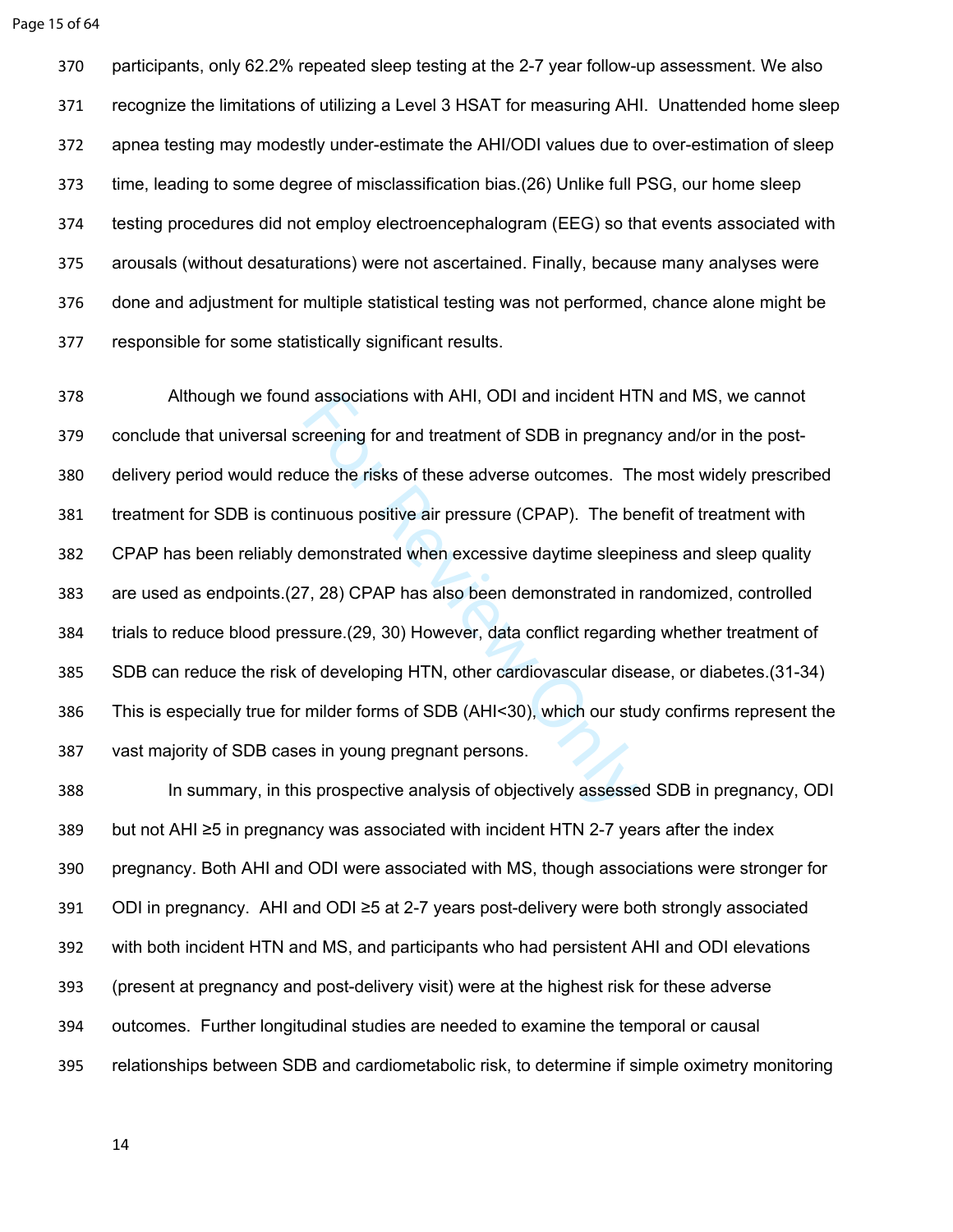- 396 can reliably be used to identify individuals at risk, and to study if treatment with CPAP during or
- 397 after pregnancy can modify these risks.

For Review Only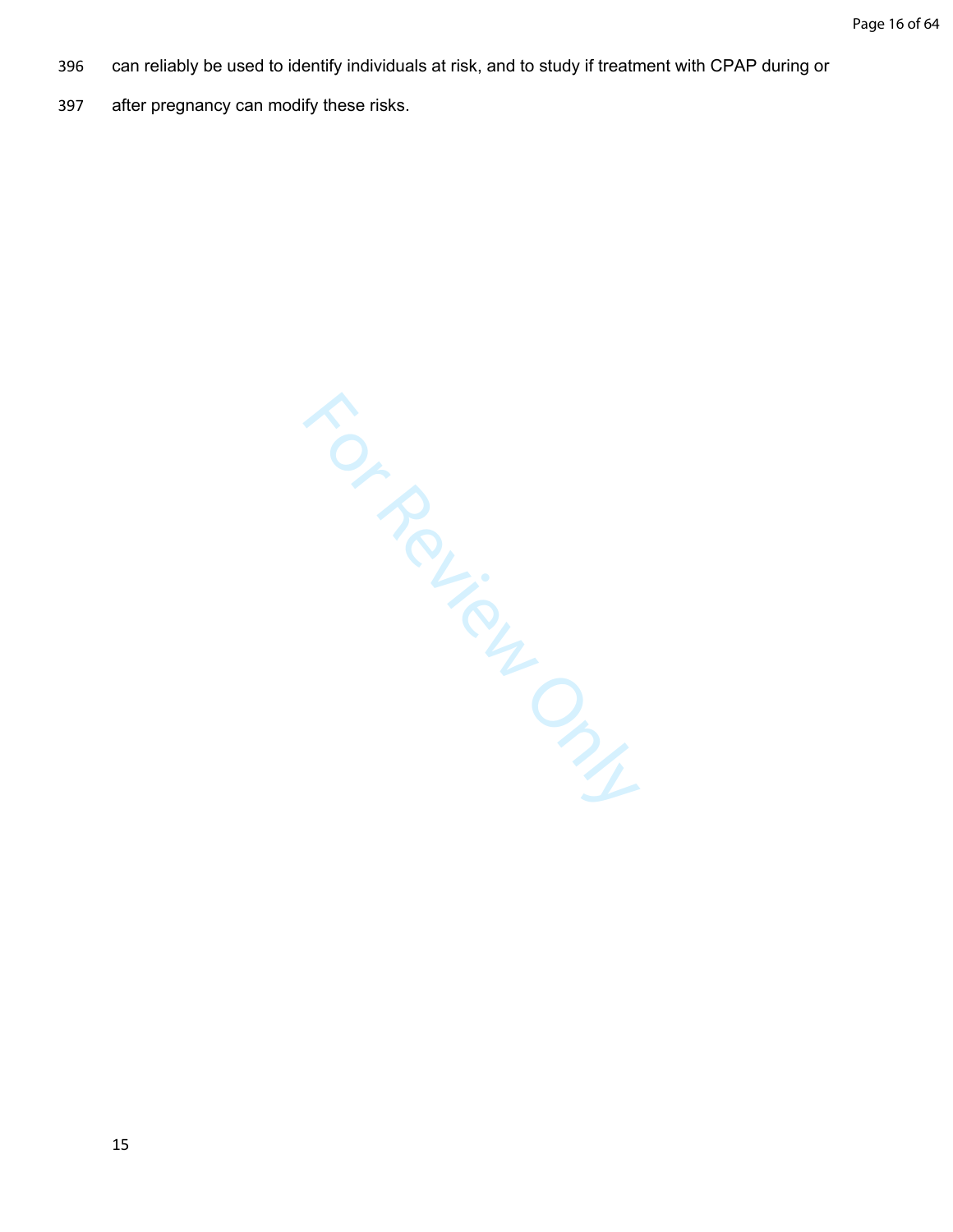- <span id="page-17-0"></span>1. Ayyar L, Shaib F, Guntupalli K. Sleep-Disordered Breathing in Pregnancy. *Sleep Med Clin* 2018; 13: 349- 357.
- <span id="page-17-1"></span>2. Izci-Balserak B, Pien GW. Sleep-disordered breathing and pregnancy: potential mechanisms and evidence for maternal and fetal morbidity. *Curr Opin Pulm Med* 2010; 16: 574-582.
- <span id="page-17-2"></span>3. Liu L, Su G, Wang S, Zhu B. The prevalence of obstructive sleep apnea and its association with pregnancy-related health outcomes: a systematic review and meta-analysis. *Sleep Breath* 2018.
- <span id="page-17-3"></span>4. Bradley TD, Floras JS. Obstructive sleep apnoea and its cardiovascular consequences. *Lancet* 2009; 373: 82-93.
- 5. Reichmuth KJ, Austin D, Skatrud JB, Young T. Association of sleep apnea and type II diabetes: a population-based study. *Am J Respir Crit Care Med* 2005; 172: 1590-1595.
- 6. Marshall NS, Wong KK, Phillips CL, Liu PY, Knuiman MW, Grunstein RR. Is sleep apnea an independent risk factor for prevalent and incident diabetes in the Busselton Health Study? *J Clin Sleep Med*  2009; 5: 15-20.
- <span id="page-17-4"></span>7. Izci Balserak B. Sleep disordered breathing in pregnancy. *Breathe (Sheff)* 2015; 11: 268-277.
- <span id="page-17-5"></span>rial of Bassim pregnancy. *Breatine* (*Sheyir*) 2<br>dy UM, Silver RM, Koch MA, Louis JM, Basner RC,<br>Grobman WA, Wing DA, Simhan HN, Haas DM, N<br>GR, Schubert FP, Zee PC. Association Between Skisorders of Pregnancy and Gestatio 8. Facco FL, Parker CB, Reddy UM, Silver RM, Koch MA, Louis JM, Basner RC, Chung JH, Nhan-Chang CL, Pien GW, Redline S, Grobman WA, Wing DA, Simhan HN, Haas DM, Mercer BM, Parry S, Mobley D, Hunter S, Saade GR, Schubert FP, Zee PC. Association Between Sleep-Disordered Breathing and Hypertensive Disorders of Pregnancy and Gestational Diabetes Mellitus. *Obstet Gynecol*  2017; 129: 31-41.
- <span id="page-17-6"></span>9. Rich-Edwards JW, McElrath TF, Karumanchi SA, Seely EW. Breathing life into the lifecourse approach: pregnancy history and cardiovascular disease in women. *Hypertension* 2010; 56: 331-334.
- 10. Sattar N, Greer IA. Pregnancy complications and maternal cardiovascular risk: opportunities for intervention and screening? *BMJ* 2002; 325: 157-160.
- 11. Smith GN, Walker MC, Liu A, Wen SW, Swansburg M, Ramshaw H, White RR, Roddy M, Hladunewich M, Pre-Eclampsia New Emerging T. A history of preeclampsia identifies women who have underlying cardiovascular risk factors. *Am J Obstet Gynecol* 2009; 200: 58 e51-58.
- 12. Bellamy L, Casas JP, Hingorani AD, Williams DJ. Pre-eclampsia and risk of cardiovascular disease and cancer in later life: systematic review and meta-analysis. *BMJ* 2007; 335: 974.
- <span id="page-17-7"></span>13. Street LM, Aschenbrenner CA, Houle TT, Pinyan CW, Eisenach JC. Gestational Obstructive Sleep Apnea: Biomarker Screening Models and Lack of Postpartum Resolution. *J Clin Sleep Med* 2018; 14: 549-555.
- 14. Sharkey KM, Boni GM, Quattrucci JA, Blatch S, Carr SN. Women with Postpartum Weight Retention Have Delayed Wake Times and Decreased Sleep Efficiency During the Perinatal Period: A Brief Report. *Sleep Health* 2016; 2: 225-228.
- 15. Kapsimalis F, Kryger M. Sleep breathing disorders in the U.S. female population. *J Womens Health (Larchmt)* 2009; 18: 1211-1219.
- <span id="page-17-8"></span>16. Haas DM, Parker CB, Wing DA, Parry S, Grobman WA, Mercer BM, Simhan HN, Hoffman MK, Silver RM, Wadhwa P, Iams JD, Koch MA, Caritis SN, Wapner RJ, Esplin MS, Elovitz MA, Foroud T, Peaceman AM, Saade GR, Willinger M, Reddy UM, NuMo Mbs. A description of the methods of the Nulliparous Pregnancy Outcomes Study: monitoring mothers-to-be (nuMoM2b). *Am J Obstet Gynecol* 2015; 212: 539 e531-539 e524.
- <span id="page-17-10"></span>17. Haas DM, Ehrenthal DB, Koch MA, Catov JM, Barnes SE, Facco F, Parker CB, Mercer BM, Bairey-Merz CN, Silver RM, Wapner RJ, Simhan HN, Hoffman MK, Grobman WA, Greenland P, Wing DA, Saade GR, Parry S, Zee PC, Reddy UM, Pemberton VL, Burwen DR, National Heart L, Blood Institute nuMo MbHHSN. Pregnancy as a Window to Future Cardiovascular Health: Design and Implementation of the nuMoM2b Heart Health Study. *Am J Epidemiol* 2016; 183: 519-530.
- <span id="page-17-9"></span>18. Facco FL, Parker CB, Reddy UM, Silver RM, Louis JM, Basner RC, Chung JH, Schubert FP, Pien GW, Redline S, Mobley DR, Koch MA, Simhan HN, Nhan-Chang CL, Parry S, Grobman WA, Haas DM,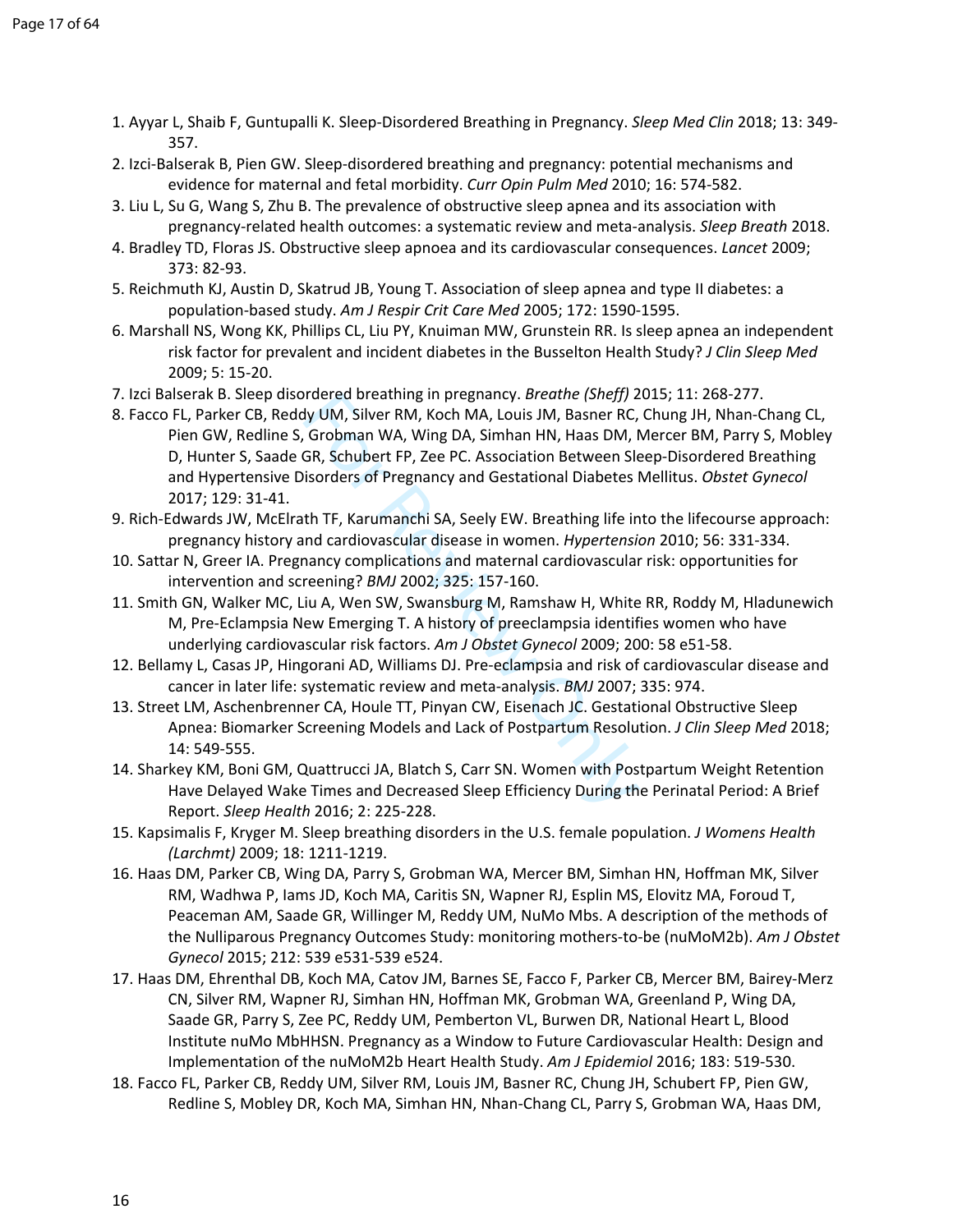Wing DA, Mercer BM, Saade GR, Zee PC. NuMoM2b Sleep-Disordered Breathing study: objectives and methods. *Am J Obstet Gynecol* 2015; 212: 542 e541-127.

- <span id="page-18-0"></span>19. Grundy SM, Cleeman JI, Daniels SR, Donato KA, Eckel RH, Franklin BA, Gordon DJ, Krauss RM, Savage PJ, Smith SC, Jr., Spertus JA, Costa F, American Heart A, National Heart L, Blood I. Diagnosis and management of the metabolic syndrome: an American Heart Association/National Heart, Lung, and Blood Institute Scientific Statement. *Circulation* 2005; 112: 2735-2752.
- <span id="page-18-1"></span>20. Berry RB, Budhiraja R, Gottlieb DJ, Gozal D, Iber C, Kapur VK, Marcus CL, Mehra R, Parthasarathy S, Quan SF, Redline S, Strohl KP, Davidson Ward SL, Tangredi MM, American Academy of Sleep M. Rules for scoring respiratory events in sleep: update of the 2007 AASM Manual for the Scoring of Sleep and Associated Events. Deliberations of the Sleep Apnea Definitions Task Force of the American Academy of Sleep Medicine. *J Clin Sleep Med* 2012; 8: 597-619.
- <span id="page-18-2"></span>21. Zou G. A modified poisson regression approach to prospective studies with binary data. *Am J Epidemiol* 2004; 159: 702-706.
- <span id="page-18-3"></span>22. Facco F. Sleep Disordered Breathing in Pregnancy and 2-7 Years Post-Delivery: Associations with Hypertension and Metabolic Syndrome. Society for Maternal Fetal Medicine; 2021.
- <span id="page-18-4"></span>23. Peppard PE, Young T, Palta M, Skatrud J. Prospective study of the association between sleepdisordered breathing and hypertension. *N Engl J Med* 2000; 342: 1378-1384.
- <span id="page-18-5"></span>24. Ernst G, Bosio M, Salvado A, Dibur E, Nigro C, Borsini E. Difference between apnea-hypopnea index (AHI) and oxygen desaturation index (ODI): proportional increase associated with degree of obesity. *Sleep Breath* 2016; 20: 1175-1183.
- <span id="page-18-6"></span>25. Xu S, Wan Y, Xu M, Ming J, Xing Y, An F, Ji Q. The association between obstructive sleep apnea and metabolic syndrome: a systematic review and meta-analysis. *BMC Pulm Med* 2015; 15: 105.
- <span id="page-18-8"></span><span id="page-18-7"></span>26. Chai-Coetzer CL, Antic NA, Rowland LS, Catcheside PG, Esterman A, Reed RL, Williams H, Dunn S, McEvoy RD. A simplified model of screening questionnaire and home monitoring for obstructive sleep apnoea in primary care. *Thorax* 2011; 66: 213-219.
- lo A, Dibur E, Nigro C, Borsini E. Difference betwe<br>esaturation index (ODI): proportional increase as:<br>th 2016; 20: 1175-1183.<br>g.J, Xing Y, An F, Ji Q. The association between ob<br>e: a systematic review and meta-analysis. 27. Weaver TE, Mancini C, Maislin G, Cater J, Staley B, Landis JR, Ferguson KA, George CF, Schulman DA, Greenberg H. Continuous positive airway pressure treatment of sleepy patients with milder obstructive sleep apnea: results of the CPAP Apnea Trial North American Program (CATNAP) randomized clinical trial. *American Journal of Respiratory and Critical Care Medicine* 2012; 186: 677-683.
- <span id="page-18-9"></span>28. Jenkinson C, Davies RJ, Mullins R, Stradling JR. Comparison of therapeutic and subtherapeutic nasal continuous positive airway pressure for obstructive sleep apnoea: a randomised prospective parallel trial. *Lancet* 1999; 353: 2100-2105.
- <span id="page-18-10"></span>29. Faccenda JF, Mackay TW, Boon NA, Douglas NJ. Randomized placebo-controlled trial of continuous positive airway pressure on blood pressure in the sleep apnea-hypopnea syndrome. *Am J Respir Crit Care Med* 2001; 163: 344-348.
- <span id="page-18-11"></span>30. Pepperell JC, Ramdassingh-Dow S, Crosthwaite N, Mullins R, Jenkinson C, Stradling JR, Davies RJ. Ambulatory blood pressure after therapeutic and subtherapeutic nasal continuous positive airway pressure for obstructive sleep apnoea: a randomised parallel trial. *Lancet* 2002; 359: 204- 210.
- <span id="page-18-12"></span>31. Haentjens P, Van Meerhaeghe A, Moscariello A, De Weerdt S, Poppe K, Dupont A, Velkeniers B. The impact of continuous positive airway pressure on blood pressure in patients with obstructive sleep apnea syndrome: evidence from a meta-analysis of placebo-controlled randomized trials. *Archives of internal medicine* 2007; 167: 757-764.
- 32. Bratton DJ, Stradling JR, Barbe F, Kohler M. Effect of CPAP on blood pressure in patients with minimally symptomatic obstructive sleep apnoea: a meta-analysis using individual patient data from four randomised controlled trials. *Thorax* 2014; 69: 1128-1135.
- 33. Barbe F, Duran-Cantolla J, Sanchez-de-la-Torre M, Martinez-Alonso M, Carmona C, Barcelo A, Chiner E, Masa JF, Gonzalez M, Marin JM, Garcia-Rio F, Diaz de Atauri J, Teran J, Mayos M, de la Pena M, Monasterio C, del Campo F, Montserrat JM, Spanish S, Breathing N. Effect of continuous positive airway pressure on the incidence of hypertension and cardiovascular events in nonsleepy patients with obstructive sleep apnea: a randomized controlled trial. *JAMA* 2012; 307: 2161-2168.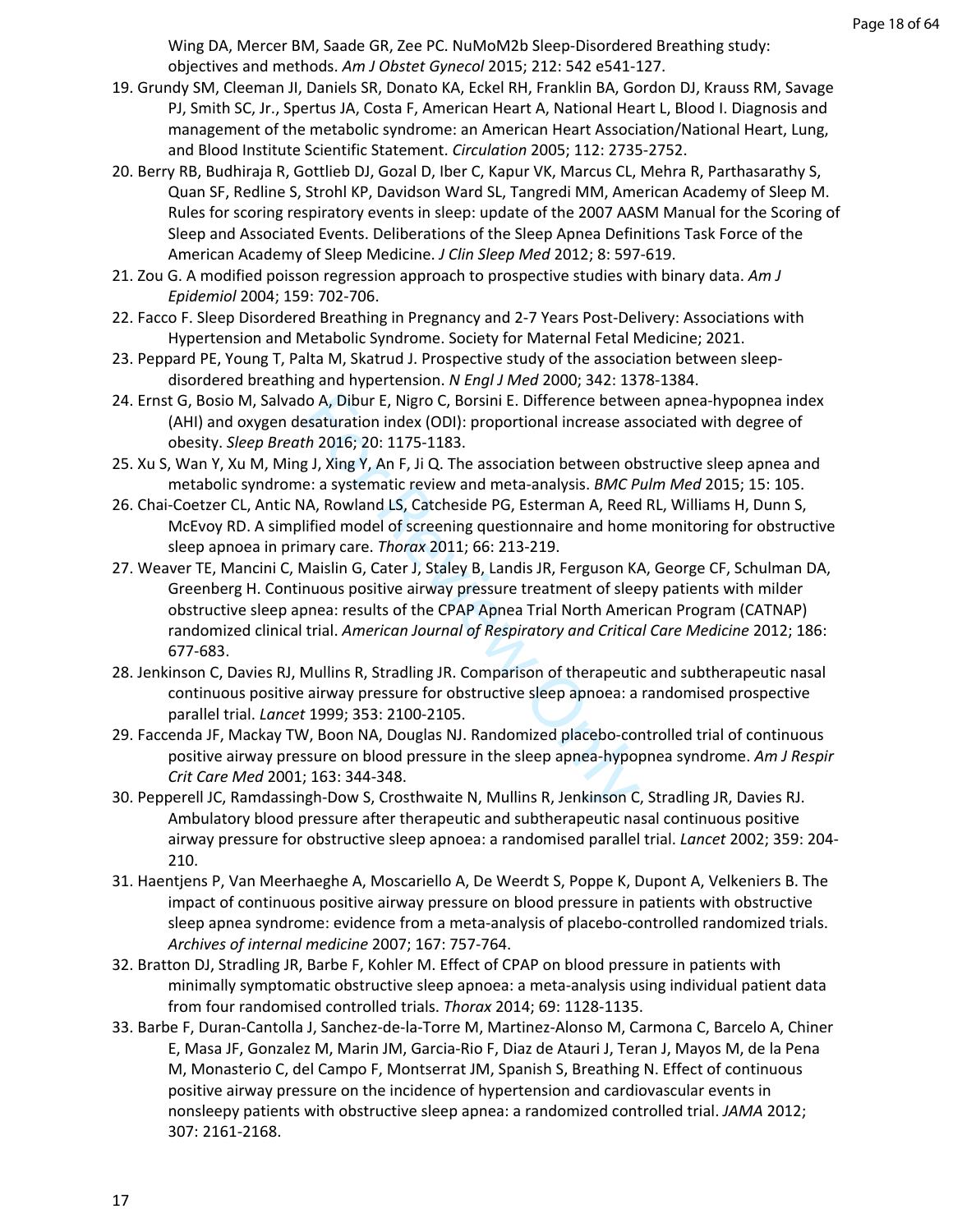34. McEvoy RD, Antic NA, Heeley E, Luo Y, Ou Q, Zhang X, Mediano O, Chen R, Drager LF, Liu Z, Chen G, Du B, McArdle N, Mukherjee S, Tripathi M, Billot L, Li Q, Lorenzi-Filho G, Barbe F, Redline S, Wang J, Arima H, Neal B, White DP, Grunstein RR, Zhong N, Anderson CS, Investigators S, Coordinators. CPAP for Prevention of Cardiovascular Events in Obstructive Sleep Apnea. *N Engl J Med* 2016; 375: 919-931.

For Review Only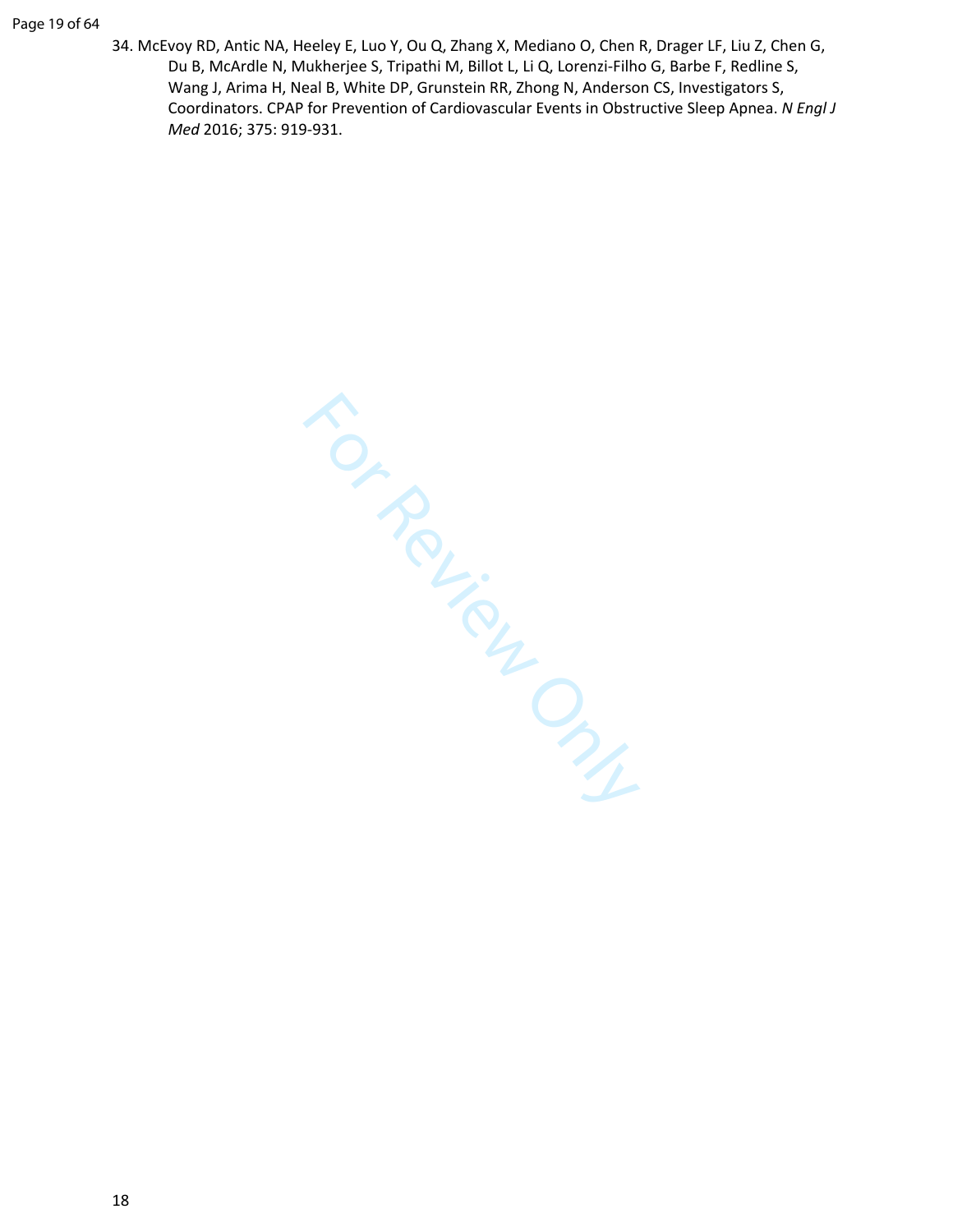# **TITLE: Sleep Disordered Breathing in Pregnancy and Post-Delivery: Associations with**

## **Cardiometabolic Health**

5 Francesca L. Facco, MD<sup>1</sup>, Susan Redline, MD<sup>2</sup>, Shannon M. Hunter, MS<sup>3</sup>, Phyllis P. Zee, MD<sup>4</sup>,

6 William A. Grobman, MD<sup>5</sup>, Robert M. Silver, MD<sup>6</sup>, Judette M. Louis, MD<sup>7</sup>, Grace W. Pien, MD<sup>8</sup>,

- 7 Brian Mercer, MD<sup>9</sup>, Judith H. Chung, MD, PhD<sup>10</sup>, C. Noel Bairey Merz, MD<sup>11</sup>, David M. Haas,
- 8 MD <sup>12</sup>, Chia-Ling Nhan-Chang, MD <sup>13</sup>, Hyagriv N. Simhan, MD<sup>1</sup>, Frank P. Schubert, MD<sup>12</sup>,
- 9 Samuel Parry, MD <sup>14</sup>, Uma Reddy, MD<sup>15</sup>, George R. Saade, MD<sup>16</sup>, Matthew K. Hoffman, MD<sup>17</sup>,
- 10 Lisa D. Levine, MD<sup>12</sup> Ronald J. Wapner, MD<sup>13</sup>, Corette B. Parker, PhD<sup>3</sup> for the NICHD
- NuMoM2b and NHLBI NuMoM2b Heart Health Study Networks
- 
- 
- 
- 
- 
- 1. Department of Obstetrics, Gynecology and Reproductive Sciences, University of Pittsburgh
- School of Medicine, Pittsburgh, PA
- 2.Harvard Medical School and Brigham and Women's Hospital, Boston, Massachusetts
- 3. RTI International, Research Triangle Park, North Carolina
- 4. Department of Neurology, Northwestern University, Chicago, IL
- 5. Department of Obstetrics, Gynecology-Maternal Fetal Medicine & Preventive Medicine,
- Northwestern University, Chicago, IL
- 6. Department of Obstetrics and Gynecology, University of Utah, Salt Lake City, Utah
- 7. University of South Florida Morsani College of Medicine, Tampa, FL.
- 8. Department of Medicine, Johns Hopkins School of Medicine, Baltimore, MD
- rics, Gynecology and Reproductive Sciences<br>
burgh, PA<br>
I and Brigham and Women's Hospital, Bostol<br>
aarch Triangle Park, North Carolina<br>
gy, Northwestern University, Chicago, IL<br>
cs, Gynecology-Maternal Fetal Medicine & P<br> 9. Department of Obstetrics and Gynecology, Case Western Reserve, MetroHealth, Cleveland, OH
- 10. Department of Obstetrics and Gynecology, University of California, Irvine, Irvine, California
- 11. Barbra Streisand Women's Heart Center, Cedars-Sinai Medical Center, Los Angeles, California
- 12. Department of Obstetrics and Gynecology, School of Medicine, Indiana University,
- Indianapolis, IN11
- 13. Department of Obstetrics and Gynecology, Columbia University, New York, New York
- 14. Department of Obstetrics and Gynecology, University of Pennsylvania, Philadelphia, PA
- 15. Department of Obstetrics, Gynecology & Reproductive Services, Yale University, New
- Haven, CT
- 16. Department of Obstetrics and Gynecology, University of Texas Medical Branch, University
- of Texas, Galveston, TX.
- 17. Department of Obstetrics and Gynecology, Christiana Care Health System, Wilmington, DE,
- USA
- Corresponding Author:
- Francesca Facco, MD
- Associate Professor, Department of Obstetrics and Gynecology
- Magee-Womens Hospital
- 300 Halket Street
- Room 2233
- Pittsburgh, PA 15213
- Work phone: 412-641-5406
- Cell: 312-933-1881
- Fax: 412-641-1133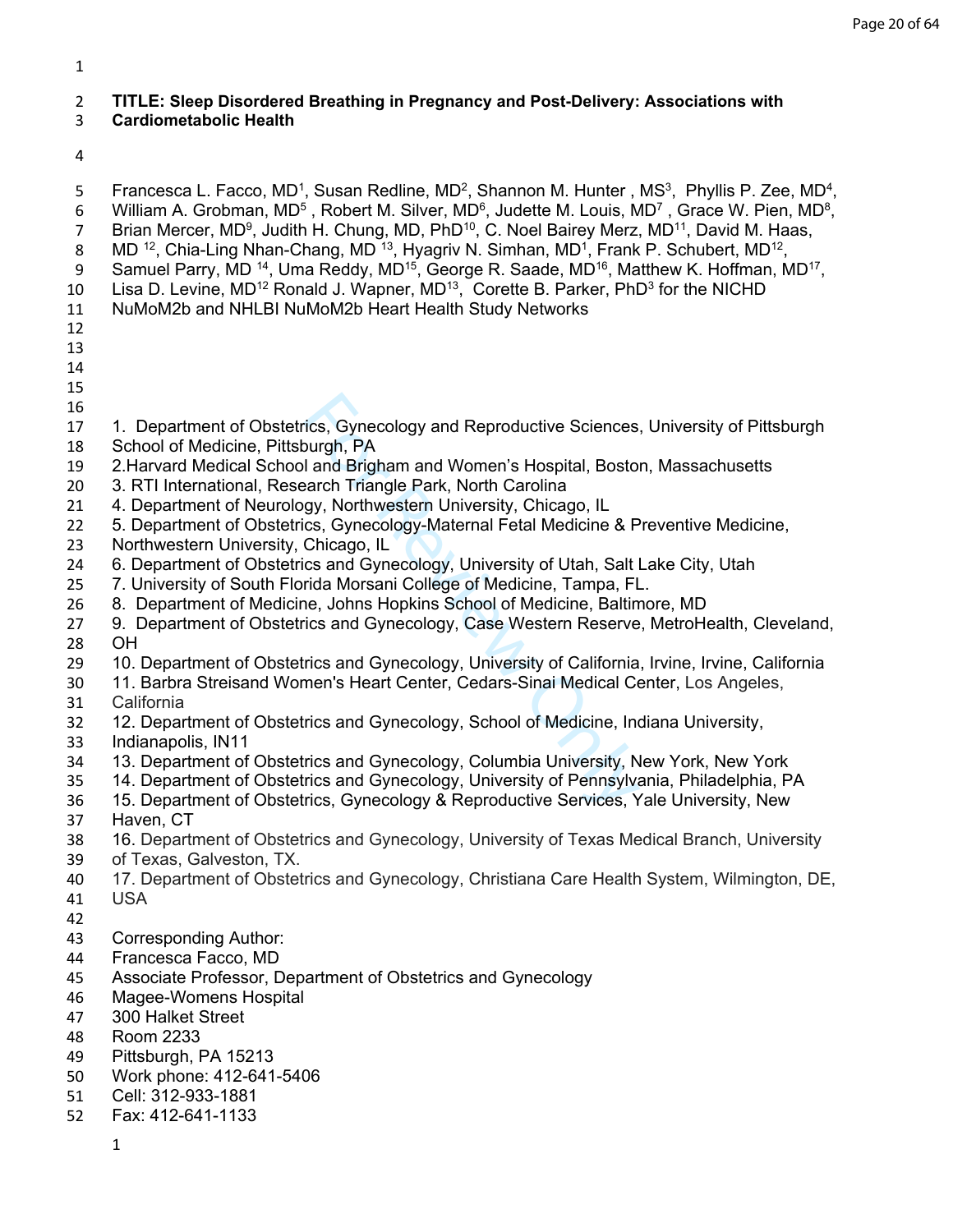- 53 Email: [faccof@upmc.edu](mailto:faccof@upmc.edu)
- 
- All authors meet the following criteria:
- Substantial contributions to the conception or design of the work; or the acquisition, analysis, or
- interpretation of data for the work; AND
- Drafting the work or revising it critically for important intellectual content; AND
- Final approval of the version to be published; AND
- Agreement to be accountable for all aspects of the work in ensuring that questions related to the
- accuracy or integrity of any part of the work are appropriately investigated and resolved.
- 
- 
- v cooperative agreement funding from the Namice Kennedy Shriver National Institute of Classory, U10-HL119989; U10-HL120034; U10-H22: U10-HL120019; U10-HL119993; and U10-<br>Page 1: U10-HL120019; U10-HL119993; and U10-<br>Page 1: This study is supported by cooperative agreement funding from the National Heart, Lung, and
- Blood Institute and the *Eunice Kennedy Shriver* National Institute of Child Health and Human
- Development: U10-HL119991; U10-HL119989; U10-HL120034; U10-HL119990; U10-
- HL120006; U10-HL119992; U10-HL120019; U10-HL119993; and U10-HL120018. Support was
- also provided by the National Institutes of Health: Office of Research on Women's Health
- through U10-HL-119991; Office of Behavioral and Social Sciences Research through U10-
- HL119991 and U10-HL119992; and the National Center for Advancing Translational Sciences –
- UL-1-TR000124, UL-1-TR000153, UL-1-TR000439, and UL-1-TR001108; and the Barbra
- Streisand Women's Cardiovascular Research and Education Program, and the Erika J. Glazer
- Women's Heart Research Initiative, Cedars-Sinai Medical Center, Los Angeles. The content of
- this article is solely the responsibility of the authors and does not necessarily represent the
- official views of the National Institutes of Health.
- Short Running: Sleep Disordered Breathing in Pregnancy and Post-Delivery
- ClinicalTrials.gov Registration number NCT02231398.
- Subject Category: 15.9 Sleep Disordered Breathing: Outcomes
- Total word count max =3635
- Abstract = 250 words
- This article has an online data supplement, which is accessible from this issue's table of content
- online at [www.atsjournals.org](https://www.atsjournals.org/page/ajrccm/www.atsjournals.org)
-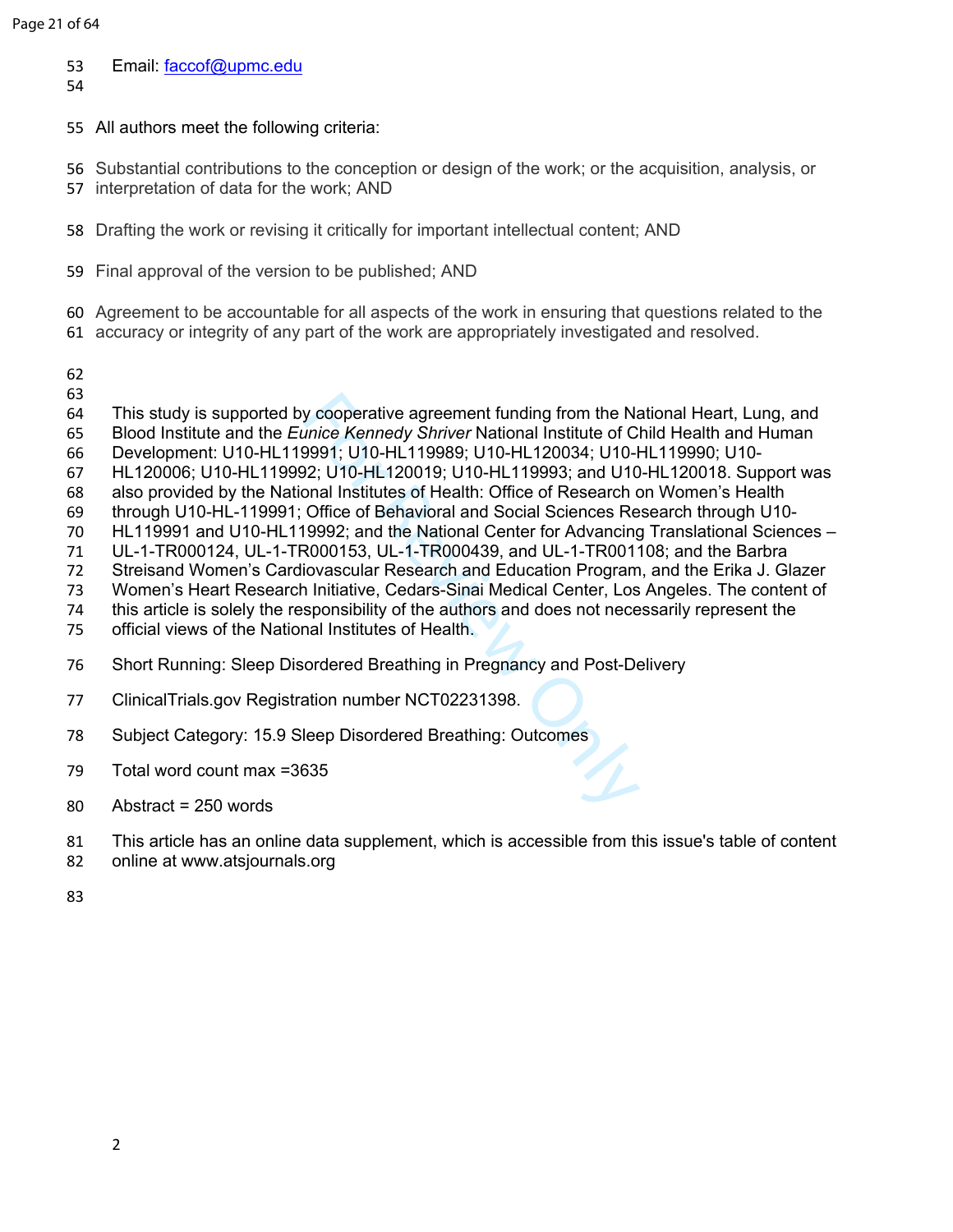Page 22 of 64

ABSTRACT

Rationale: Knowledge gaps exist regarding health implications of sleep disordered breathing

(SDB) identified in pregnancy and/or post-delivery.

 Objective: To determine whether SDB in pregnancy and/or post-delivery is associated with hypertension (HTN) and metabolic syndrome (MS).

Methods: The nuMoM2b Heart Health Study (n=4,508) followed participants initially recruited

during their first pregnancy. Participants returned for a visit 2-7 years after pregnancy. This

study examined a subgroup who underwent SDB assessments during their first pregnancy

(n=1,964) and a repeat SDB assessment post-delivery (n=1,222). Two SDB definitions were

DB assessment post-delivery (n=1,222). Two<br>nea index (AHI)  $\geq$ 5; oxygen desaturation incorder in the HTN and MS were evaluated with adjusted<br>given an AHI  $\geq$ 5 during pregnancy was 1.44<br>was found. ODI  $\geq$ 5 in pregnan considered: apnea-hypopnea index (AHI) ≥5; oxygen desaturation index (ODI) ≥5. Associations

between SDB and incident HTN and MS were evaluated with adjusted risk ratios (aRR).

95 Results: The aRR for MS given an AHI ≥5 during pregnancy was 1.44 (95% CI 1.08, 1.93), but

no association with HTN was found. ODI ≥5 in pregnancy was associated with both an

increased risk for HTN (aRR 2.02, 95% CI 1.30, 3.14) and MS (aRR 1.53, 95% CI 1.19, 1.97).

Participants with an AHI ≥5 in pregnancy that persisted post-delivery were at higher risk for both

HTN (aRR 3.77, 95% CI 1.84, 7.73) and MS (aRR 2.46, 95% 1.59, 3.76). Similar associations

were observed for persistent post-delivery ODI ≥5.

 Conclusions: An AHI ≥5 in pregnancy was associated with an increased risk of MS. An ODI ≥5 in pregnancy was significantly associated with both HTN and MS. Participants with persistent elevations in AHI and ODI both during pregnancy and at 2-7 post-delivery were at the highest risk for HTN and MS.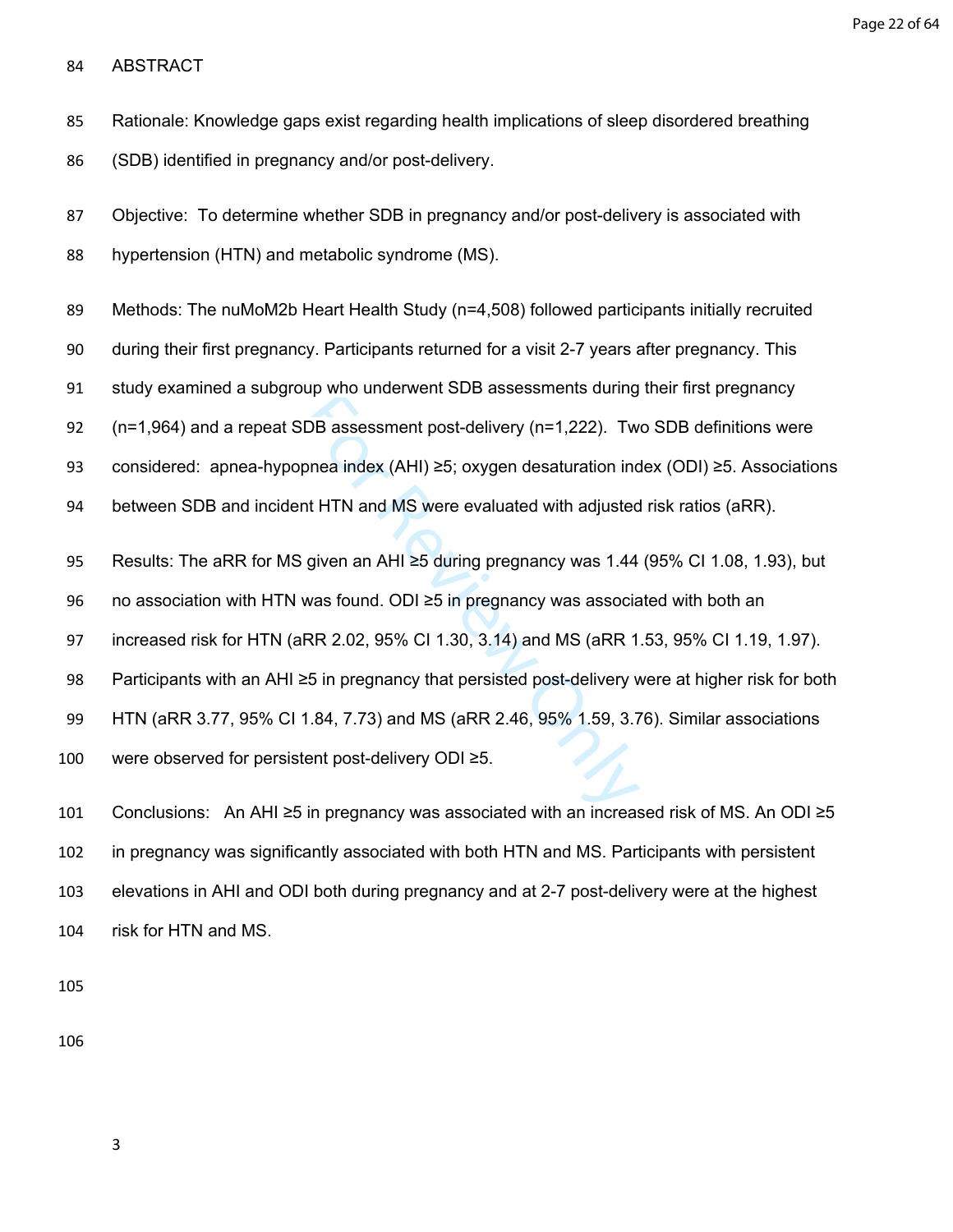```
Page 23 of 64
```
#### **Introduction**

 Sleep disordered breathing (SDB) characterized by recurrent apneas and hypopneas, intermittent hypoxemia, and sleep disruption, is increasingly recognized in pregnancy. Pregnant individuals are at increased risk for SDB, predominantly obstructive sleep apnea (OSA), compared to their non-pregnant counter-parts, due to physical and hormonal changes that occur during pregnancy.([1,](#page-35-0) [2](#page-35-1)) A meta-analysis of 33 studies found that the pooled overall prevalence of SDB during pregnancy was 15% (95% CI 12–18%).[\(3](#page-35-2)) While epidemiologic data from cohorts of middle-aged and older adults indicate that SDB

gic data from cohorts of middle-aged and olde<br>e cardiometabolic outcomes, (4-6) less is kno<br>t-delivery period impacts maternal health. In<br>ress, and sympathetic nervous system activity<br>allead to adverse maternal health even is associated with adverse cardiometabolic outcomes,(4-6) less is known about how SDB in pregnancy and in the post-delivery period impacts maternal health. In pregnancy, increases in inflammation, oxidative stress, and sympathetic nervous system activity, all of which can be exacerbated by SDB, can lead to adverse maternal health events.(2, [7](#page-35-4)) Indeed, SDB in pregnancy has been associated with a 2-3-fold increased risk for preeclampsia and gestational diabetes mellitus (GDM).(3, 8) These and other adverse pregnancy outcomes (APOs) are risk factors for later development of hypertension (HTN) and metabolic disease.([9-12\)](#page-35-6) The post- partum period is also of unique relevance regarding SDB epidemiology given the likely impact of post-partum weight retention on SDB risk.(13-15) Thus, there is a critical need to elucidate whether SDB identified in pregnancy and/or in the post-delivery period is associated with cardiovascular and metabolic health in young adults.

 The Nulliparous Pregnancy Outcomes Study: Monitoring Mothers ‐to ‐be Heart Health Study (nuMoM2b-HHS) was a post-delivery follow-up study of participants initially recruited during their first pregnancy to the parent nuMoM2b study. A subset of women in the parent study underwent evaluation for SDB during their first pregnancy ("nuMoM2b SDB Substudy"), and were offered a repeat assessment post-delivery.[\(16-18\)](#page-35-8) We utilized the nuMoM2b data to address the knowledge gap that exists regarding health implications of SDB identified in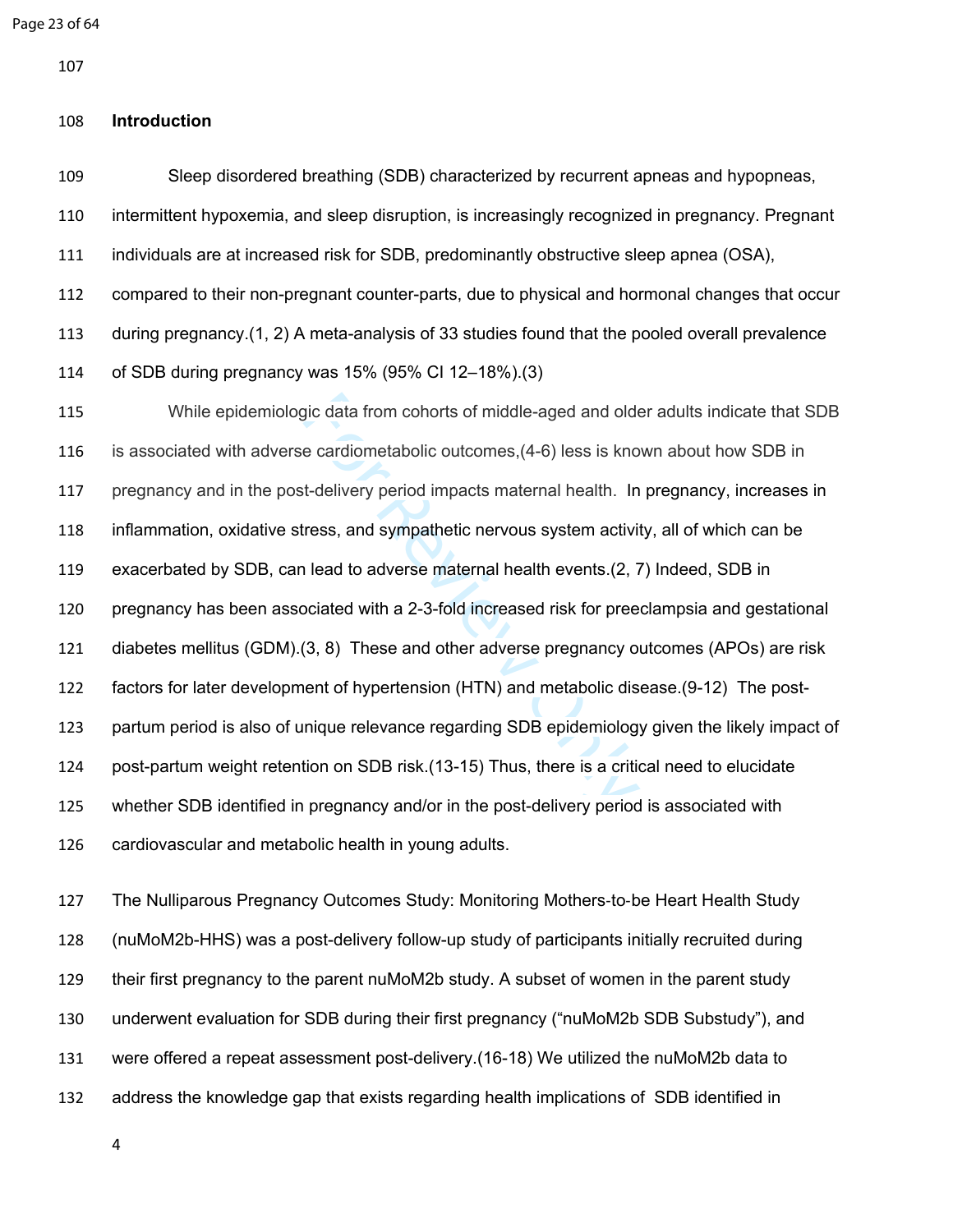- pregnancy and/or post-delivery. Specifically, our objective was to determine whether SDB in
- pregnancy and/or post-delivery is associated with hypertension (HTN) and metabolic syndrome.

#### **Methods**

 Details of the nuMoM2b study, and the nuMoM2b-SDB Substudy have been previously published.([18](#page-35-9)) [\(16\)](#page-35-8) Inclusion criteria for the nuMoM2b study were nulliparity (no prior delivery  $\geq$  20 weeks' gestation) and a viable singleton pregnancy at screening (6<sup>0</sup>–13<sup>6</sup> weeks' gestation). Participants were excluded from the nuMoM2b-SDB Substudy if they were currently using continuous positive airway pressure (CPAP) treatment for SDB, had severe asthma, or required oxygen supplementation.

#### **nuMoM2b-HHS Methods**

d a viable singleton pregnancy at screening (<br>ed from the nuMoM2b-SDB Substudy if they v<br>y pressure (CPAP) treatment for SDB, had s<br>s<br>s<br>s<br>s<br>hhods of the follow-up nuMoM2b-HHS are des<br>rs began at least 6 months after delive 145 The complete methods of the follow-up nuMoM2b-HHS are described elsewhere.[\(17](#page-35-10)) Briefly, contacts/interviews began at least 6 months after delivery. An in‐person nuMoM2b‐HHS visit was conducted 2 to 7 years after the index pregnancy ended. Participants were asked to fast for 8 hours before the visit. Blood pressure (BP), anthropometric measurements, and biological specimens were collected using standardized protocols. Participants in the nuMoM2b- HHS were eligible to participate in a follow-up assessment of SDB if they had participated in the nuMoM2b-SDB Substudy while pregnant.

**nuMoM2b-HHS Outcomes** (see online supplement for additional details)

 Incident HTN was defined as HTN that developed after the index pregnancy, as determined by BP measurement (systolic BP ≥140 mm Hg or diastolic BP ≥90 mm Hg) or use of an antihypertensive medication for BP control at the 2‐ to 7‐year post-delivery visit.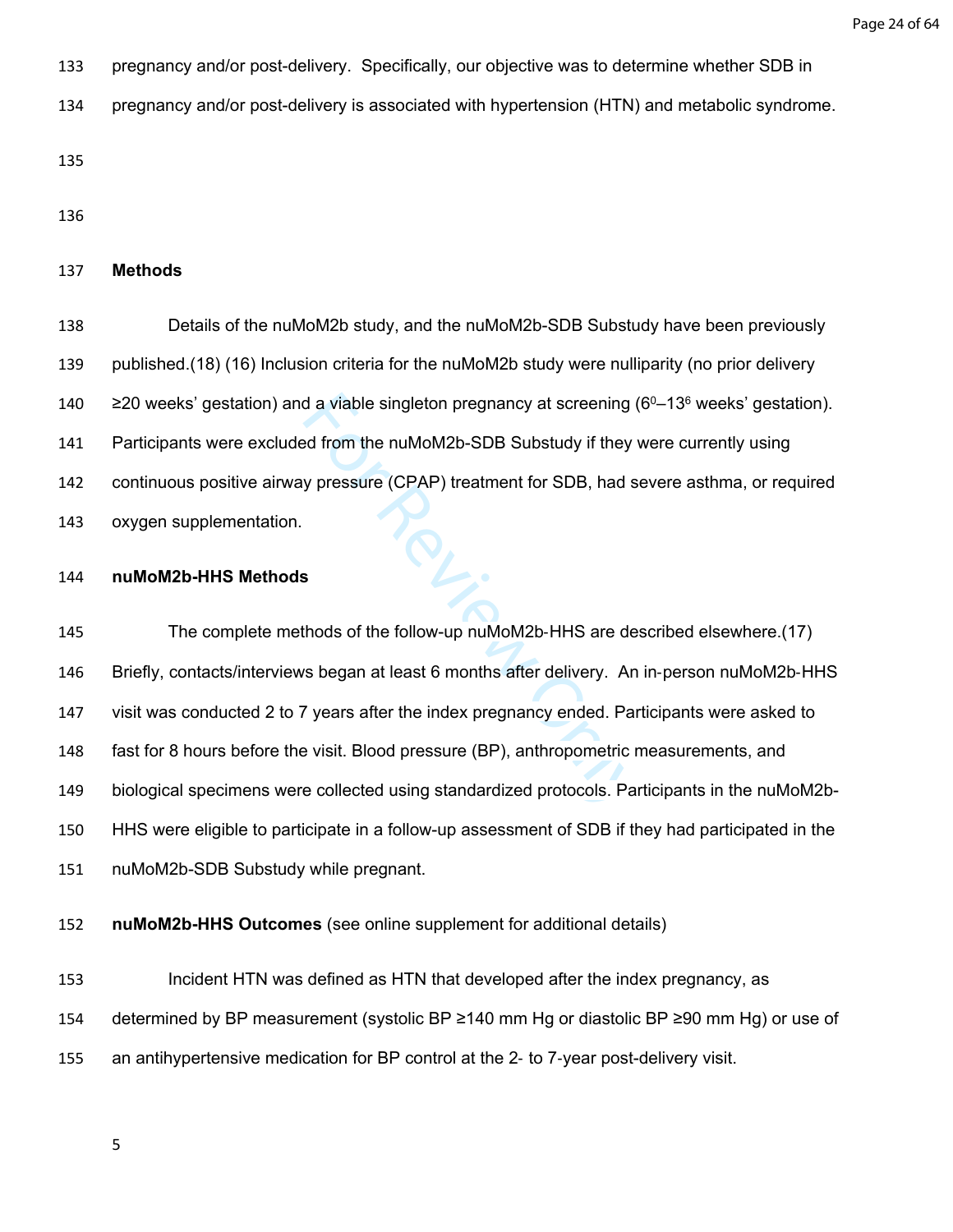Page 25 of 64

 Metabolic syndrome (MS) was defined as the presence of 3 of the following 5 criteria: elevated waist circumference (≥88 cm (non-Asian) or ≥80 cm (Asian)); elevated triglycerides (≥150 mg/dL) or use of a triglyceride-lowering medication; elevated fasting glucose (≥100 159 md/dL) or use of a glucose-lowering medication; elevated BP (systolic BP ≥130 mm Hg or a diastolic BP ≥85 mm Hg) or use of an antihypertensive medication; and reduced high ‐density lipoprotein levels (<50 mg/dL) or use of medications known to increase HDL.([19\)](#page-36-0)

**SDB Assessments** (see online supplement for additional details)

nome sleep apnea test (HSAT).(18) Studies wat<br>tween 6º-15º weeks of pregnancy and then a<br>7 year follow-up visit. Sleep studies were sconnologists blinded to all other data. Event def<br>btocol were previously published.(18) T SDB was assessed at all exams using the same model (Embletta-Gold device Embla, Broomfield, CO) Level 3 home sleep apnea test (HSAT).(18) Studies were conducted twice 165 during pregnancy, first between  $6^0$ -15<sup>0</sup> weeks of pregnancy and then again between 22<sup>0</sup>-31<sup>0</sup> weeks, and then at the 2-7 year follow-up visit. Sleep studies were scored by a central reading center by trained polysomnologists blinded to all other data. Event definitions, scoring reliability and the quality control protocol were previously published.(18) Two SDB definitions were considered: (1) Apnea Hypopnea Index (AHI): the number of apneas and hypopneas per hour of estimated sleep, inclusive of all apneas plus hypopneas accompanied by ≥3% oxygen desaturation; and (2) Oxygen-Desaturation Index (ODI): the number of oxygen desaturations ≥3% from the pre-event baseline per hour of estimated sleep.

**Statistical Analyses** (see online supplement for additional details)

 For our primary analyses we defined SDB using dichotomous AHI and ODI metrics: SDB by AHI (SDB-AHI) was defined as an AHI≥5, SDB by ODI (SDB-ODI) was defined as an ODI≥5. Among participants with valid early and mid-pregnancy sleep study data, SDB in pregnancy was defined as an AHI≥5 in either early or mid-pregnancy (versus AHI<5 in both early and mid- pregnancy). A similar categorization was used to define SDB during pregnancy by ODI. In secondary analyses, we separately considered SDB that was present in early pregnancy or mid- pregnancy. To examine exposure-response relationships we also grouped participants at early and mid-pregnancy into four categories based on their AHI or ODI values: =0, 0-4.9, 5-14.9 and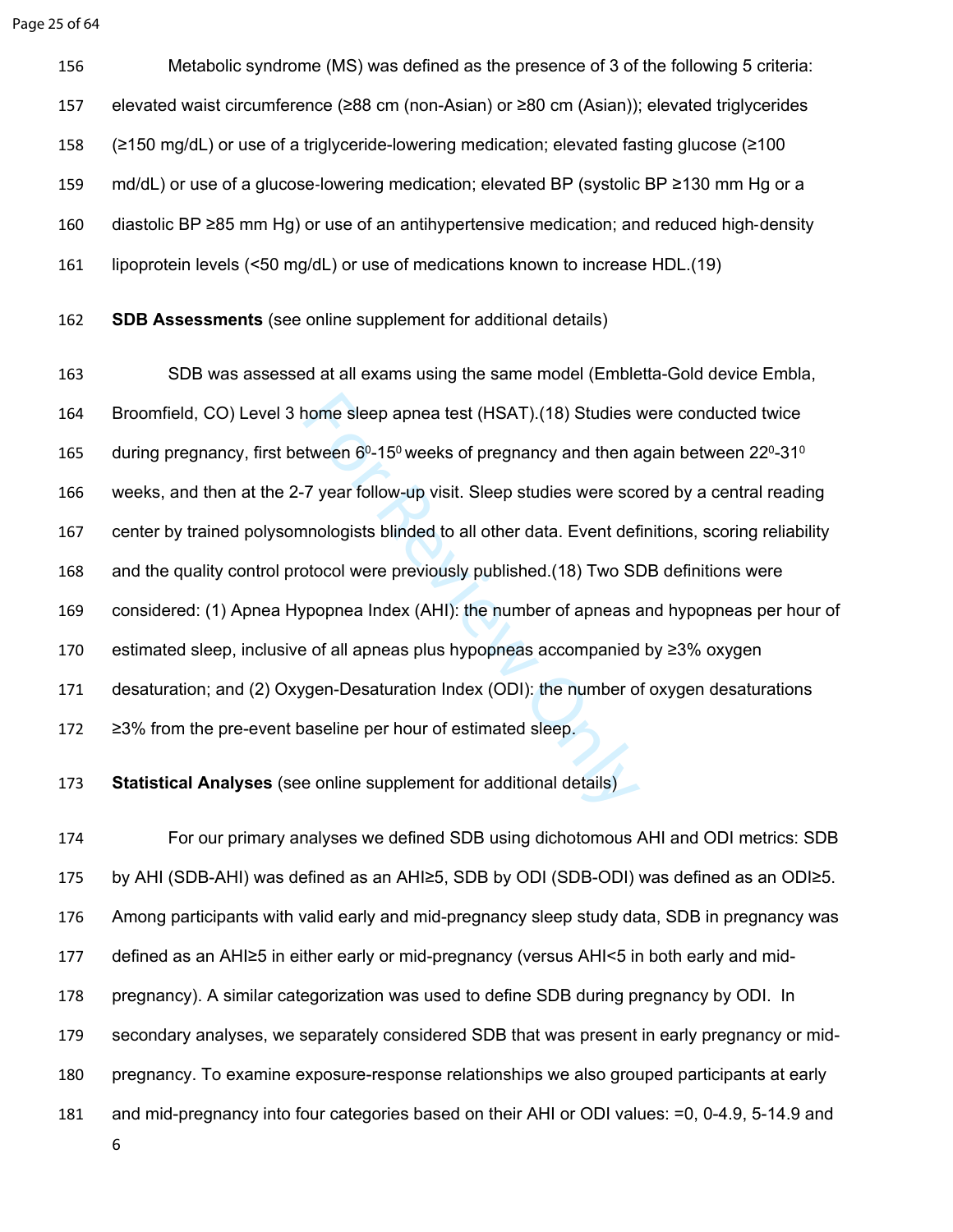Page 26 of 64

 ≥15 events per hour.[\(20\)](#page-36-1) Post hoc tests using orthogonal contrasts were used to assess the exposure-response relationships for linear and quadratic trends in risk on the log scale across the SDB categories.

 In a similar fashion, a secondary analysis was performed using the AHI and ODI data obtained at the 2-7 year follow-up visit. We also examined the trajectory of SDB (by both definitions) in pregnancy and at the follow-up visit by defining 4 groups: those with no SDB at either time point, those with SDB in pregnancy that persisted at the 2-7 year follow-up, those with SDB in pregnancy that resolved at follow-up, and those with new onset SDB at the 2-7 year follow-up visit.

 Baseline characteristics of the index pregnancy and cardiovascular characteristics at the 2-7 year follow-up visit were summarized according to SDB status during pregnancy. Similarly, cardiovascular characteristics at the 2-7-year follow-up visit were also summarized by SDB status at follow-up.

ristics of the index pregnancy and cardiovase<br>re summarized according to SDB status dur<br>stics at the 2-7-year follow-up visit were also<br>regnancy were restricted to participants who<br>th adequate data and attended the in-pers Analyses during pregnancy were restricted to participants who had an early or mid- pregnancy sleep study with adequate data and attended the in-person nuMoM2b-HHS cardiovascular assessment. Participants with baseline chronic HTN in pregnancy were excluded from the HTN analyses; likewise, those with preexisting diabetes were excluded from the MS analyses.

 Crude and adjusted risk ratios (RR) and 95% confidence intervals (CI) were estimated using Poisson regression with robust standard errors to relate SDB to incident HTN and MS.([21](#page-36-2)) P-values from likelihood ratio tests were reported. Adjustment covariates chosen *a priori* included: age and body mass index (BMI) in early pregnancy, self-identified race, and years from delivery of the index pregnancy to the HHS follow-up visit. Similar methods were used for the cross-sectional analyses of SDB in the post-delivery period, with age and BMI at the time of the HHS follow up visit and race used as adjustment covariates. In all our adjusted analyses BMI was included as a linear and a quadratic term.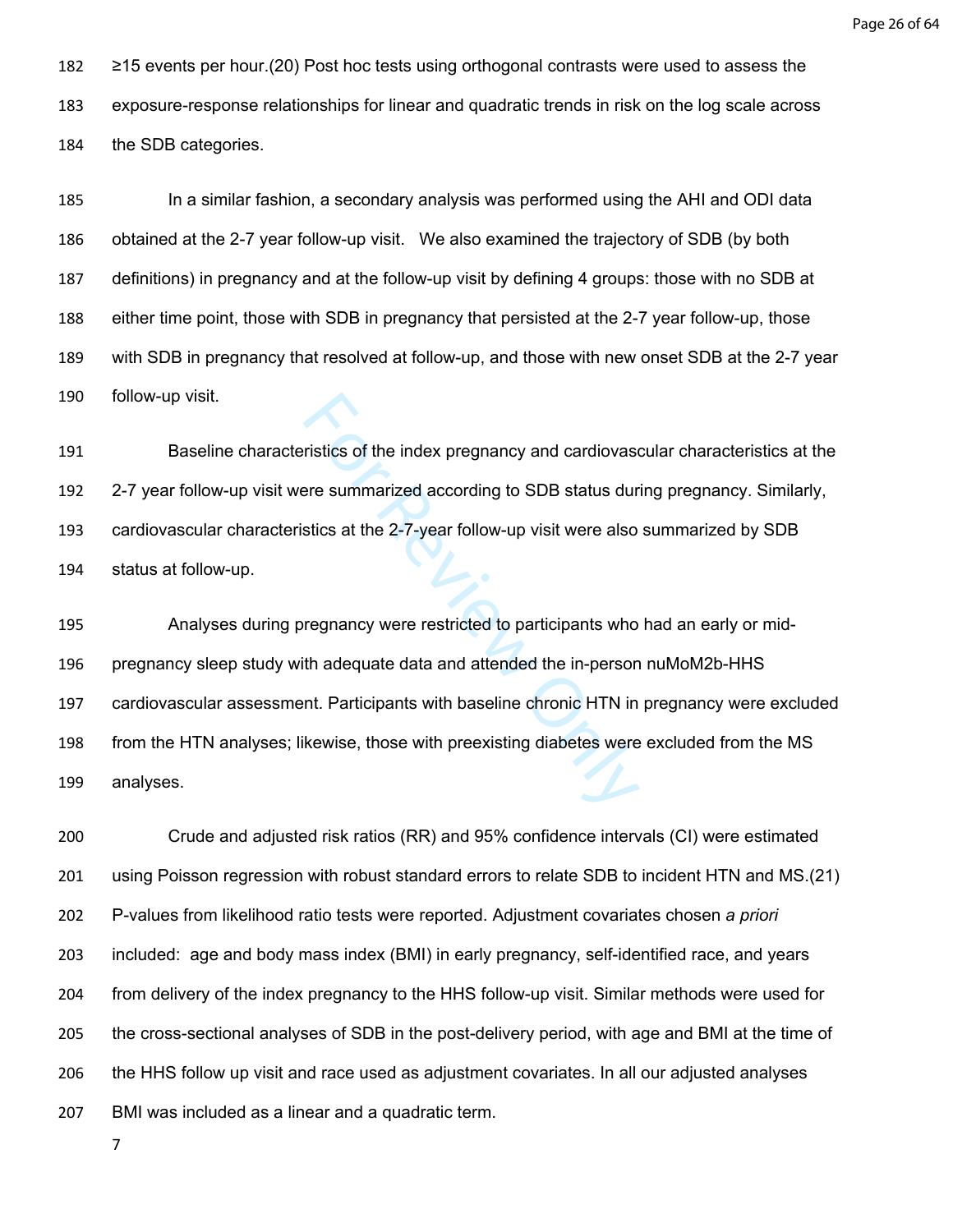Page 27 of 64

 We also considered having a hypertensive disorder of pregnancy (HDP, i.e., gestational hypertension and preeclampsia) during the index pregnancy as a mediator in the associations of SDB during pregnancy with HTN post-delivery and HDP or GDM during pregnancy as a mediator in the associations of SDB during pregnancy with MS post-delivery.

 All tests were performed at a nominal significance level of α=05. All single degree-of- freedom tests were two-sided. No correction was made for multiple comparisons. Analyses were performed using SAS 9.4 (Cary, NC). Some of the results of these studies have been previously reported in the form of an abstract.([22](#page-36-3))

### **Results**

Inticipants attended a nuMoM2b-HHS in-pers<br>
17. Among these 1,964 had a HSAT from the<br>
1,365 with both early and mid-pregnancy da<br>
1,365 with both early and mid-pregnancy da<br>
between delivery of the index pregnancy and<br>
-218 A total of 4,508 participants attended a nuMoM2b-HHS in-person visit between February 4, 2014 and October 9, 2017. Among these 1,964 had a HSAT from the index pregnancy with 1,863 having adequate sleep study data available (406 with early pregnancy data only; 92 with mid-pregnancy data only; 1,365 with both early and mid-pregnancy data, Figure 1). Median (interquartile range) time between delivery of the index pregnancy and the HHS in-person visit was 36 (28-42) months.

 Among nuMoM2b-HHS participants who had both early and mid-pregnancy sleep study data, 127 (9.3%) had an AHI≥5 at either the early or mid-pregnancy SDB assessment. Baseline characteristics according to AHI category during pregnancy for the nuMoM2b-HHS participants are presented in Table 1. Participants with an AHI≥5 in pregnancy were older, had higher BMIs in early pregnancy, and had a lower rate of weight gain in pregnancy.

 A repeat sleep study at the 2-7 year follow-up visit was conducted on 1,222 of the 1,964 participants who completed a sleep study during pregnancy. The participants who did not complete the follow-up sleep assessment were less likely to be non-Hispanic White and had a longer latency from delivery to the HHS follow-up (see supplement Table S1). Adequate follow- up sleep study data were available on 1,069 participants (Figure 2). SDB defined as an AHI≥5 was found in 133 of the 1069 (12.4%) participants with follow-up sleep data when studied at a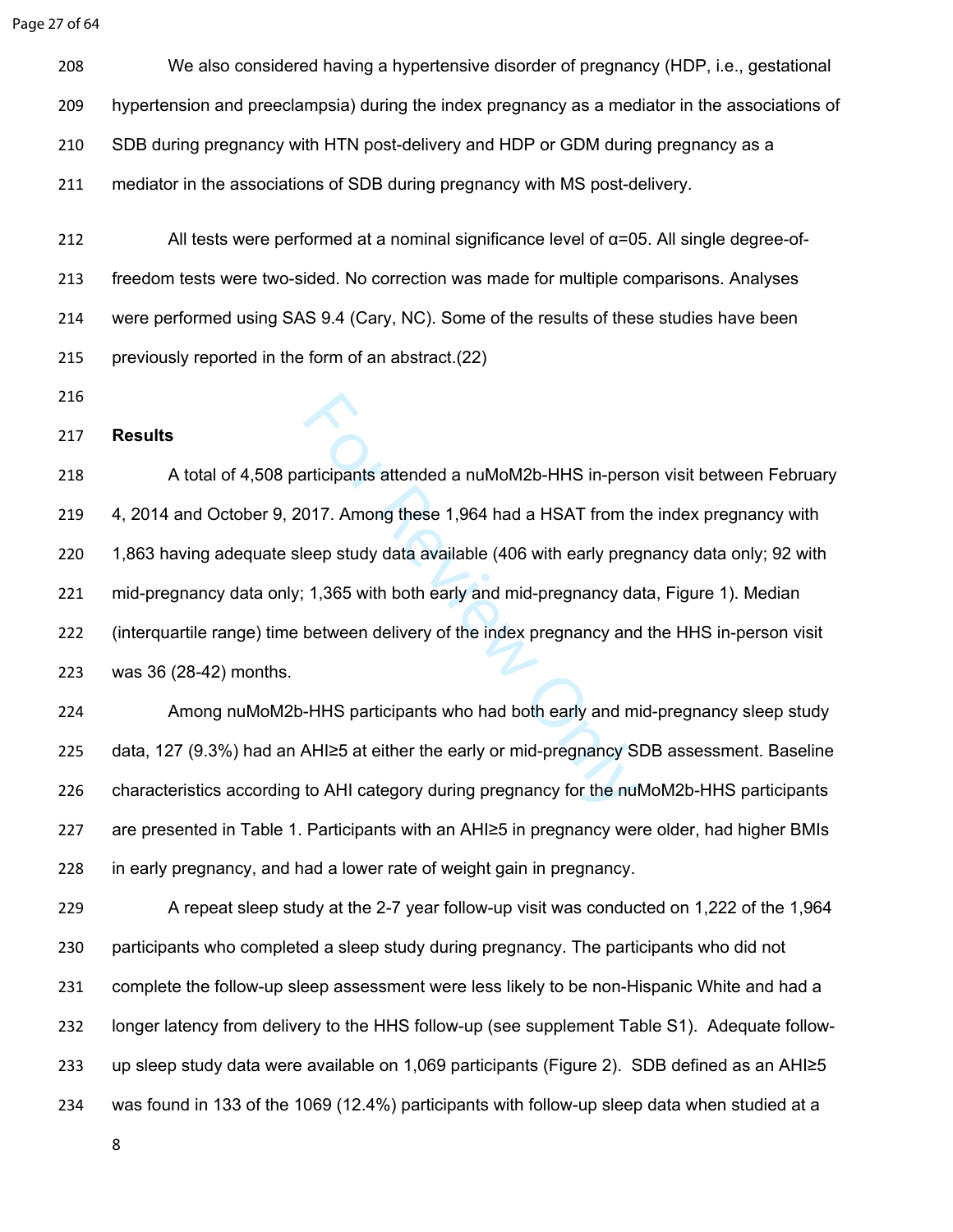Page 28 of 64

N was more common in participants with an S<br>
2 %, p<0.0001), as was MS (40.2% vs. 14.2%<br>
crude and adjusted risks ratios (aRR) for incid<br>
djusted analyses, SDB-AHI in pregnancy (ear<br>
f incident HTN. Similarly, SDB-AHI in median (interquartile range) of 32 (13) months post-delivery. Of the 844 participants with SDB data from all timepoints (i.e., at both the early and mid-pregnancy visits, and at the follow-up visit), 710 (84.1%) did not have SDB-AHI during pregnancy or at follow-up, 49 (5.8%) had SDB- AHI in pregnancy that persisted at follow-up, 22 (2.6%) had SDB-AHI in pregnancy that resolved at follow-up, and 63 (7.5%) had new-onset SDB-AHI detected at the 2-7 year follow-up visit. Cardiovascular and metabolic characteristics and outcome rates at the 2-7 year follow- up visit based on AHI status in pregnancy are presented in Table 2. Participants with SDB-AHI in pregnancy had higher BMIs; larger waist circumference; higher systolic and diastolic BP, triglyceride levels and fasting blood glucose; and lower HDL-C levels at 2-7 years post-delivery. At follow-up, incident HTN was more common in participants with an SDB-AHI during pregnancy (15.7% vs. 6.2 %, p<0.0001), as was MS (40.2% vs. 14.2%, p<0.0001). Table 3 provides crude and adjusted risks ratios (aRR) for incident HTN and MS, related to AHI in pregnancy. In adjusted analyses, SDB-AHI in pregnancy (early or mid) was not associated with the risk of incident HTN. Similarly, SDB-AHI in early pregnancy was not associated with a statistically significant increased HTN risk, although the mid-pregnancy SDB- AHI point estimate was of borderline significance (aRR 1.73, 95% CI 0.99, 3.01, p=0.091). AHI grouping by AHI=0 (referent), 0<AHI<5, 5≤AHI<15 and AHI≥15 did not reveal a statistically significant linear or quadratic trend in incident HTN risk with increasing AHI in either early or mid-pregnancy.

 The adjusted risk for MS given SDB-AHI in pregnancy was 1.44 (95% CI 1.08, 1.93). Separate analyses of AHI ≥5 in early-pregnancy or AHI ≥5 in mid-pregnancy with MS were not statistically significant. There was, however, a significant linear trend suggesting an exposure- response relationship between increasing AHI in mid-pregnancy and the risk of MS (p=0.043). Participants in the highest AHI group (≥15) had an aRR for MS of 2.32(95% CI 1.11, 4.86). Tables 4 gives crude and adjusted risk ratios relating ODI in pregnancy to incident HTN and MS diagnosed at 2-7 year follow-up. In adjusted analyses, SDB-ODI in pregnancy (early or

mid), was associated with an increased risk for incident HTN (aRR 2.02, 95% CI 1.30, 3.14). A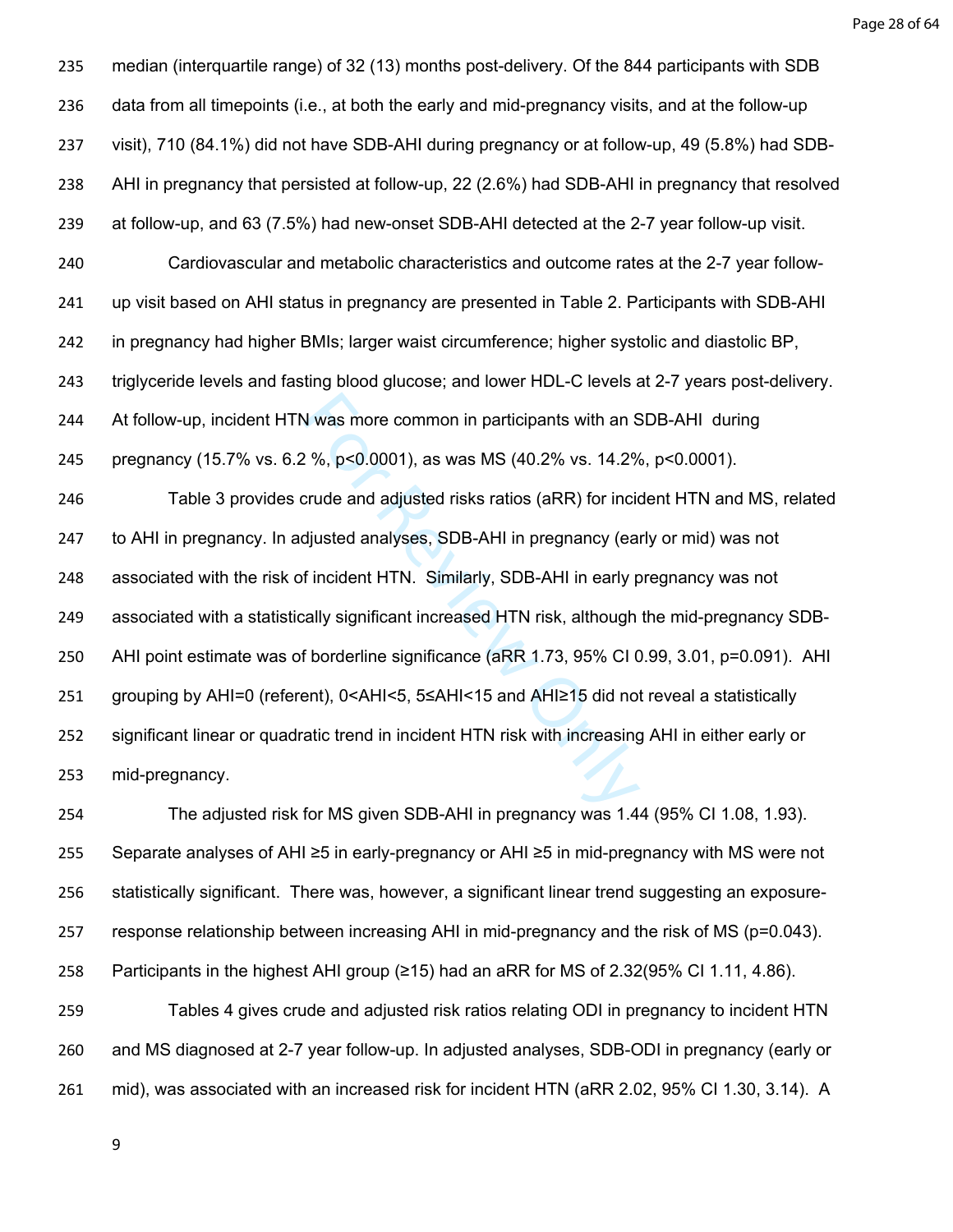```
Page 29 of 64
```
similar statistically significant risk was observed separately for ODI≥5 at mid-pregnancy but not

early pregnancy.

 In adjusted analyses, SDB-ODI in pregnancy was associated with an increased risk of MS (aRR 1.53, 95% CI 1.19, 1.97). This risk was also separately observed for both early and mid-pregnancy and the risk increased with increasing categories of ODI severity. Notably, participants with an ODI≥15 in mid-pregnancy had an aRR of 2.57(95% CI 0.82, 8.01) for MS (p=0.02 for linear trend).

 To better understand the relationships between SDB in pregnancy and MS, we examined the individual components of MS in relation to the presence of SDB-AHI or SDB-ODI in pregnancy. In adjusted analyses, an SDB-AHI in pregnancy was associated with elevated triglycerides and reduced HDL. SDB-ODI in pregnancy was associated with elevated triglycerides and elevated BP (data shown in Tables S2 and S3 in the supplement).

analyses, an SDB-AHI in pregnancy was ass<br>
HDL. SDB-ODI in pregnancy was associated<br>
I BP (data shown in Tables S2 and S3 in the<br>
tions between AHI and ODI in pregnancy and<br>
and the relationship between these pregnanc<br>
se, Given the associations between AHI and ODI in pregnancy and hypertensive disorders of pregnancy and GDM, and the relationship between these pregnancy complications and later life cardiometabolic disease, we performed a mediation analysis aimed at assessing the controlled direct effect of SDB in pregnancy on HTN and MS at the 2-7 year follow-up. In these analyses we did not observe a statistically significant controlled direct effect (AHI only, without mediation or interaction) between SDB-AHI and the outcomes. Similarly, no direct effect was observed for SDB-ODI on HTN risk at 2-7 year follow-up. However, the controlled direct effect of SDB-ODI in pregnancy on MS was statistically significant. A total excess aRR of 0.60 (95% CI: 0.10, 1.09) was observed with SDB-ODI in pregnancy and the proportion explained by mediation and/or interaction was estimated at ≤11% with 95% confidence (data in Supplement Tables S4 and S5).

 Cardiovascular and metabolic characteristics and outcome rates at 2-7 year follow-up by current SDB status by AHI are detailed in the supplement (Table S6). In summary, participants with an SDB-AHI at the 2-7 year follow-up had higher BMIs; larger waist circumferences; higher systolic and diastolic BP, triglyceride levels, and fasting blood glucose levels; and lower HDL-C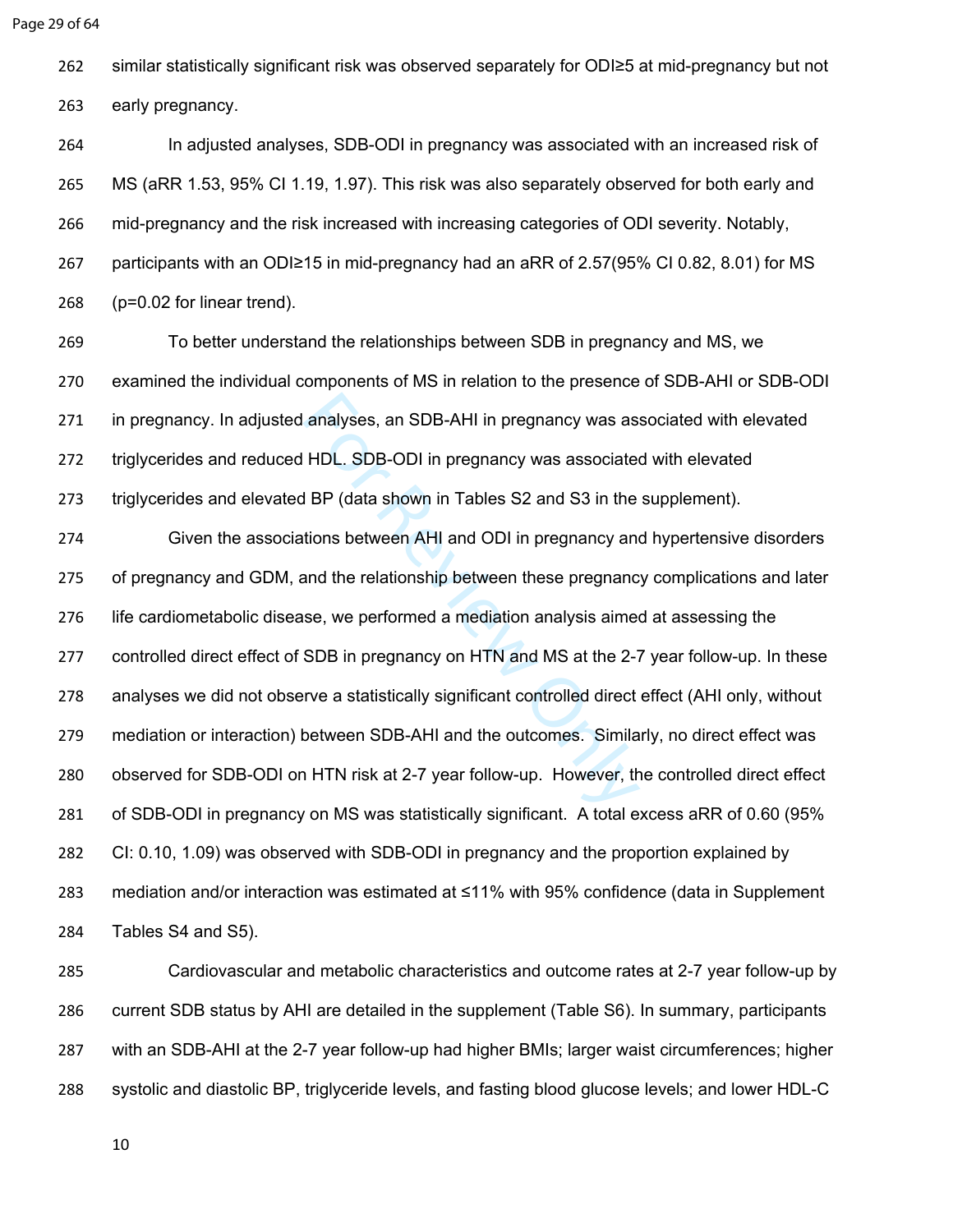levels. Incident HTN was more common in participants with a post-delivery SDB-AHI (19.5% vs. 5.3 %, p<0.0001), as was MS (44.4% vs 14.0%, p<0.0001).

 Table 5 gives crude and adjusted risk ratios relating SDB by AHI and ODI status at the 2-7 year follow-up to incident HTN and MS. In adjusted analyses, an SDB-AHI post-delivery was associated with an increased likelihood of HTN (aRR 2.01, 95% CI 1.17, 3.46) and MS (aRR 1.51, 95% CI 1.14, 2.00). Similarly, SDB-ODI was associated with increased risks for incident HTN (aRR 1.75, 95% CI 1.05, 2.92) and MS (aRR 1.60, 95% CI 1.21, 2.12). There were statistically significant linear trends suggesting exposure-response relationships between increasing values of AHI and risk of incident HTN and MS, and between increasing values of ODI and risk of incident HTN.

 Among participants with data across all time points (826 participants), Table 6 examines the relationship between SDB trajectory by AHI and ODI criteria from pregnancy to the 2-7 year follow-up visit in relation to risk of incident HTN and MS. Rates of both outcomes differed by SDB trajectory. Participants with persistent SDB, defined using either the AHI or ODI, had the highest risk for incident HTN and MS (aRR's ranging from 2.3 to 3.8).

FIN.<br>Is with data across all time points (826 partici<br>SDB trajectory by AHI and ODI criteria from p<br>o risk of incident HTN and MS. Rates of both<br>Its with persistent SDB, defined using either<br>TN and MS (aRR's ranging from 2 Given that the relationships between our outcomes were stronger for ODI in pregnancy compared to AHI, we sought to understand how AHI and ODI related to each other in the larger pregnancy dataset. As expected, AHI and ODI were strongly correlated (Spearman correlation coefficients at early and mid-pregnancy visits were 0.79 and 0.84, respectively). The median (interquartile range) for the difference (delta) between ODI and AHI in early and mid-pregnancy were 0.65 (1.47) and 1.16 (2.11), respectively. A larger ODI-AHI delta was seen with higher BMI in pregnancy (additional data on ODI-AHI delta can be found in the online supplement).

#### **Discussion**

 In this analysis of objectively-assessed SDB in pregnancy and at a 2-7 year follow-up visit in a large U.S. cohort, we found that SDB measured during pregnancy and in the 2 to 7 year post-delivery period was associated with HTN and MS. Associations of SDB in pregnancy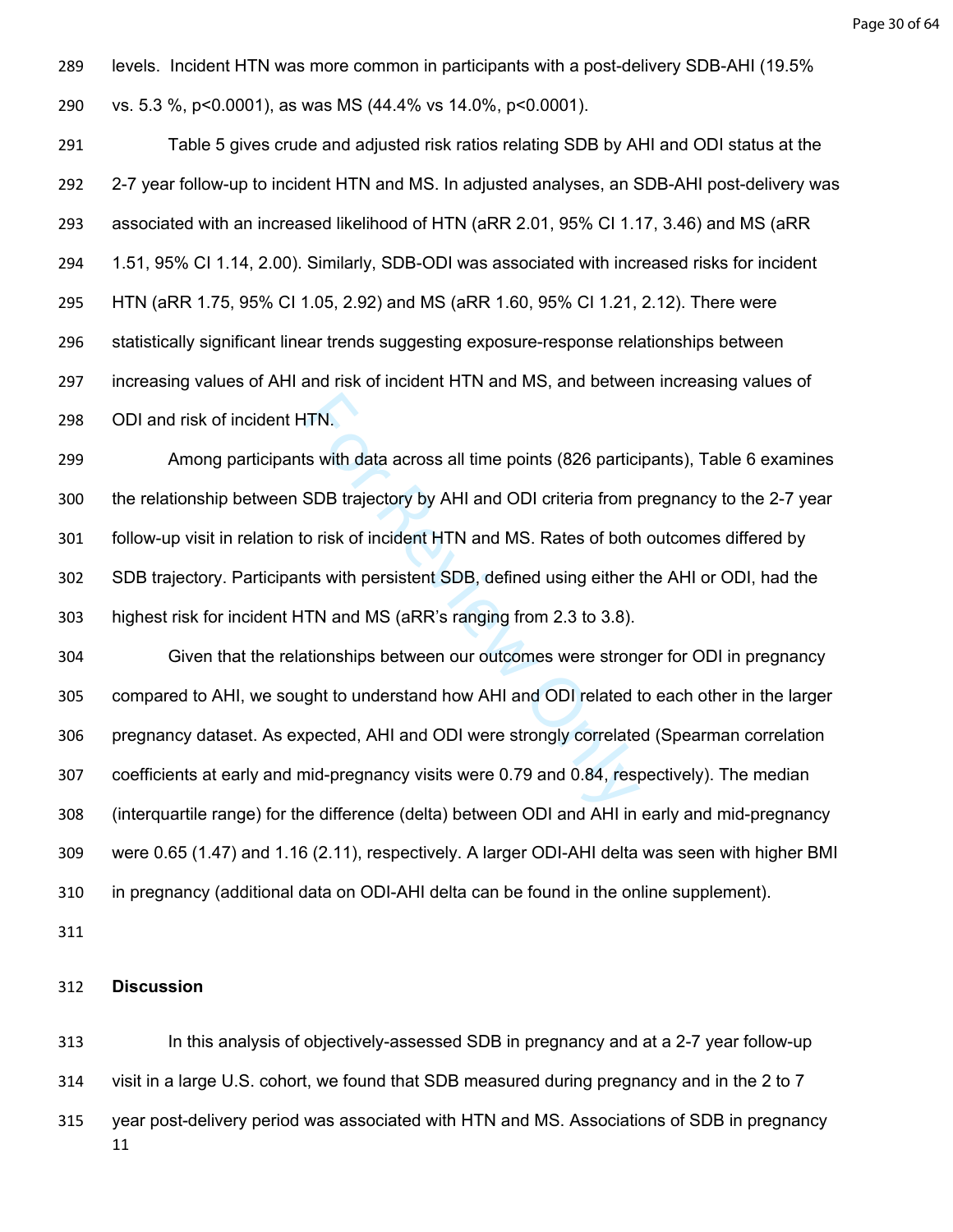were generally stronger when SDB was defined using the ODI, which quantified the frequency of drops in oxygen saturation of at least 3%, than the AHI, which was defined by a combination of changes in airflow and oxygen saturation. Participants with persistent elevations in AHI or ODI during pregnancy and 2-7 year follow-up visits were at more than 3-fold increased risk for incident HTN and more than a 2-fold increased risk for MS. Our data suggest that the simpler measure of ODI can identify those at increased risk just as well, if not better, than AHI.

IS of SDB in pregnancy, we did not find an as<br>ITN. However, there was an association betweend ODI are very tightly correlated, but we fourther<br>II, meaning that there were oxygen desaturat<br>vident respiratory events (apneas In non-pregnant populations that have been followed after a SDB diagnosis, such as the Wisconsin Sleep Cohort, increasing AHI has been linked to higher rates of incident HTN.[\(23](#page-36-4)) In our prospective analysis of SDB in pregnancy, we did not find an association between AHI in pregnancy and incident HTN. However, there was an association between the ODI in pregnancy and incident HTN. AHI and ODI are very tightly correlated, but we found that the ODI tended to be slightly higher than AHI, meaning that there were oxygen desaturation events that were not associated with clearly evident respiratory events (apneas and hypopneas). In our analysis, the difference between ODI and AHI during pregnancy could not be explained by an asthma diagnosis or restless legs syndrome symptoms (see supplement). However, it was correlated with BMI, as was AHI. It may be that there were subtle respiratory flow events that did not reach the amplitude criteria for hypopnea but impaired ventilation, leading to oxygen desaturations. Other researchers found that the difference between AHI and ODI increases progressively with obesity level and similarly postulated that higher BMI may result in desaturation events even in the absence of notable changes in breathing amplitude as measured during routine sleep studies.[\(24\)](#page-36-5)

 Our data demonstrated a relationship between pregnancy ODI and MS, and a weaker association (demonstrated only in analysis of AHI in early or mid-pregnancy) between pregnancy AHI and MS. This association has been reported in prior cohorts, but this is the first large prospective study in young women to confirm this association.([25\)](#page-36-6) It is important to note that unlike the HTN analyses, we cannot assert that the MS was incident in the follow-up period as we do not have assessments of fasting blood glucose and lipids pre-pregnancy for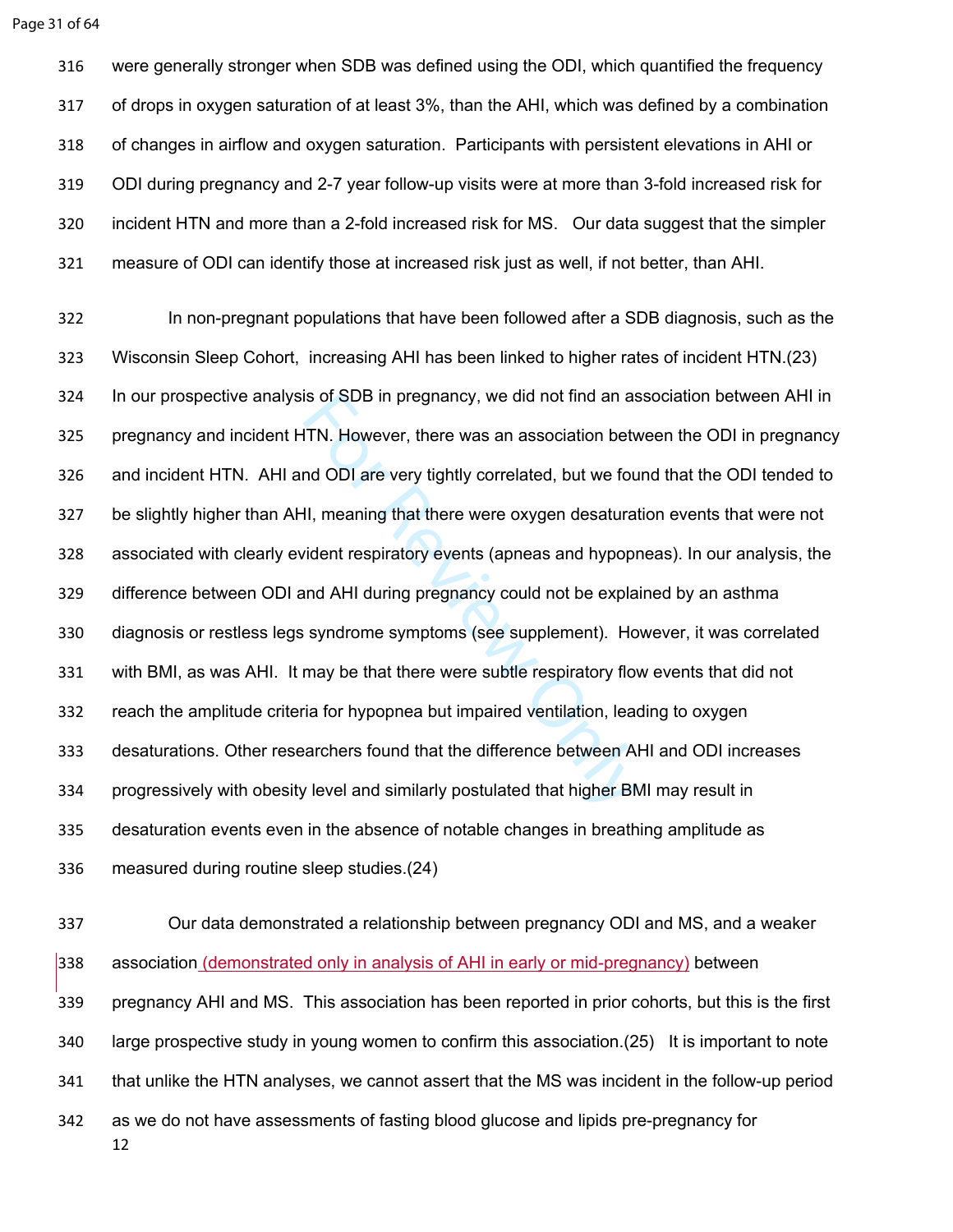Page 32 of 64

 comparison. Furthermore, how best to interpret this relationship between SDB and MS is complicated by the very tight relationship of both SDB and MS with BMI. Yet, even after adjustment for BMI (linear and quadratic), the associations between SDB measures and MS remained statistically significant. Also, notably, in our mediation analysis we considered pregnancy complications and found that ODI ≥5 in pregnancy had a significant controlled direct effect on MS risk unrelated to the impact of HDP and GDM.

 In our cross-sectional analyses of AHI and ODI at the 2-7 year follow-up period, we demonstrated strong associations between AHI and ODI with both HTN and MS. We found significant exposure-response relationships between increasing AHI values and higher rates of both outcomes, and a significant exposure-response relationship between increasing ODI and incident HTN. When we examined these associations in relation to prior sleep data from pregnancy, we found that participants who had persistent SDB (defined either by AHI or ODI) were at the highest risk.

onse relationships between increasing AHI vanificant exposure-response relationship betwexamined these associations in relation to price participants who had persistent SDB (define of this study is the combined prospective A major strength of this study is the combined prospective and cross-sectional design from pregnancy through 2-7 years of follow-up in which the pregnancy AHI and ODI results were blinded to the care providers, investigators, and participants (unless an urgent alert was identified-see online supplement for details). This limited the possibility of ascertainment bias. Our SDB ascertainment was optimized using an independent and blinded central reading center. We were able to control for important confounding factors including BMI (BMI in early pregnancy for prospective analysis, BMI at HHS visit for cross sectional analysis) and we had objective assessments of cardiovascular and metabolic outcomes at the 2-7 year follow-up visit. However, given the observational and voluntary nature of the study and moderate adjusted risk ratios, the possibility of residual confounding due to selection bias and unmeasured confounders cannot be definitively excluded. Additionally, given sample size limitations, we were unable to perform a meaningful analysis considering the impact of intercurrent pregnancies on the HTN and MS risk. Also, we do not have objective SDB data from all of our participants at the 2-7 year follow-up. While it was offered to most nuMoM2b-SDB Substudy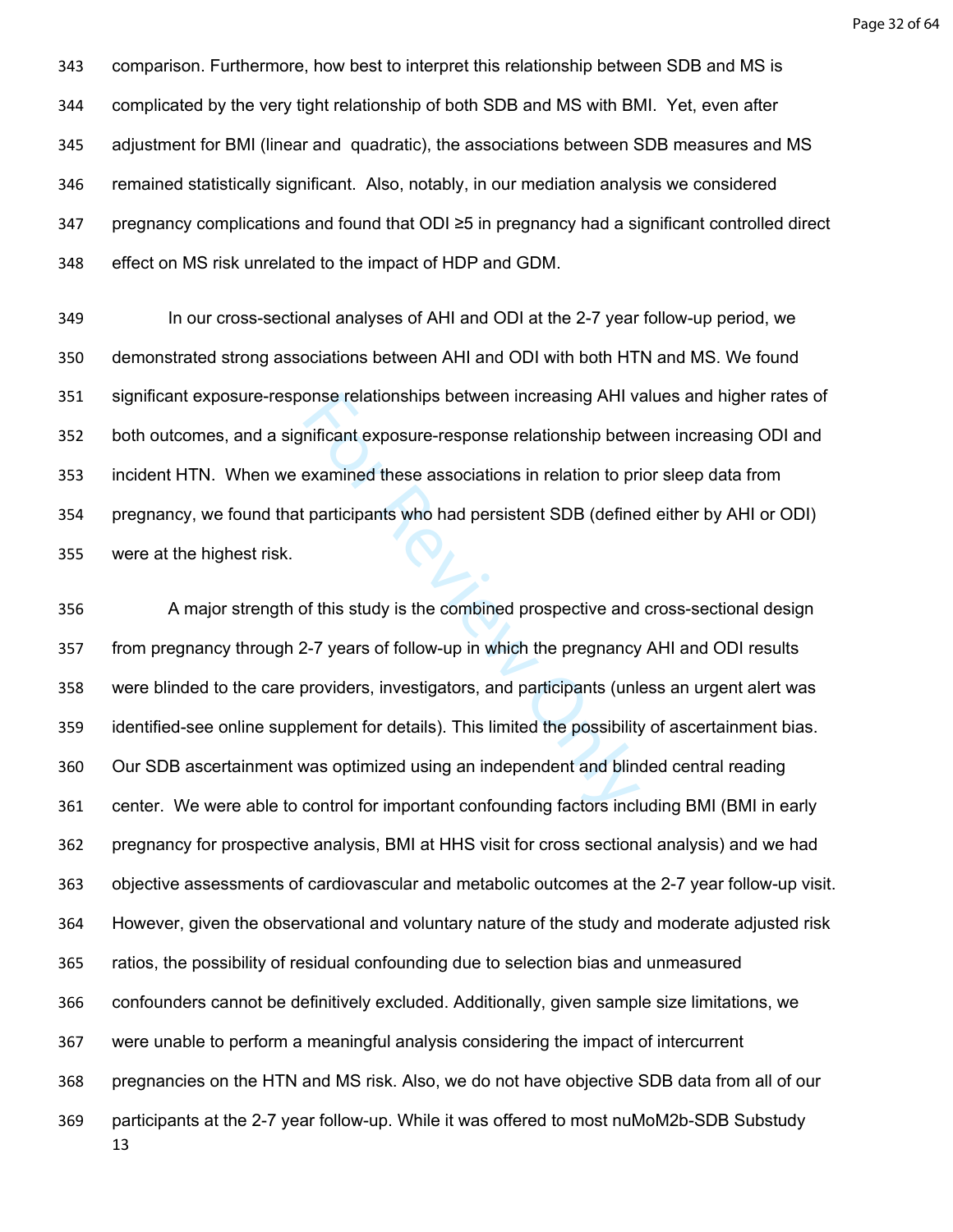participants, only 62.2% repeated sleep testing at the 2-7 year follow-up assessment. We also recognize the limitations of utilizing a Level 3 HSAT for measuring AHI. Unattended home sleep apnea testing may modestly under-estimate the AHI/ODI values due to over-estimation of sleep time, leading to some degree of misclassification bias.([26\)](#page-36-7) Unlike full PSG, our home sleep testing procedures did not employ electroencephalogram (EEG) so that events associated with arousals (without desaturations) were not ascertained. Finally, because many analyses were done and adjustment for multiple statistical testing was not performed, chance alone might be responsible for some statistically significant results.

d associations with AHI, ODI and incident HT<br>creening for and treatment of SDB in pregnar<br>uce the risks of these adverse outcomes. Th<br>inuous positive air pressure (CPAP). The be<br>demonstrated when excessive daytime sleepi<br>7 Although we found associations with AHI, ODI and incident HTN and MS, we cannot conclude that universal screening for and treatment of SDB in pregnancy and/or in the post- delivery period would reduce the risks of these adverse outcomes. The most widely prescribed treatment for SDB is continuous positive air pressure (CPAP). The benefit of treatment with CPAP has been reliably demonstrated when excessive daytime sleepiness and sleep quality are used as endpoints.([27](#page-36-8), 28) CPAP has also been demonstrated in randomized, controlled trials to reduce blood pressure.(29, 30) However, data conflict regarding whether treatment of SDB can reduce the risk of developing HTN, other cardiovascular disease, or diabetes.[\(31-34](#page-36-12)) This is especially true for milder forms of SDB (AHI<30), which our study confirms represent the vast majority of SDB cases in young pregnant persons.

 In summary, in this prospective analysis of objectively assessed SDB in pregnancy, ODI but not AHI ≥5 in pregnancy was associated with incident HTN 2-7 years after the index pregnancy. Both AHI and ODI were associated with MS, though associations were stronger for ODI in pregnancy. AHI and ODI ≥5 at 2-7 years post-delivery were both strongly associated with both incident HTN and MS, and participants who had persistent AHI and ODI elevations (present at pregnancy and post-delivery visit) were at the highest risk for these adverse outcomes. Further longitudinal studies are needed to examine the temporal or causal relationships between SDB and cardiometabolic risk, to determine if simple oximetry monitoring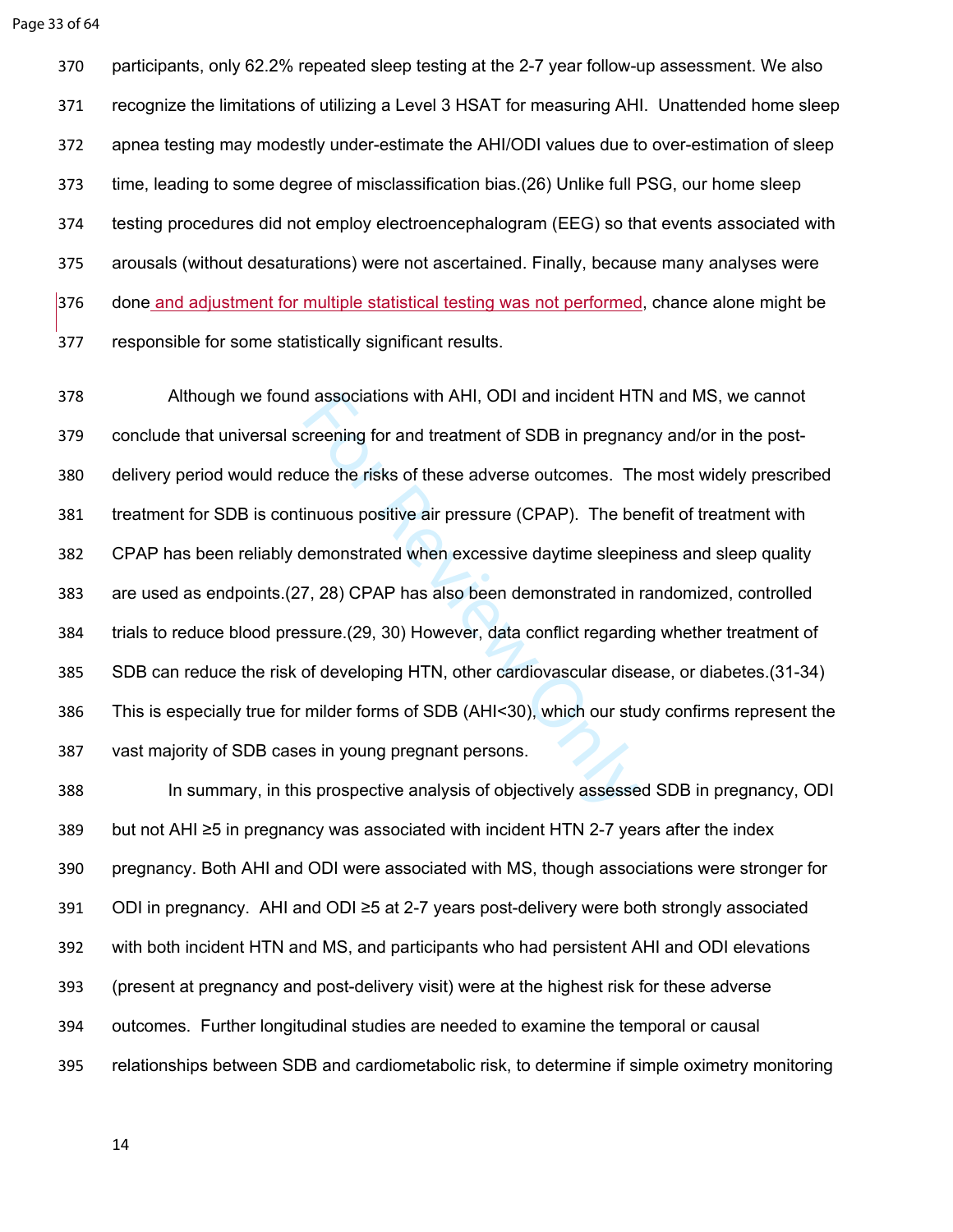- 396 can reliably be used to identify individuals at risk, and to study if treatment with CPAP during or
- 397 after pregnancy can modify these risks.

For Review Only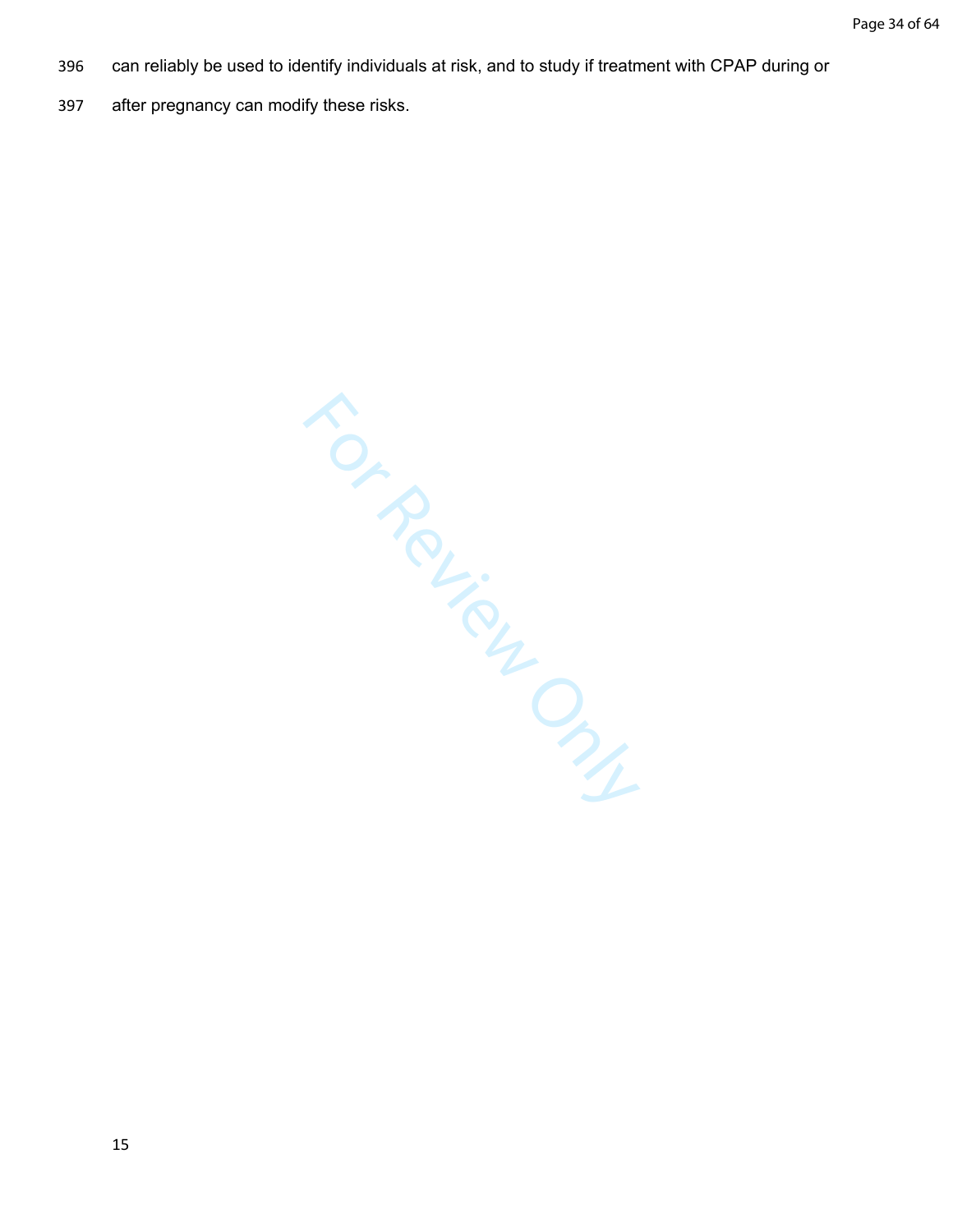- <span id="page-35-0"></span>1. Ayyar L, Shaib F, Guntupalli K. Sleep-Disordered Breathing in Pregnancy. *Sleep Med Clin* 2018; 13: 349- 357.
- <span id="page-35-1"></span>2. Izci-Balserak B, Pien GW. Sleep-disordered breathing and pregnancy: potential mechanisms and evidence for maternal and fetal morbidity. *Curr Opin Pulm Med* 2010; 16: 574-582.
- <span id="page-35-2"></span>3. Liu L, Su G, Wang S, Zhu B. The prevalence of obstructive sleep apnea and its association with pregnancy-related health outcomes: a systematic review and meta-analysis. *Sleep Breath* 2018.
- <span id="page-35-3"></span>4. Bradley TD, Floras JS. Obstructive sleep apnoea and its cardiovascular consequences. *Lancet* 2009; 373: 82-93.
- 5. Reichmuth KJ, Austin D, Skatrud JB, Young T. Association of sleep apnea and type II diabetes: a population-based study. *Am J Respir Crit Care Med* 2005; 172: 1590-1595.
- 6. Marshall NS, Wong KK, Phillips CL, Liu PY, Knuiman MW, Grunstein RR. Is sleep apnea an independent risk factor for prevalent and incident diabetes in the Busselton Health Study? *J Clin Sleep Med*  2009; 5: 15-20.
- <span id="page-35-4"></span>7. Izci Balserak B. Sleep disordered breathing in pregnancy. *Breathe (Sheff)* 2015; 11: 268-277.
- <span id="page-35-5"></span>rial of Bassim pregnancy. *Breatine* (*Sheyir*) 2<br>dy UM, Silver RM, Koch MA, Louis JM, Basner RC,<br>Grobman WA, Wing DA, Simhan HN, Haas DM, N<br>GR, Schubert FP, Zee PC. Association Between Skisorders of Pregnancy and Gestatio 8. Facco FL, Parker CB, Reddy UM, Silver RM, Koch MA, Louis JM, Basner RC, Chung JH, Nhan-Chang CL, Pien GW, Redline S, Grobman WA, Wing DA, Simhan HN, Haas DM, Mercer BM, Parry S, Mobley D, Hunter S, Saade GR, Schubert FP, Zee PC. Association Between Sleep-Disordered Breathing and Hypertensive Disorders of Pregnancy and Gestational Diabetes Mellitus. *Obstet Gynecol*  2017; 129: 31-41.
- <span id="page-35-6"></span>9. Rich-Edwards JW, McElrath TF, Karumanchi SA, Seely EW. Breathing life into the lifecourse approach: pregnancy history and cardiovascular disease in women. *Hypertension* 2010; 56: 331-334.
- 10. Sattar N, Greer IA. Pregnancy complications and maternal cardiovascular risk: opportunities for intervention and screening? *BMJ* 2002; 325: 157-160.
- 11. Smith GN, Walker MC, Liu A, Wen SW, Swansburg M, Ramshaw H, White RR, Roddy M, Hladunewich M, Pre-Eclampsia New Emerging T. A history of preeclampsia identifies women who have underlying cardiovascular risk factors. *Am J Obstet Gynecol* 2009; 200: 58 e51-58.
- 12. Bellamy L, Casas JP, Hingorani AD, Williams DJ. Pre-eclampsia and risk of cardiovascular disease and cancer in later life: systematic review and meta-analysis. *BMJ* 2007; 335: 974.
- <span id="page-35-7"></span>13. Street LM, Aschenbrenner CA, Houle TT, Pinyan CW, Eisenach JC. Gestational Obstructive Sleep Apnea: Biomarker Screening Models and Lack of Postpartum Resolution. *J Clin Sleep Med* 2018; 14: 549-555.
- 14. Sharkey KM, Boni GM, Quattrucci JA, Blatch S, Carr SN. Women with Postpartum Weight Retention Have Delayed Wake Times and Decreased Sleep Efficiency During the Perinatal Period: A Brief Report. *Sleep Health* 2016; 2: 225-228.
- 15. Kapsimalis F, Kryger M. Sleep breathing disorders in the U.S. female population. *J Womens Health (Larchmt)* 2009; 18: 1211-1219.
- <span id="page-35-8"></span>16. Haas DM, Parker CB, Wing DA, Parry S, Grobman WA, Mercer BM, Simhan HN, Hoffman MK, Silver RM, Wadhwa P, Iams JD, Koch MA, Caritis SN, Wapner RJ, Esplin MS, Elovitz MA, Foroud T, Peaceman AM, Saade GR, Willinger M, Reddy UM, NuMo Mbs. A description of the methods of the Nulliparous Pregnancy Outcomes Study: monitoring mothers-to-be (nuMoM2b). *Am J Obstet Gynecol* 2015; 212: 539 e531-539 e524.
- <span id="page-35-10"></span>17. Haas DM, Ehrenthal DB, Koch MA, Catov JM, Barnes SE, Facco F, Parker CB, Mercer BM, Bairey-Merz CN, Silver RM, Wapner RJ, Simhan HN, Hoffman MK, Grobman WA, Greenland P, Wing DA, Saade GR, Parry S, Zee PC, Reddy UM, Pemberton VL, Burwen DR, National Heart L, Blood Institute nuMo MbHHSN. Pregnancy as a Window to Future Cardiovascular Health: Design and Implementation of the nuMoM2b Heart Health Study. *Am J Epidemiol* 2016; 183: 519-530.
- <span id="page-35-9"></span>18. Facco FL, Parker CB, Reddy UM, Silver RM, Louis JM, Basner RC, Chung JH, Schubert FP, Pien GW, Redline S, Mobley DR, Koch MA, Simhan HN, Nhan-Chang CL, Parry S, Grobman WA, Haas DM,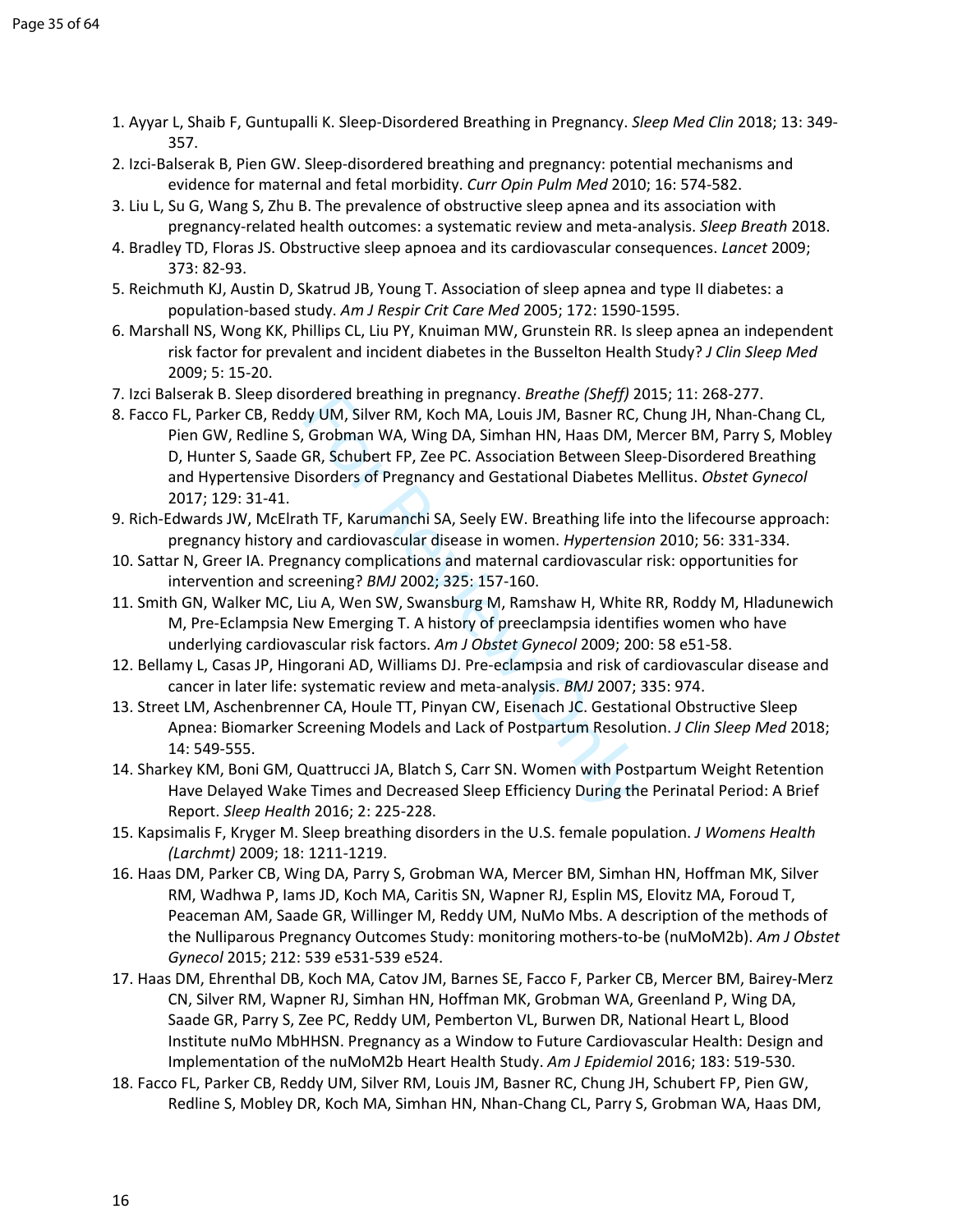Wing DA, Mercer BM, Saade GR, Zee PC. NuMoM2b Sleep-Disordered Breathing study: objectives and methods. *Am J Obstet Gynecol* 2015; 212: 542 e541-127.

- <span id="page-36-0"></span>19. Grundy SM, Cleeman JI, Daniels SR, Donato KA, Eckel RH, Franklin BA, Gordon DJ, Krauss RM, Savage PJ, Smith SC, Jr., Spertus JA, Costa F, American Heart A, National Heart L, Blood I. Diagnosis and management of the metabolic syndrome: an American Heart Association/National Heart, Lung, and Blood Institute Scientific Statement. *Circulation* 2005; 112: 2735-2752.
- <span id="page-36-1"></span>20. Berry RB, Budhiraja R, Gottlieb DJ, Gozal D, Iber C, Kapur VK, Marcus CL, Mehra R, Parthasarathy S, Quan SF, Redline S, Strohl KP, Davidson Ward SL, Tangredi MM, American Academy of Sleep M. Rules for scoring respiratory events in sleep: update of the 2007 AASM Manual for the Scoring of Sleep and Associated Events. Deliberations of the Sleep Apnea Definitions Task Force of the American Academy of Sleep Medicine. *J Clin Sleep Med* 2012; 8: 597-619.
- <span id="page-36-2"></span>21. Zou G. A modified poisson regression approach to prospective studies with binary data. *Am J Epidemiol* 2004; 159: 702-706.
- <span id="page-36-3"></span>22. Facco F. Sleep Disordered Breathing in Pregnancy and 2-7 Years Post-Delivery: Associations with Hypertension and Metabolic Syndrome. Society for Maternal Fetal Medicine; 2021.
- <span id="page-36-4"></span>23. Peppard PE, Young T, Palta M, Skatrud J. Prospective study of the association between sleepdisordered breathing and hypertension. *N Engl J Med* 2000; 342: 1378-1384.
- <span id="page-36-5"></span>24. Ernst G, Bosio M, Salvado A, Dibur E, Nigro C, Borsini E. Difference between apnea-hypopnea index (AHI) and oxygen desaturation index (ODI): proportional increase associated with degree of obesity. *Sleep Breath* 2016; 20: 1175-1183.
- <span id="page-36-6"></span>25. Xu S, Wan Y, Xu M, Ming J, Xing Y, An F, Ji Q. The association between obstructive sleep apnea and metabolic syndrome: a systematic review and meta-analysis. *BMC Pulm Med* 2015; 15: 105.
- <span id="page-36-8"></span><span id="page-36-7"></span>26. Chai-Coetzer CL, Antic NA, Rowland LS, Catcheside PG, Esterman A, Reed RL, Williams H, Dunn S, McEvoy RD. A simplified model of screening questionnaire and home monitoring for obstructive sleep apnoea in primary care. *Thorax* 2011; 66: 213-219.
- lo A, Dibur E, Nigro C, Borsini E. Difference betwe<br>esaturation index (ODI): proportional increase as:<br>th 2016; 20: 1175-1183.<br>g.J, Xing Y, An F, Ji Q. The association between ob<br>e: a systematic review and meta-analysis. 27. Weaver TE, Mancini C, Maislin G, Cater J, Staley B, Landis JR, Ferguson KA, George CF, Schulman DA, Greenberg H. Continuous positive airway pressure treatment of sleepy patients with milder obstructive sleep apnea: results of the CPAP Apnea Trial North American Program (CATNAP) randomized clinical trial. *American Journal of Respiratory and Critical Care Medicine* 2012; 186: 677-683.
- <span id="page-36-9"></span>28. Jenkinson C, Davies RJ, Mullins R, Stradling JR. Comparison of therapeutic and subtherapeutic nasal continuous positive airway pressure for obstructive sleep apnoea: a randomised prospective parallel trial. *Lancet* 1999; 353: 2100-2105.
- <span id="page-36-10"></span>29. Faccenda JF, Mackay TW, Boon NA, Douglas NJ. Randomized placebo-controlled trial of continuous positive airway pressure on blood pressure in the sleep apnea-hypopnea syndrome. *Am J Respir Crit Care Med* 2001; 163: 344-348.
- <span id="page-36-11"></span>30. Pepperell JC, Ramdassingh-Dow S, Crosthwaite N, Mullins R, Jenkinson C, Stradling JR, Davies RJ. Ambulatory blood pressure after therapeutic and subtherapeutic nasal continuous positive airway pressure for obstructive sleep apnoea: a randomised parallel trial. *Lancet* 2002; 359: 204- 210.
- <span id="page-36-12"></span>31. Haentjens P, Van Meerhaeghe A, Moscariello A, De Weerdt S, Poppe K, Dupont A, Velkeniers B. The impact of continuous positive airway pressure on blood pressure in patients with obstructive sleep apnea syndrome: evidence from a meta-analysis of placebo-controlled randomized trials. *Archives of internal medicine* 2007; 167: 757-764.
- 32. Bratton DJ, Stradling JR, Barbe F, Kohler M. Effect of CPAP on blood pressure in patients with minimally symptomatic obstructive sleep apnoea: a meta-analysis using individual patient data from four randomised controlled trials. *Thorax* 2014; 69: 1128-1135.
- 33. Barbe F, Duran-Cantolla J, Sanchez-de-la-Torre M, Martinez-Alonso M, Carmona C, Barcelo A, Chiner E, Masa JF, Gonzalez M, Marin JM, Garcia-Rio F, Diaz de Atauri J, Teran J, Mayos M, de la Pena M, Monasterio C, del Campo F, Montserrat JM, Spanish S, Breathing N. Effect of continuous positive airway pressure on the incidence of hypertension and cardiovascular events in nonsleepy patients with obstructive sleep apnea: a randomized controlled trial. *JAMA* 2012; 307: 2161-2168.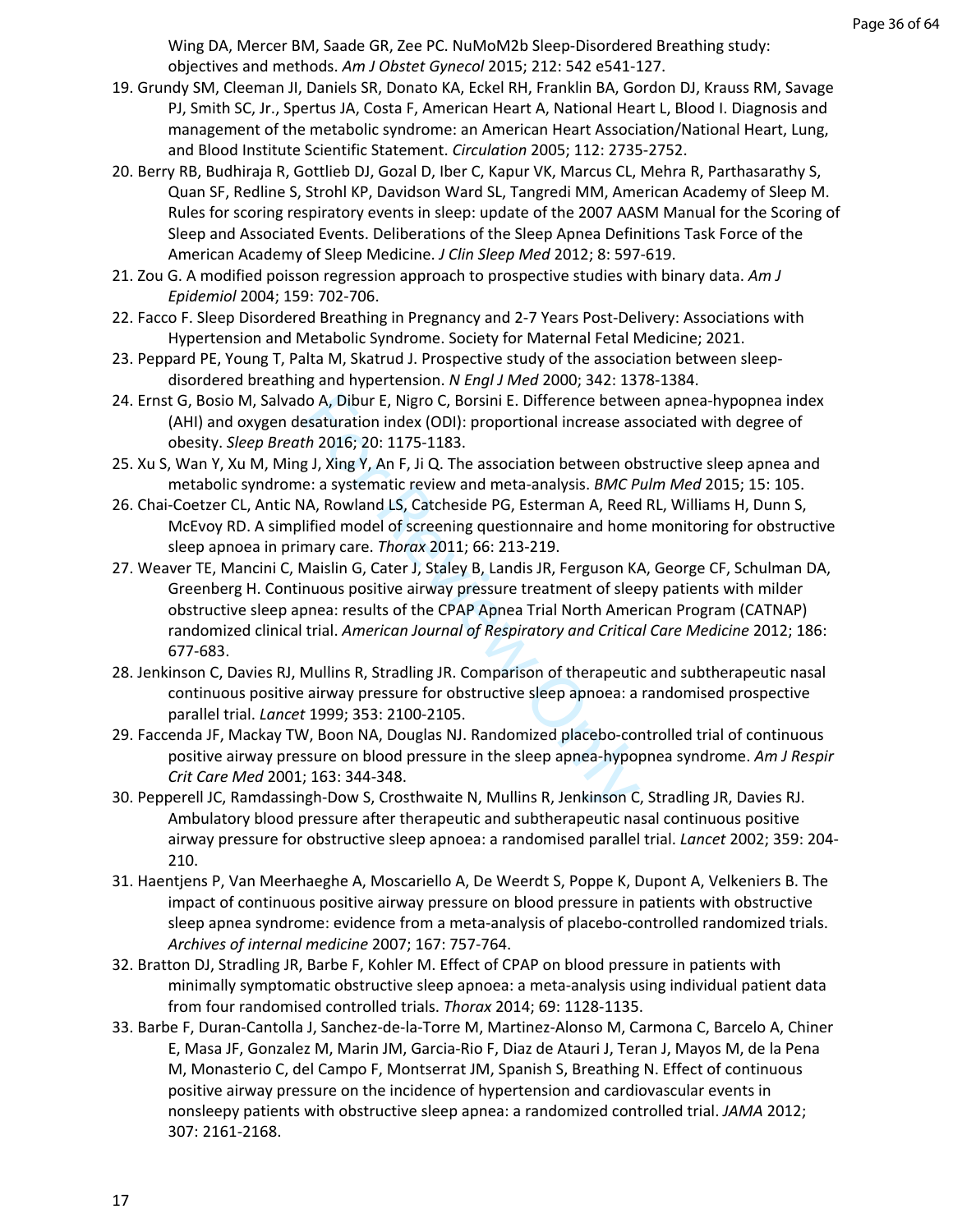34. McEvoy RD, Antic NA, Heeley E, Luo Y, Ou Q, Zhang X, Mediano O, Chen R, Drager LF, Liu Z, Chen G, Du B, McArdle N, Mukherjee S, Tripathi M, Billot L, Li Q, Lorenzi-Filho G, Barbe F, Redline S, Wang J, Arima H, Neal B, White DP, Grunstein RR, Zhong N, Anderson CS, Investigators S, Coordinators. CPAP for Prevention of Cardiovascular Events in Obstructive Sleep Apnea. *N Engl J Med* 2016; 375: 919-931.

For Review Only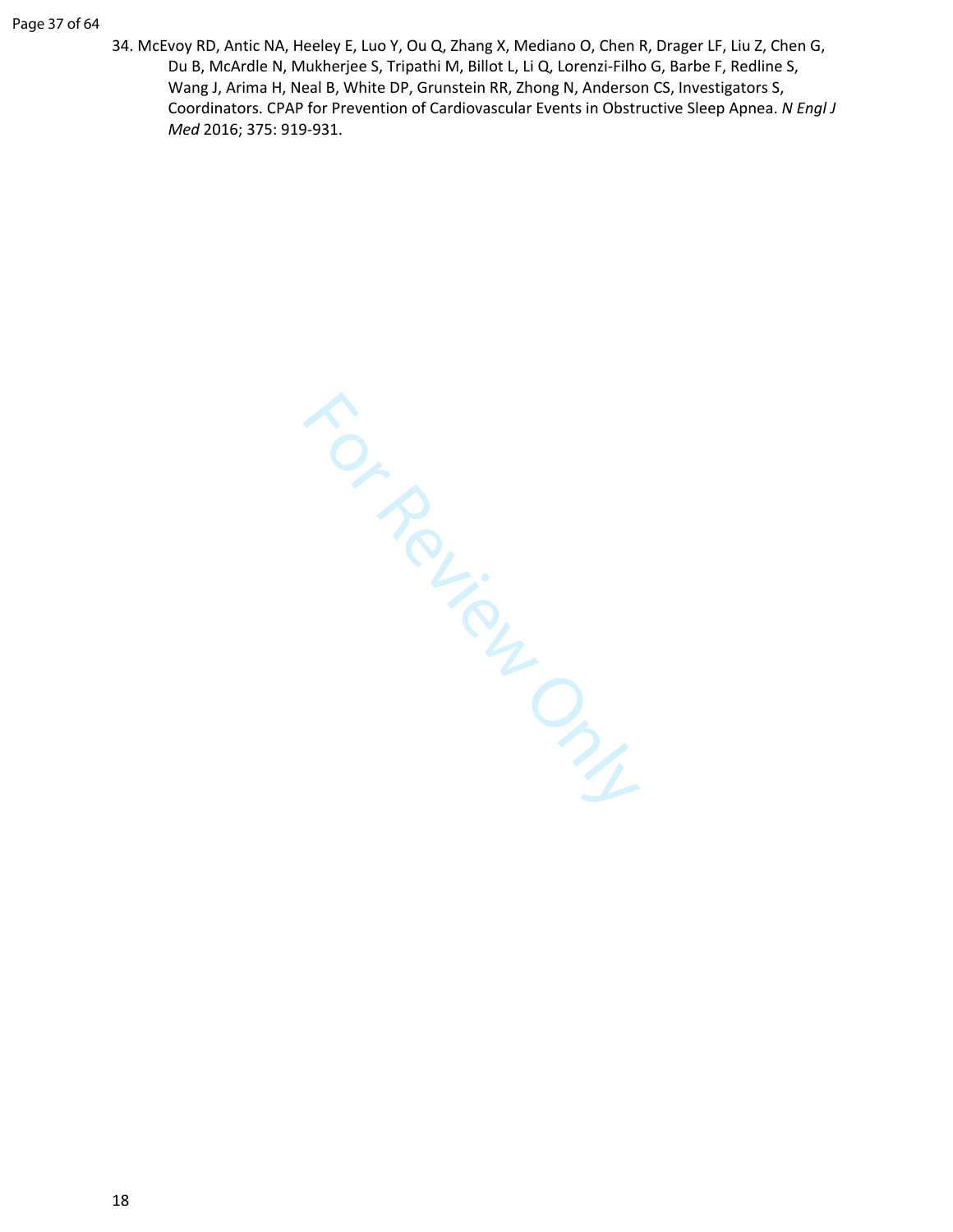**Figure 1 Inclusion in Analysis of Sleep Study Results During Pregnancy in Association with Hypertension and Metabolic Syndrome 2-7 Years Post-Delivery** 

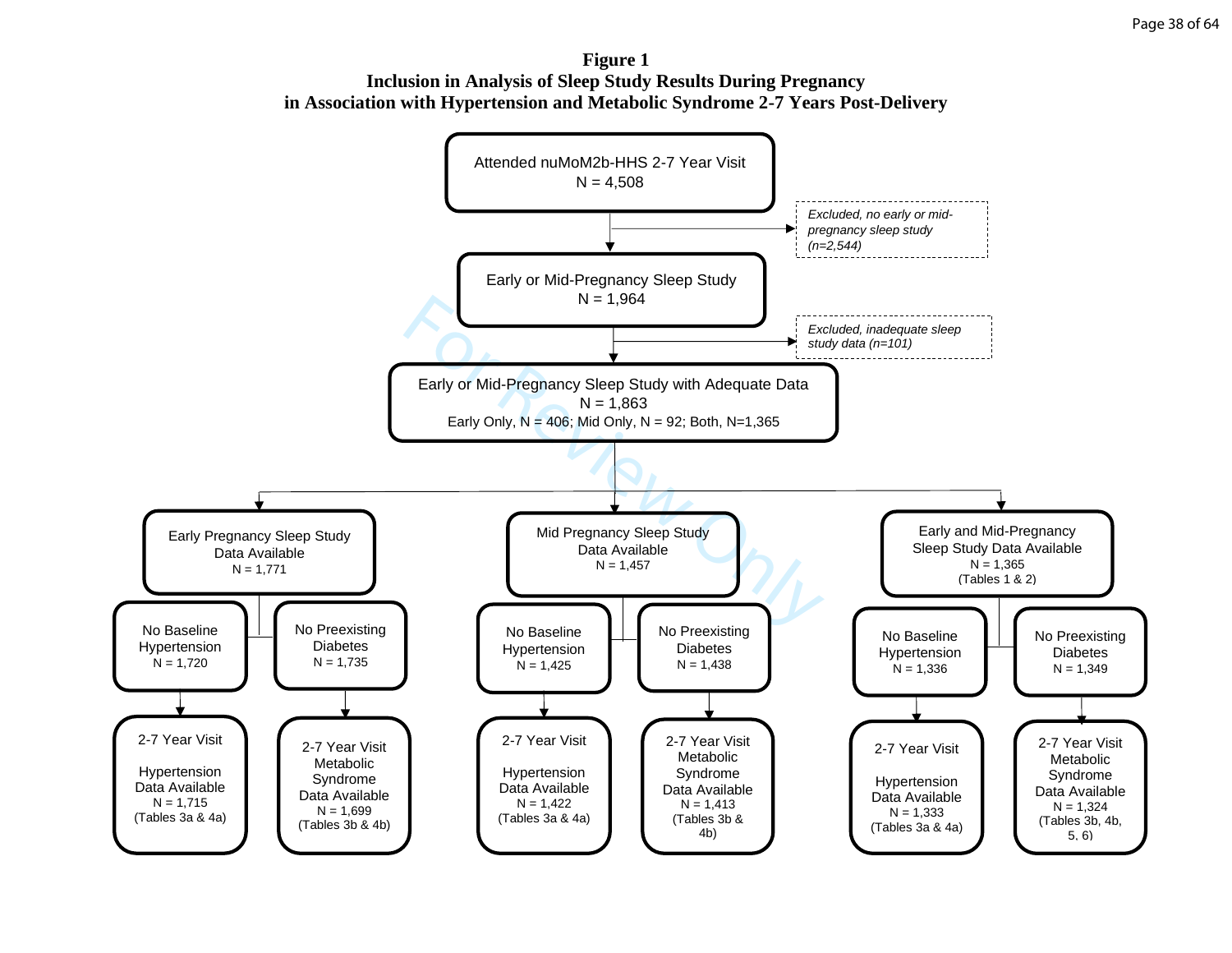

**Figure 2. Enrollment and Inclusion in Analysis of nuMoM2b-HHS Sleep Study Data**

\*There were 2 participants who completed a nuMoM2b-HHS HSAT who did not have a HSAT during pregnancy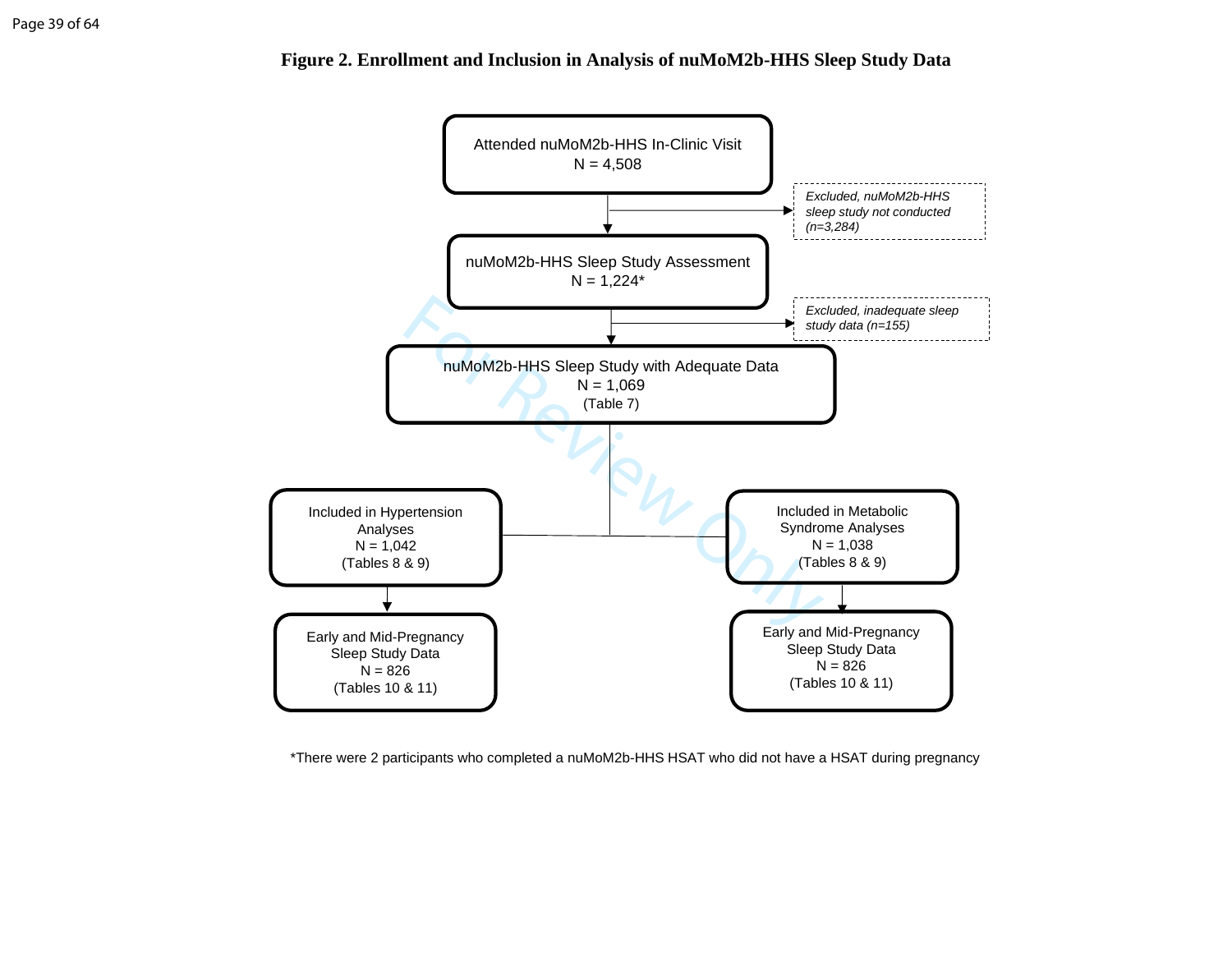## **Table 1**

### **Characteristics of nuMoM2b Participants with Mid or Early Pregnancy Sleep Study and Cardiovascular Assessment at 2-7 Year Follow-up according to Apnea-Hypopnea Index (AHI)1/ Categories**

| Characteristics                                                     | AHI < 5 in Early and<br>Mid-pregnancy | AHI $\geq$ 5 in Early or<br>Mid-pregnancy | p-value <sup>2/</sup> |
|---------------------------------------------------------------------|---------------------------------------|-------------------------------------------|-----------------------|
|                                                                     | $(N = 1,238)$                         | $(N = 127)$                               |                       |
| Maternal age in early pregnancy, in years                           |                                       |                                           |                       |
| Mean (standard deviation)                                           | 26.6(5.2)                             | 29.8(5.8)                                 | < .0001               |
| Category: n (%)                                                     |                                       |                                           | < .0001               |
| $13 - 21$                                                           | 234 (18.9)                            | 11(8.7)                                   |                       |
| 22-35                                                               | 939 (75.8)                            | 93 (73.2)                                 |                       |
| $>35$                                                               | 65(5.3)                               | 23(18.1)                                  |                       |
|                                                                     |                                       |                                           |                       |
| Maternal race: n (%)                                                |                                       |                                           | 0.5663                |
| White Non-Hispanic                                                  | 810 (65.4)                            | 83 (65.4)                                 |                       |
| <b>Black Non-Hispanic</b>                                           | 133 (10.7)                            | 18 (14.2)                                 |                       |
| Hispanic                                                            | 199 (16.1)                            | 16 (12.6)                                 |                       |
| Asian                                                               | 34(2.7)                               | 5(3.9)                                    |                       |
| Other                                                               | 62(5.0)                               | 5(3.9)                                    |                       |
|                                                                     |                                       |                                           |                       |
| BMI in early pregnancy, in kg/m <sup>2</sup>                        |                                       |                                           |                       |
| Mean (standard deviation)                                           | 25.9(5.9)                             | 33.5(8.2)                                 | < .0001               |
| Category: n (%)                                                     |                                       |                                           | < .0001               |
| $25$                                                                | 680 (55.8)                            | 18 (14.4)                                 |                       |
| 25 to <30                                                           | 295 (24.2)                            | 29 (23.2)                                 |                       |
| $\geq 30$                                                           | 244 (20.0)                            | 78 (62.4)                                 |                       |
|                                                                     |                                       |                                           |                       |
| Smoked during pregnancy: n (%)                                      | 74 (6.0)                              | 11(8.7)                                   | 0.2332                |
|                                                                     |                                       |                                           |                       |
|                                                                     |                                       |                                           |                       |
| Rate of weight gain from early to mid-<br>pregnancy, in kg per week |                                       |                                           |                       |
| Mean (standard deviation)                                           | 0.49(0.22)                            | 0.42(0.26)                                | 0.0011                |
|                                                                     |                                       |                                           |                       |

Abbreviations: AHI = Apnea-Hypopnea Index; BMI = body mass index.

1/ Including all apneas and hypopneas w/ ≥3% oxygen desaturation / hour

 $^{27}$  p-values are shown for chi-square tests for AHI and the categorical baseline characteristics and from ANOVA F-tests for AHI and continuous baseline characteristics.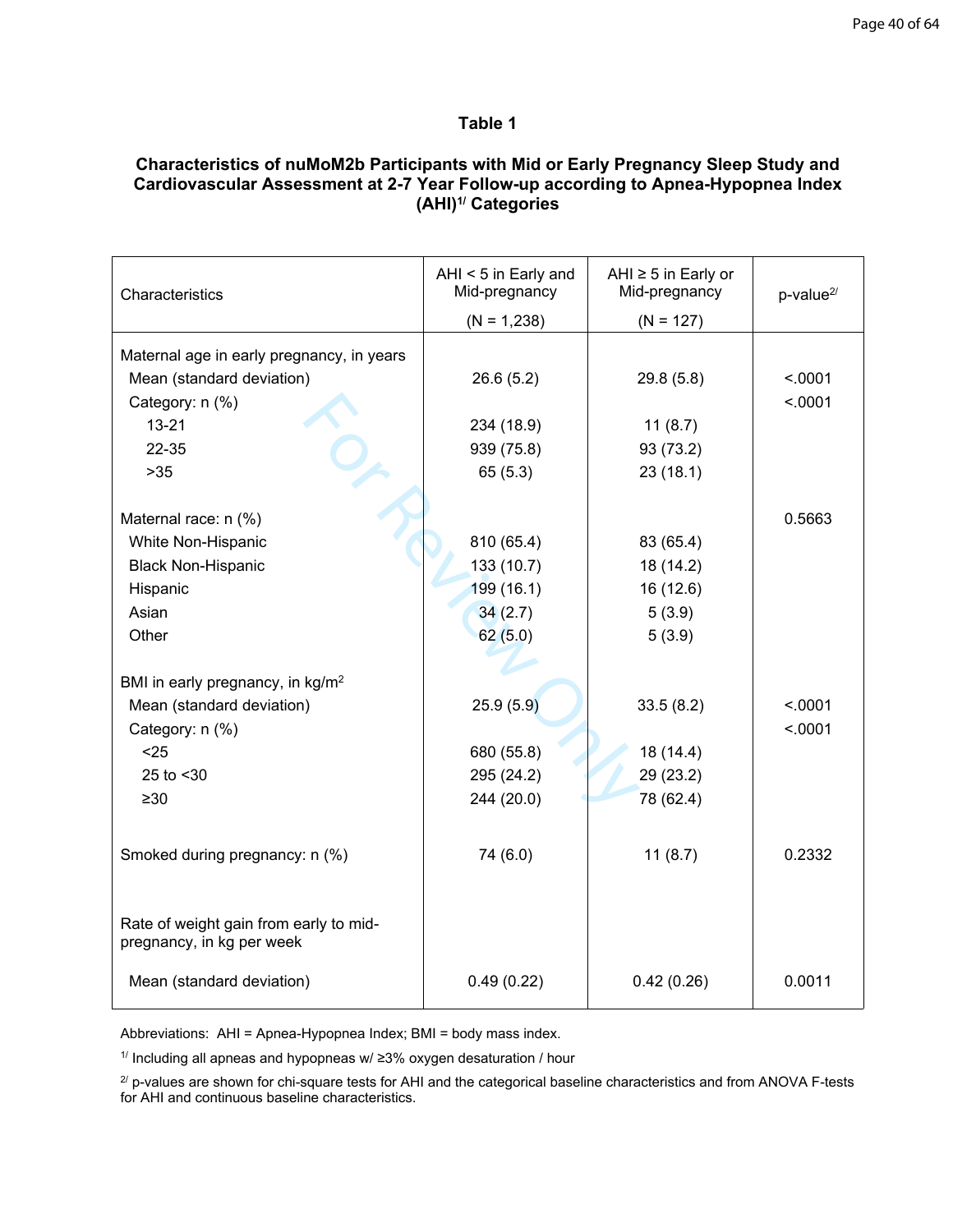# **Table 2**

| Cardiovascular Characteristic 2-7<br>Years After nuMoM2b Index<br>Pregnancy | AHI < 5 in Early and<br>Mid-pregnancy<br>$(N = 1,238)$ | AHI $\ge$ 5 in Early or<br>Mid-pregnancy<br>$(N = 127)$ | $p$ -value $^{2/}$ |
|-----------------------------------------------------------------------------|--------------------------------------------------------|---------------------------------------------------------|--------------------|
|                                                                             |                                                        |                                                         |                    |
| BMI, in kg/m <sup>2</sup>                                                   |                                                        |                                                         |                    |
| N                                                                           | 1,225                                                  | 126                                                     |                    |
| Mean (SD)                                                                   | 27.0(7.1)                                              | 35.2(9.0)                                               | < .0001            |
| Category: n (%)                                                             |                                                        |                                                         | < .0001            |
| $25$                                                                        | 599 (48.9)                                             | 17(13.5)                                                |                    |
| 25 to <30                                                                   | 314 (25.6)                                             | 19(15.1)                                                |                    |
| $\geq 30$                                                                   | 312 (25.5)                                             | 90 (71.4)                                               |                    |
| Waist circumference over iliac<br>crest, in cm                              |                                                        |                                                         |                    |
| N                                                                           | 1,230                                                  | 127                                                     |                    |
| Mean (SD)                                                                   | 94.6 (15.1)                                            | 111.6 (19.3)                                            | < 0001             |
| ≥88 cm (non-Asian) or ≥80 cm                                                | 768 (62.4)                                             | 115 (90.6)                                              | < .0001            |
| (Asian): n (%)                                                              |                                                        |                                                         |                    |
| Systolic blood pressure, in mmHg                                            |                                                        |                                                         |                    |
| N                                                                           | 1,235                                                  | 127                                                     |                    |
| Mean (SD)                                                                   | 110.8 (10.8)                                           | 116.1(12.2)                                             | < 0.001            |
| Diastolic blood pressure, in mmHg                                           |                                                        |                                                         |                    |
| N                                                                           | 1,235                                                  | 127                                                     |                    |
|                                                                             |                                                        |                                                         | < 0.001            |
| Mean (SD)                                                                   | 71.7 (9.5)                                             | 77.4(9.8)                                               |                    |
| Hypertension: n (%)<br>140≤SBP/90≤DBP, or                                   |                                                        |                                                         |                    |
| antihypertensive medication                                                 | 76 (6.2)                                               | 20(15.7)                                                | < .0001            |
|                                                                             |                                                        |                                                         |                    |
| Triglycerides, in mg/dL                                                     |                                                        |                                                         |                    |
| N                                                                           | 1,223                                                  | 127                                                     |                    |
| Mean (SD)                                                                   | 93.0 (60.6)                                            | 134.5 (83.8)                                            | < 0.001            |
| ≥150 mg/dL or on lipid-lowering<br>medication: n (%)                        | 124 (10.1)                                             | 41 (32.3)                                               | < .0001            |

### **Cardiovascular Characteristics at 2-7 Years After nuMoM2b Index Pregnancy, According to Apnea-Hypopnea Index (AHI)1/ Categories**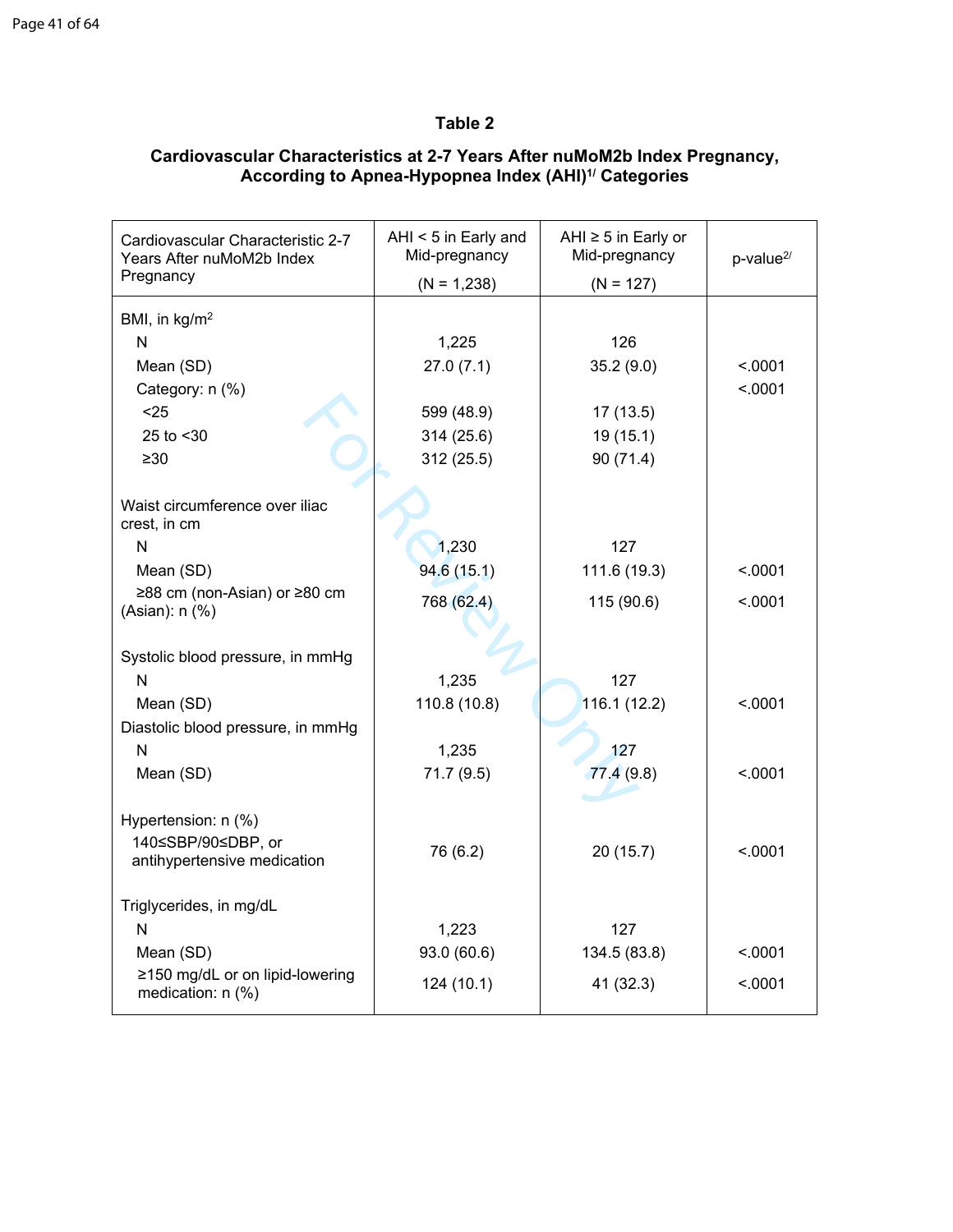### **Table 2 (continued)**

| Cardiovascular Characteristic 2-7<br>Years After nuMoM2b Index<br>Pregnancy                                                                                                       | AHI $<$ 5 in Early and<br>Mid-pregnancy<br>$(N = 1,238)$ | AHI $\ge$ 5 in Early or<br>Mid-pregnancy<br>$(N = 127)$ | $p$ -value $^{2/}$ |
|-----------------------------------------------------------------------------------------------------------------------------------------------------------------------------------|----------------------------------------------------------|---------------------------------------------------------|--------------------|
|                                                                                                                                                                                   |                                                          |                                                         |                    |
| HDL-C, in mg/dL                                                                                                                                                                   |                                                          |                                                         |                    |
| N                                                                                                                                                                                 | 1,223                                                    | 127                                                     |                    |
| Mean (SD)                                                                                                                                                                         | 55.6 (12.7)                                              | 49.6 (11.5)                                             | < .0001            |
| <50 mg/dL or on HDL-raising<br>medication: $n$ (%)                                                                                                                                | 405 (33.1)                                               | 73 (57.5)                                               | < .0001            |
| Blood glucose (fasting), in mg/dL                                                                                                                                                 |                                                          |                                                         |                    |
| N                                                                                                                                                                                 | 1,220                                                    | 127                                                     |                    |
| Mean (SD)                                                                                                                                                                         | 89.9 (14.9)                                              | 96.4 (25.2)                                             | < .0001            |
| ≥100 mg/dL or on glucose-<br>lowering medication: n (%)                                                                                                                           | 175 (14.3)                                               | 31(24.4)                                                | 0.0027             |
| Metabolic Syndrome <sup>3</sup> : n (%)                                                                                                                                           | 172 (14.2)                                               | 51(40.2)                                                | < .0001            |
| Time from delivery to HHS<br>cardiovascular assessment, in<br>years                                                                                                               |                                                          |                                                         |                    |
| N                                                                                                                                                                                 | 1,236                                                    | 127                                                     |                    |
| Mean (SD)                                                                                                                                                                         | 3.0(0.8)                                                 | 2.9(0.8)                                                | 0.1812             |
| Abbreviations: AHI = Apnea-Hypopnea Index; BMI = body mass index; SD = standard deviation                                                                                         |                                                          |                                                         |                    |
| $1/$ Including all apneas and hypopneas w/ $\geq$ 3% oxygen desaturation / hour                                                                                                   |                                                          |                                                         |                    |
| $2^{2}$ p-values are shown for chi-square tests for AHI and the categorical baseline characteristics and from ANOVA<br>an Allith and a continuous contractions above changed at a |                                                          |                                                         |                    |

### **Cardiovascular Characteristics 2-7 Years After nuMoM2b Index Pregnancy, According to Apnea-Hypopnea Index (AHI)1/ Categories**

 $2^{7}$  p-values are shown for chi-square tests for AHI and the categorical baseline characteristics and from ANOVA F-tests for AHI and continuous baseline characteristics.

3/ Metabolic syndrome is defined based on the presence of three of five of the following criteria: elevated waist circumference, elevated triglycerides or associated medication, elevated fasting glucose or associated medication, elevated blood pressure or associated medication, reduced HDL-C or associated medication.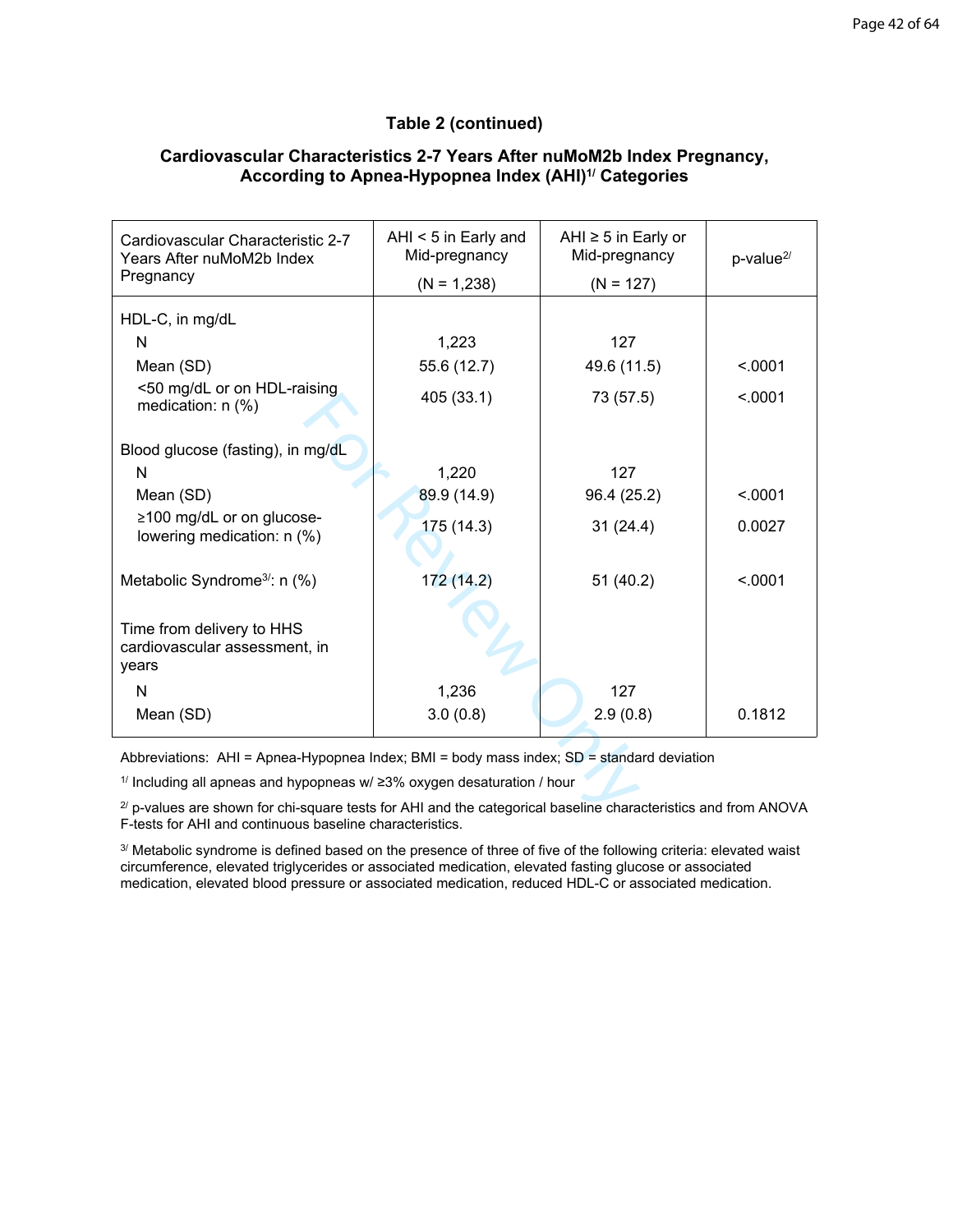# **Table 3 Crude and Adjusted Risk Ratios1/ for Incident Hypertension and Metabolic Syndrome2/ at 2-7 Year Follow-up According to Apnea-Hypopnea Index (AHI)3/ in Early and Mid-Pregnancy**

| <b>AHI Characteristic</b>                           | <b>Crude Risk Ratios</b><br><b>Adjusted Risk Ratios</b> |                    |                  |                   |                  |
|-----------------------------------------------------|---------------------------------------------------------|--------------------|------------------|-------------------|------------------|
|                                                     | $n/N$ (%)                                               | Estimate (95% CI)  | p-value          | Estimate (95% CI) | p-value          |
| <b>Incident Hypertension</b>                        |                                                         |                    |                  |                   |                  |
| Early or Mid-Pregnancy                              |                                                         |                    |                  |                   |                  |
| AHI<5 in both early and mid-pregnancy<br>(referent) | 67/1215 (5.5)                                           | 1.00               | 0.0402           | 1.00              | 0.3344           |
| AHI≥5 in early or mid-pregnancy                     | 14/118 (11.9)                                           | 2.15(1.25, 3.71)   |                  | 1.39(0.75, 2.56)  |                  |
| Early Pregnancy                                     |                                                         |                    |                  |                   |                  |
| AHI<5 (referent)                                    | 96/1647 (5.8)                                           | 1.00               | 0.0463           | 1.00              | 0.6015           |
| AHI≥5                                               | 10/68 (14.7)                                            | 2.52(1.38, 4.62)   |                  | 1.21(0.61, 2.41)  |                  |
| AHI=0 (referent)                                    | 18/391 (4.6)                                            | 1.00               | 0.1280           | 1.00              | 0.9606           |
| $0$ < AHI < $5$                                     | 78/1256 (6.2)                                           | 1.35(0.82, 2.22)   | Trend tests:     | 1.03(0.63, 1.68)  | Trend tests:     |
| 5≤AHI<15                                            | 9/63(14.3)                                              | 3.10(1.46, 6.60)   | 0.3931 linear    | 1.26 (0.55, 2.88) | 0.8631 linear    |
| AHI≥15                                              | 1/5(20.0)                                               | 4.34 (0.71, 26.55) | 0.9702 quadratic | 1.11(0.19, 6.61)  | 0.8672 quadratic |
| Mid-pregnancy                                       |                                                         |                    |                  |                   |                  |
| AHI<5 (referent)                                    | 72/1308 (5.5)                                           | 1.00               | 0.0070           | 1.00              | 0.0908           |
| AHI≥5                                               | 17/114 (14.9)                                           | 2.71 (1.66, 4.43)  |                  | 1.73 (0.99, 3.01) |                  |
|                                                     |                                                         |                    |                  |                   |                  |
| AHI=0 (referent)                                    | 9/189(4.8)                                              | 1.00               | 0.0547           | 1.00              | 0.3871           |
| $0$ < AHI < $5$                                     | 63/1119 (5.6)                                           | 1.18(0.60, 2.34)   | Trend tests:     | 0.86(0.44, 1.69)  | Trend tests:     |
| 5≤AHI<15                                            | 14/100 (14.0)                                           | 2.94 (1.32, 6.55)  | 0.1325 linear    | 1.43 (0.62, 3.30) | 0.3511 linear    |
| AHI <sub>215</sub>                                  | 3/14(21.4)                                              | 4.50 (1.37, 14.77) | 0.7140 quadratic | 1.92 (0.49, 7.60) | 0.5638 quadratic |
| <b>Metabolic Syndrome</b>                           |                                                         |                    |                  |                   |                  |
| Early or Mid-Pregnancy                              |                                                         |                    |                  |                   |                  |
| AHI<5 in both early and mid-pregnancy               | 165/1200 (13.8)                                         | 1.00               | < .0001          | 1.00              | 0.0211           |
| (referent)<br>AHI≥5 in early or mid-pregnancy       | 48/124 (38.7)                                           | 2.82 (2.16, 3.66)  |                  | 1.44 (1.08, 1.93) |                  |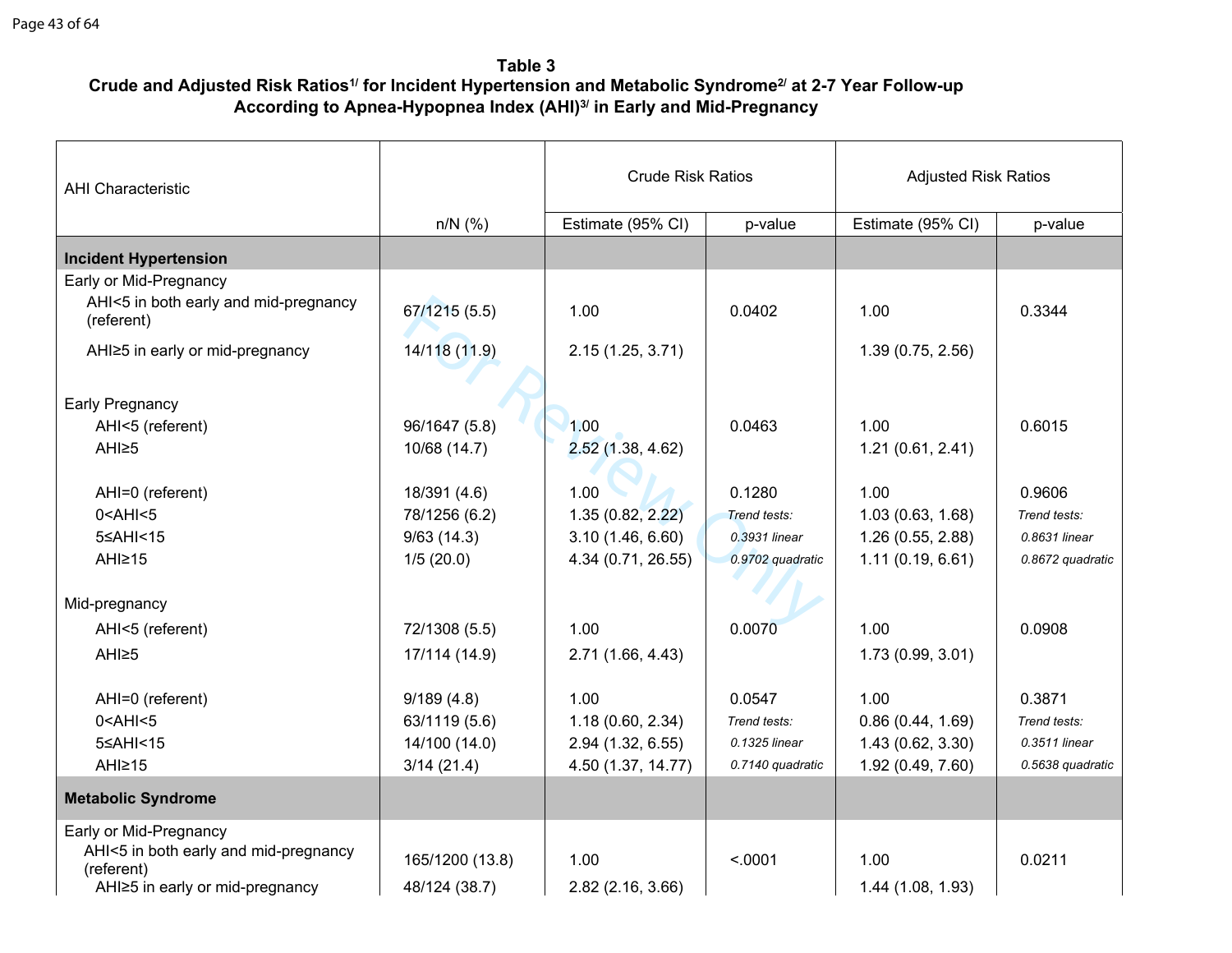| Early Pregnancy<br>AHI<5 (referent)<br>AHI <sub>25</sub>                                                                                                                                                                                                                                                                                                                                                                                        | 260/1630 (16.0)<br>32/69 (46.4)                                | 1.00<br>2.91(2.20, 3.84)                                            | < .0001                                                      | 1.00<br>1.28(0.95, 1.73)                                          | 0.1214                                                      |  |
|-------------------------------------------------------------------------------------------------------------------------------------------------------------------------------------------------------------------------------------------------------------------------------------------------------------------------------------------------------------------------------------------------------------------------------------------------|----------------------------------------------------------------|---------------------------------------------------------------------|--------------------------------------------------------------|-------------------------------------------------------------------|-------------------------------------------------------------|--|
| AHI=0 (referent)<br>0 <ahi<5<br>5≤AHI&lt;15<br/>AHI≥15</ahi<5<br>                                                                                                                                                                                                                                                                                                                                                                               | 43/383 (11.2)<br>217/1247 (17.4)<br>29/63 (46.0)<br>3/6(50.0)  | 1.00<br>1.55(1.14, 2.11)<br>4.10 (2.78, 6.05)<br>4.45 (1.91, 10.40) | < .0001<br>Trend tests:<br>0.1141 linear<br>0.4084 quadratic | 1.00<br>1.07(0.80, 1.43)<br>1.38 (0.92, 2.07)<br>1.25(0.50, 3.13) | 0.4454<br>Trend tests:<br>0.5643 linear<br>0.7232 quadratic |  |
| Mid-pregnancy<br>AHI<5 (referent)<br>AHI≥5                                                                                                                                                                                                                                                                                                                                                                                                      | 178/1292 (13.8)<br>45/121 (37.2)                               | 1.00<br>2.70 (2.06, 3.53)                                           | < .0001                                                      | 1.00<br>1.33 (0.99, 1.79)                                         | 0.0754                                                      |  |
| AHI=0 (referent)<br>0 <ahi<5<br>5≤AHI&lt;15<br/>AHI≥15</ahi<5<br>                                                                                                                                                                                                                                                                                                                                                                               | 13/189 (6.9)<br>165/1103 (15.0)<br>37/107 (34.6)<br>8/14(57.1) | 1.00<br>2.17(1.26, 3.74)<br>5.03(2.80, 9.03)<br>8.31 (4.15, 16.62)  | < .0001<br>Trend tests:<br>0.0053 linear<br>0.4603 quadratic | 1.00<br>1.31(0.78, 2.21)<br>1.64 (0.91, 2.97)<br>2.32(1.11, 4.86) | 0.1497<br>Trend tests:<br>0.0432 linear<br>0.8503 quadratic |  |
| bbreviations: AHI = Apnea-Hypopnea Index; CI = confidence interval<br>oisson regression models are used for the analyses with robust error covariance used to compute confidence intervals and to test for trends. P-<br>alues are based on likelihood ratio tests. Analyses are adjusted for age and BMI (linear and quadratic) in early pregnancy, race, and time from<br>elivery to HHS cardiovascular assessment.                           |                                                                |                                                                     |                                                              |                                                                   |                                                             |  |
| letabolic syndrome is defined based on the presence of three of five of the following criteria: elevated waist circumference, elevated triglycerides or associated medicatio<br>vated fasting glucose or associated medication, elevated blood pressure or associated medication, reduced HDL-C or associated medication. Analyses are adjusted for a<br>BMI in early pregnancy, race, and time from delivery to HHS cardiovascular assessment. |                                                                |                                                                     |                                                              |                                                                   |                                                             |  |
| ncluding all apneas and hypopneas w/ ≥3% oxygen desaturation / hour                                                                                                                                                                                                                                                                                                                                                                             |                                                                |                                                                     | $n_{\rm A}$                                                  |                                                                   |                                                             |  |
|                                                                                                                                                                                                                                                                                                                                                                                                                                                 |                                                                |                                                                     |                                                              |                                                                   |                                                             |  |

 $3/$  Including all apneas and hypopneas w/  $\geq$ 3% oxygen desaturation / hour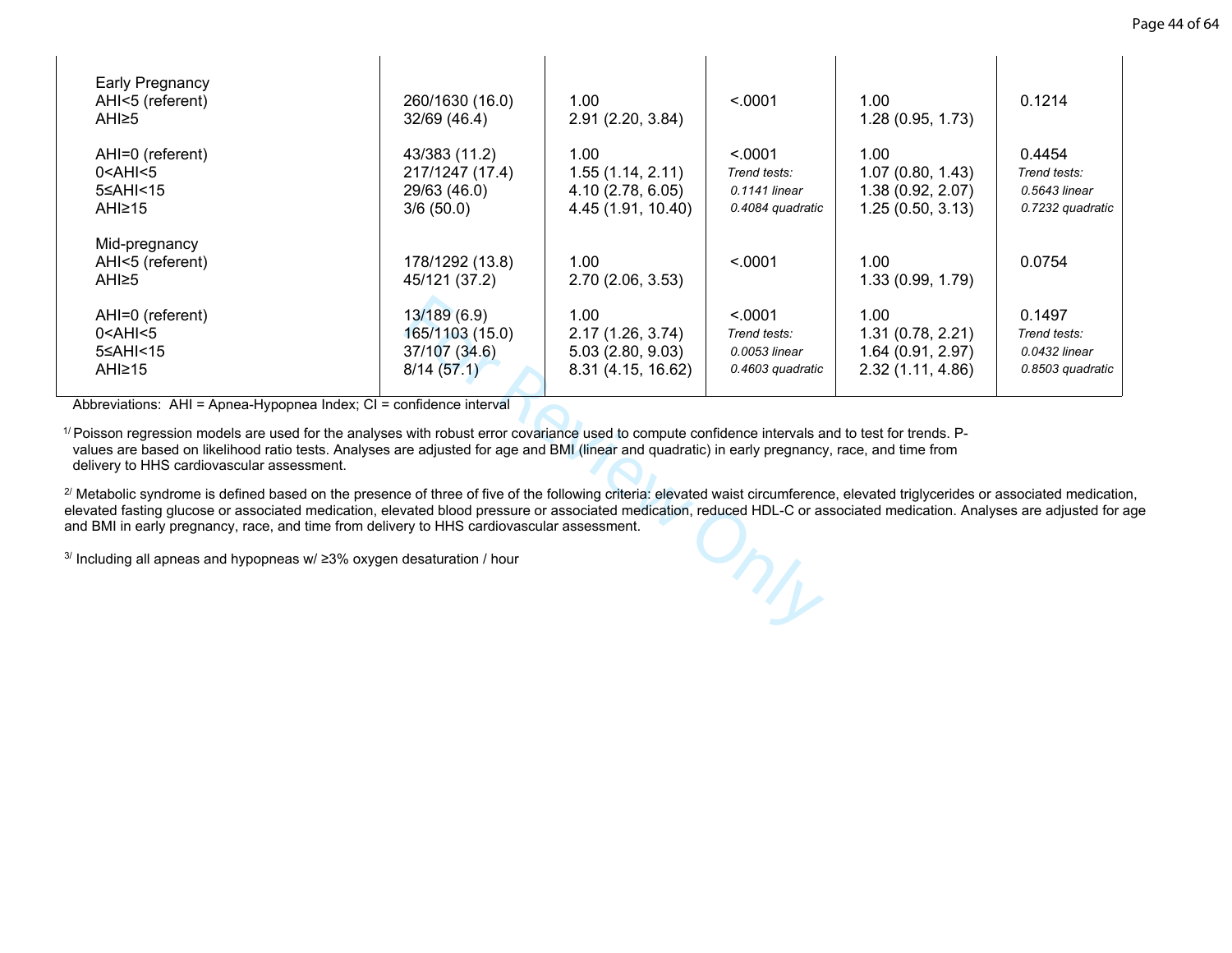# **Table 4 Crude and Adjusted Risk Ratios1/ for Incident Hypertension and Metabolic Syndrome2/ at 2-7 Year Follow-up Oxygen Desaturation Index (ODI)3/ in Early and Mid-Pregnancy**

| <b>ODI</b> Characteristic                           |                | <b>Crude Risk Ratios</b> |                  | <b>Adjusted Risk Ratios</b> |                  |
|-----------------------------------------------------|----------------|--------------------------|------------------|-----------------------------|------------------|
|                                                     | $n/N$ (%)      | Estimate (95% CI)        | p-value          | Estimate (95% CI)           | p-value          |
| <b>Incident Hypertension</b>                        |                |                          |                  |                             |                  |
| Early or Mid-Pregnancy                              |                |                          |                  |                             |                  |
| ODI<5 in both early and mid-pregnancy<br>(referent) | 41/984 (4.2)   | 1.00                     | < .0001          | 1.00                        | 0.0041           |
| ODI≥5 in early or mid-pregnancy                     | 40/349 (11.5)  | 2.75(1.81, 4.18)         |                  | 2.02(1.30, 3.14)            |                  |
| Early Pregnancy                                     |                |                          |                  |                             |                  |
| ODI<5 (referent)                                    | 82/1521 (5.4)  | 1.00                     | 0.0048           | 1.00                        | 0.2918           |
| ODI≥5                                               | 24/194 (12.4)  | 2.29(1.49, 3.53)         |                  | 1.32(0.81, 2.13)            |                  |
| ODI=0 (referent)                                    | 5/141(3.5)     | 1.00                     | 0.0220           | 1.00                        | 0.6595           |
| $0 <$ ODI $< 5$                                     | 77/1380 (5.6)  | 1.57(0.65, 3.82)         | Trend tests:     | 1.30(0.53, 3.19)            | Trend tests:     |
| 5≤ODI<15                                            | 21/174 (12.1)  | 3.40(1.32, 8.80)         | 0.1462 linear    | 1.73(0.63, 4.75)            | 0.5806 linear    |
| ODI≥15                                              | 3/20(15.0)     | 4.23 (1.09, 16.36)       | 0.7345 quadratic | 1.41(0.33, 6.11)            | 0.5015 quadratic |
|                                                     |                |                          |                  |                             |                  |
| Mid-pregnancy                                       |                |                          |                  |                             |                  |
| ODI<5 (referent)                                    | 47/1094 (4.3)  | 1.00                     | < .0001          | 1.00                        | 0.0013           |
| ODI≥5                                               | 42/328 (12.8)  | 2.98(2.00, 4.44)         |                  | 2.16 (1.41, 3.30)           |                  |
| ODI=0 (referent)                                    | 4/57(7.0)      | 1.00                     | 0.0002           | 1.00                        | 0.0092           |
| $0 <$ ODI $<$ 5                                     | 43/1037 (4.1)  | 0.59(0.22, 1.59)         | Trend tests:     | 0.50(0.18, 1.39)            | Trend tests:     |
| 5≤ODI<15                                            | 35/287 (12.2)  | 1.74(0.64, 4.70)         | 0.0605 linear    | 1.09(0.39, 3.08)            | 0.3663 linear    |
| ODI≥15                                              | 7/41(17.1)     | 2.43 (0.76, 7.77)        | 0.2666 quadratic | 1.37(0.40, 4.74)            | 0.2533 quadratic |
| <b>Metabolic Syndrome</b>                           |                |                          |                  |                             |                  |
| Early or Mid-Pregnancy                              |                |                          |                  |                             |                  |
| ODI<5 in both early and mid-pregnancy               | 106/972 (10.9) | 1.00                     | < .0001          | 1.00                        | 0.0014           |
| (referent)<br>ODI≥5 in early or mid-pregnancy       | 107/352 (30.4) | 2.79 (2.19, 3.54)        |                  | 1.53 (1.19, 1.97)           |                  |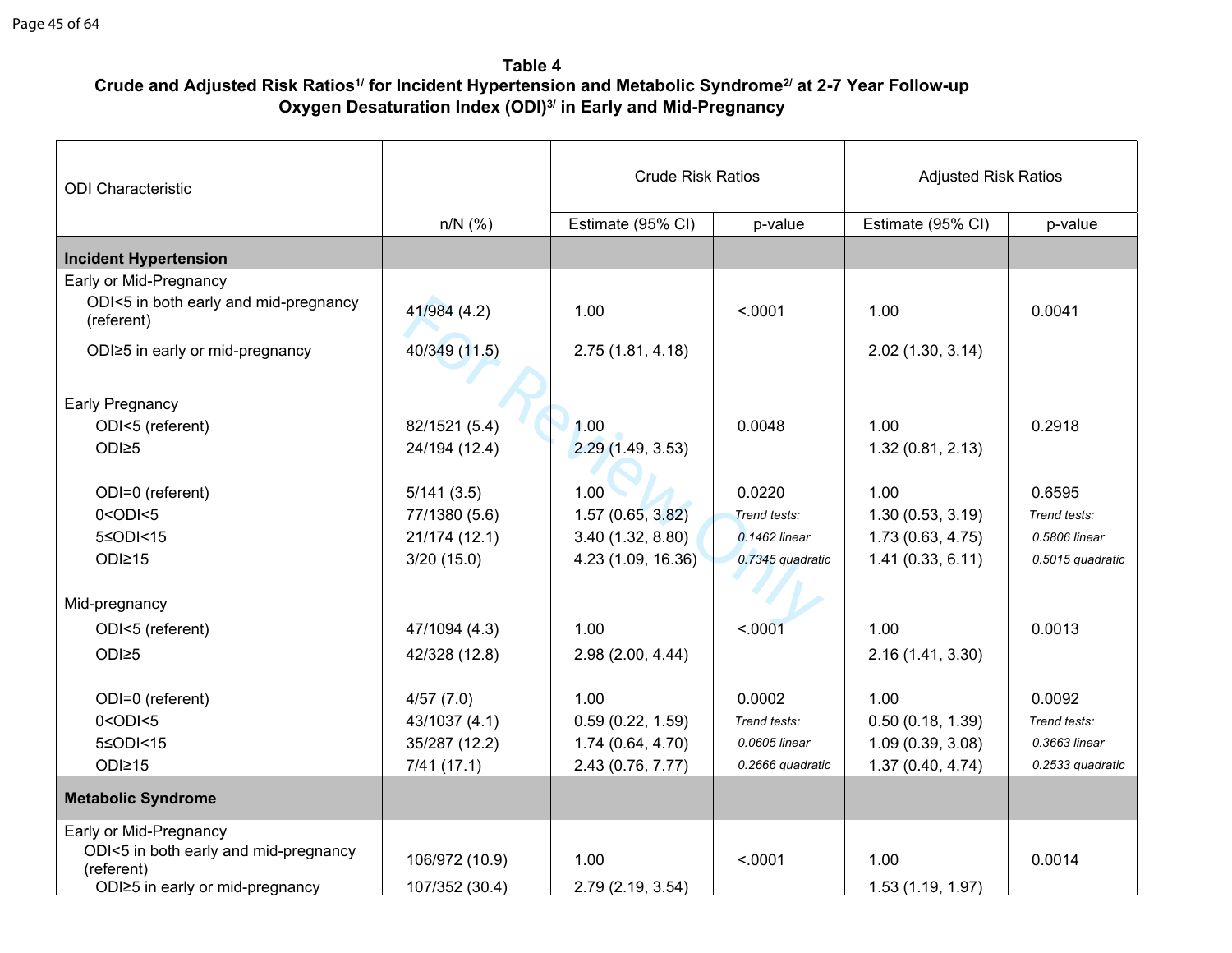| <b>Early Pregnancy</b><br>ODI<5 (referent)<br>ODI≥5                                                                                                                                                                                                                                                                                                                                                                                        | 219/1505 (14.6)<br>73/194 (37.6)                                 | 1.00<br>2.59 (2.08, 3.22)                                            | < .0001                                                        | 1.00<br>1.35(1.06, 1.70)                                            | 0.0188                                                      |  |  |
|--------------------------------------------------------------------------------------------------------------------------------------------------------------------------------------------------------------------------------------------------------------------------------------------------------------------------------------------------------------------------------------------------------------------------------------------|------------------------------------------------------------------|----------------------------------------------------------------------|----------------------------------------------------------------|---------------------------------------------------------------------|-------------------------------------------------------------|--|--|
| ODI=0 (referent)<br>$0 <$ ODI $< 5$<br>5≤ODI<15<br>ODI≥15                                                                                                                                                                                                                                                                                                                                                                                  | 10/137 (7.3)<br>209/1368 (15.3)<br>63/173 (36.4)<br>10/21 (47.6) | 1.00<br>2.09 (1.14, 3.85)<br>4.99 (2.66, 9.35)<br>6.52 (3.09, 13.76) | < .0001<br>Trend tests:<br>0.0021 linear<br>0.1995 quadratic   | 1.00<br>1.49 (0.82, 2.71)<br>2.02 (1.07, 3.81)<br>1.77 (0.82, 3.78) | 0.0456<br>Trend tests:<br>0.0917 linear<br>0.1362 quadratic |  |  |
| Mid-pregnancy<br>ODI<5 (referent)<br>ODI≥5                                                                                                                                                                                                                                                                                                                                                                                                 | 121/1083 (11.2)<br>102/330 (30.9)                                | 1.00<br>2.77 (2.19, 3.49)                                            | < .0001                                                        | 1.00<br>1.48 (1.15, 1.90)                                           | 0.0031                                                      |  |  |
| ODI=0 (referent)<br>$0 <$ ODI $< 5$<br>5≤ODI<15<br>ODI≥15                                                                                                                                                                                                                                                                                                                                                                                  | 3/54(5.6)<br>118/1029 (11.5)<br>82/286 (28.7)<br>20/44 (45.5)    | 1.00<br>2.06(0.68, 6.28)<br>5.16 (1.69, 15.74)<br>8.18 (2.60, 25.75) | < .0001<br>Trend tests:<br>$<$ 0001 linear<br>0.6269 quadratic | 1.00<br>1.38(0.47, 4.04)<br>1.94(0.65, 5.75)<br>2.57(0.82, 8.01)    | 0.0148<br>Trend tests:<br>0.0214 linear<br>0.9481 quadratic |  |  |
| breviations: ODI = Oxygen Desaturation Index; CI = confidence interval<br>isson regression models are used for the analyses with robust error covariance used to compute confidence intervals and to test for trends. P-<br>ues are based on likelihood ratio tests. Analyses are adjusted for age and BMI (linear and quadratic) in early pregnancy, race, and time from<br>livery to HHS cardiovascular assessment.                      |                                                                  |                                                                      |                                                                |                                                                     |                                                             |  |  |
| etabolic syndrome is defined based on the presence of three of five of the following criteria: elevated waist circumference, elevated triglycerides or associated medicatior<br>ated fasting glucose or associated medication, elevated blood pressure or associated medication, reduced HDL-C or associated medication. Analyses are adjusted for a<br>in early pregnancy, race, and time from delivery to HHS cardiovascular assessment. |                                                                  |                                                                      |                                                                |                                                                     |                                                             |  |  |
| umber of desaturations ≥3% per hour sleep                                                                                                                                                                                                                                                                                                                                                                                                  |                                                                  |                                                                      | ML                                                             |                                                                     |                                                             |  |  |
|                                                                                                                                                                                                                                                                                                                                                                                                                                            |                                                                  |                                                                      |                                                                |                                                                     |                                                             |  |  |

<sup>2/</sup> Metabolic syndrome is defined based on the presence of three of five of the following criteria: elevated waist circumference, elevated triglycerides or associated medication, elevated fasting glucose or associated medication, elevated blood pressure or associated medication, reduced HDL-C or associated medication. Analyses are adjusted for age and BMI in early pregnancy, race, and time from delivery to HHS cardiovascular assessment.

3/ Number of desaturations ≥3% per hour sleep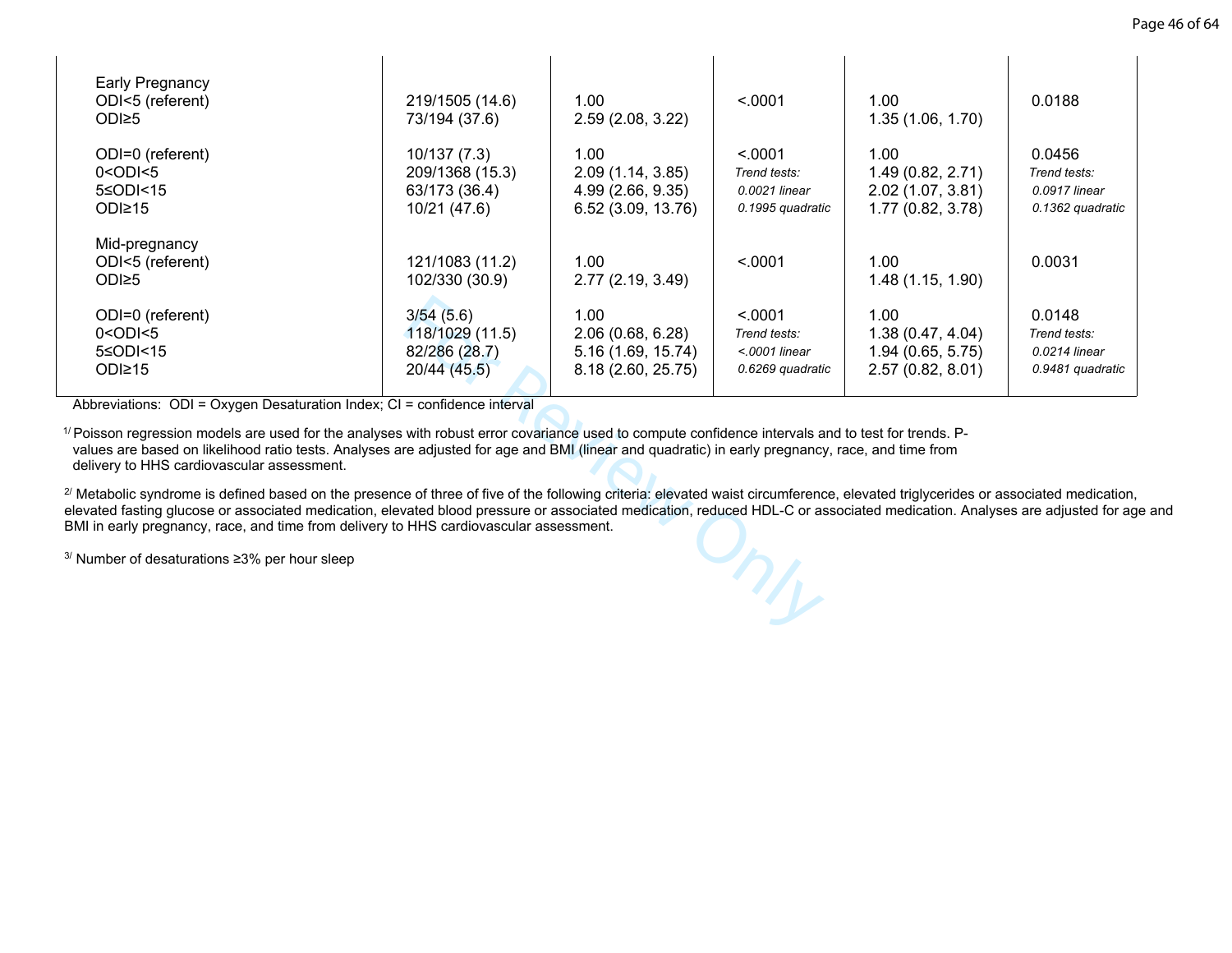**Table 5**

**Crude and Adjusted Risk Ratios1/ for Incident Hypertension2/ and Metabolic Sydrome3/ at 2-7 Year Follow-up According to Apnea-Hypopnea Index (AHI) and Oxygen Desaturation Index (ODI)4/ at the Follow-up Assessment**

| Sleep Characteristic  | Outcome        | <b>Crude Risk Ratios</b> |                                   | <b>Adjusted Risk Ratios</b> |                                   |  |
|-----------------------|----------------|--------------------------|-----------------------------------|-----------------------------|-----------------------------------|--|
|                       | $n/N$ (%)      | Estimate (95% CI)        | p-value                           | Estimate (95% CI)           | p-value                           |  |
| <b>AHI</b>            |                |                          |                                   |                             |                                   |  |
| Incident Hypertension |                |                          |                                   |                             |                                   |  |
| AHI<5 (referent)      | 45/918 (4.9)   | 1.00                     | 0.0008                            | 1.00                        | 0.0271                            |  |
| AHI≥5                 | 21/124 (16.9)  | 3.45(2.13, 5.60)         |                                   | 2.01 (1.17, 3.46)           |                                   |  |
|                       |                |                          |                                   |                             |                                   |  |
| AHI=0 (referent)      | 4/118(3.4)     | 1.00                     | 0.0048                            | 1.00                        | 0.0580                            |  |
| $0$ < AHI < $5$       | 41/800(5.1)    | 1.51(0.55, 4.14)         | Trend tests:                      | 1.11(0.39, 3.15)            | Trend tests:                      |  |
| 5≤AHI<15              | 11/94 (11.7)   | 3.45(1.14, 10.49)        | 0.0015 linear                     | 1.67(0.50, 5.57)            | 0.0131 linear                     |  |
| AHI≥15                | 10/30 (33.3)   | 9.83(3.31, 29.19)        | 0.3869 quadratic                  | 4.18 (1.19, 14.76)          | 0.2783 quadratic                  |  |
|                       |                |                          |                                   |                             |                                   |  |
| Metabolic Syndrome    |                |                          |                                   |                             |                                   |  |
| AHI<5 (referent)      | 122/911 (13.4) | 1.00                     | < .0001                           | 1.00                        | 0.0073                            |  |
| AHI <sub>25</sub>     | 54/127 (42.5)  | 3.18(2.45, 4.12)         |                                   | 1.51(1.14, 2.00)            |                                   |  |
|                       |                |                          |                                   |                             |                                   |  |
| AHI=0 (referent)      | 11/116(9.5)    | 1.00                     | < 0.001                           | 1.00                        | 0.0073                            |  |
| $0$ < AHI < 5         | 111/795 (14.0) | 1.47(0.82, 2.65)         | Trend tests:                      | 1.00(0.57, 1.75)            | Trend tests:                      |  |
| 5≤AHI<15              | 34/96 (35.4)   | 3.73 (2.00, 6.97)        | $< .0001$ linear                  | 1.32 (0.71, 2.46)           | 0.0079 linear                     |  |
| AHI≥15                | 20/31 (64.5)   | 6.80 (3.66, 12.65)       | 0.5670 quadratic                  | 2.14(1.11, 4.15)            | 0.1936 quadratic                  |  |
| <b>ODI</b>            |                |                          |                                   |                             |                                   |  |
| Incident Hypertension |                |                          |                                   |                             |                                   |  |
| ODI<5 (referent)      | 28/695 (4.0)   | 1.00                     | 0.0002                            | 1.00                        | 0.0349                            |  |
| ODI≥5                 | 38/347 (11.0)  | 2.72 (1.70, 4.35)        |                                   | 1.75 (1.05, 2.92)           |                                   |  |
|                       |                |                          |                                   |                             |                                   |  |
| ODI<5 (referent) §    | 28/695 (4.0)   | 1.00                     | 0.0004                            | 1.00                        | 0.0244                            |  |
| 5≤ODI<15              | 23/279 (8.2)   | 2.05(1.20, 3.49)         | Trend tests:                      | 1.52(0.86, 2.68)            | Trend tests:                      |  |
| ODI≥15                | 15/68 (22.1)   | 5.48 (3.08, 9.74)        | 0.0010 linear<br>0.5825 quadratic | 2.89 (1.50, 5.57)           | 0.0080 linear<br>0.6403 quadratic |  |
| Metabolic Syndrome    |                |                          |                                   |                             |                                   |  |
| ODI<5 (referent)      | 71/689 (10.3)  | 1.00                     | < .0001                           | 1.00                        | 0.0009                            |  |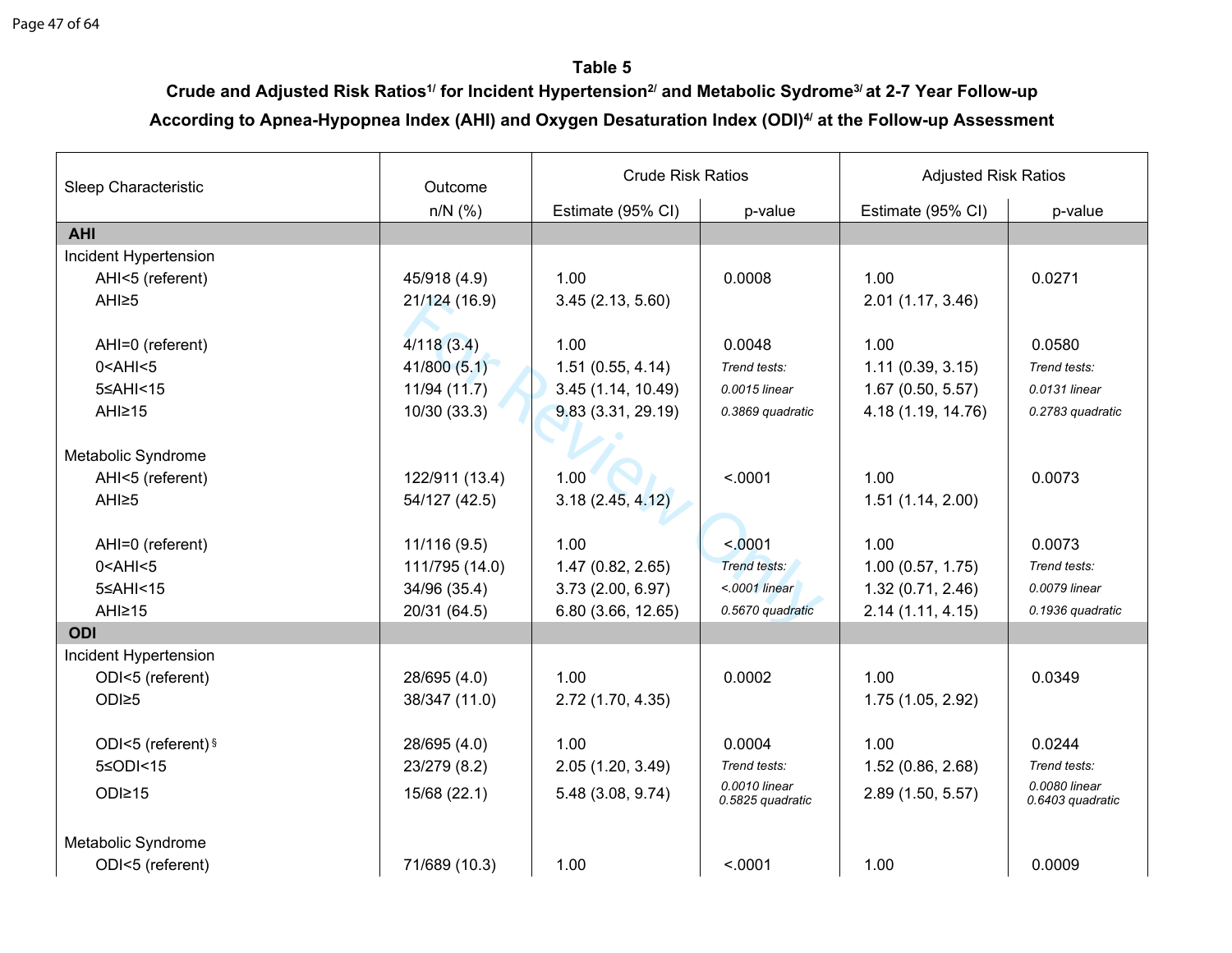| ODI≥5            | 105/349 (30.1) | 2.92 (2.22, 3.83)  |                  | 1.60 (1.21, 2.12) |                  |
|------------------|----------------|--------------------|------------------|-------------------|------------------|
| ODI=0 (referent) | 2/22(9.1)      | 1.00               | < 0001           | 1.00              | 0.0014           |
| $0 <$ ODI $< 5$  | 69/667 (10.3)  | 1.14(0.30, 4.35)   | Trend tests:     | 0.74(0.20, 2.79)  | Trend tests:     |
| 5≤ODI<15         | 68/280 (24.3)  | 2.67 (0.70, 10.18) | $<$ 0001 linear  | 1.10(0.29, 4.16)  | 0.3061 linear    |
| ODI≥15           | 37/69 (53.6)   | 5.90 (1.55, 22.52) | 0.4812 quadratic | 1.57 (0.41, 6.01) | 0.4813 quadratic |

Abbreviations: AHI = Apnea-Hypopnea Index; ODI = Oxygen Desaturation Index; CI = confidence interval

<sup>1/</sup> Poisson regression models are used for the analyses with robust error covariance used to compute confidence intervals and to test for trends. P-values are based on likelihood ratio tests. Analyses are adjusted for age and BMI (linear and quadratic) at the time of the HHS cardiovascular assessment, and race.

 $2/$  Women with baseline hypertension are excluded from the hypertension analyses.

3/ Women with preexisting diabetes are excluded from the metabolic syndrome analyses. Metabolic syndrome is defined based on the presence of three of five of the following criteria: elevated waist circumference, elevated triglycerides or associated medication, elevated fasting glucose or associated medication, elevated blood pressure or associated medication, reduced HDL-C or associated medication.

4/ AHI= all apneas and hypopneas w/ ≥3% oxygen desaturation / hour; ODI = Number of desaturations ≥3% per hour sleep

§ There were no women in the ODI=0 with hypertension, so the ODI=0 group was combined with the 0<ODI<5 group for this analysis.

PView Only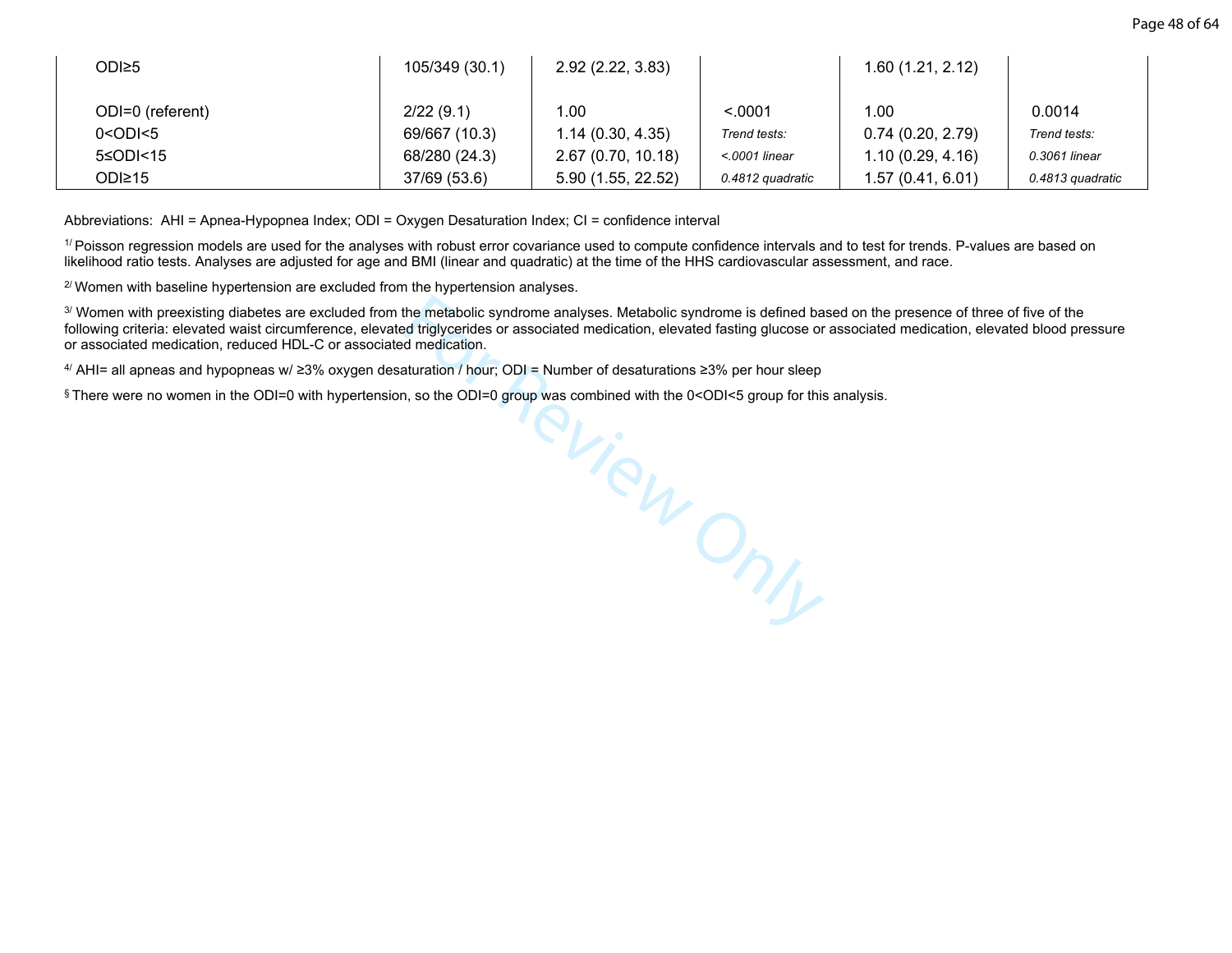**Table 6**

# **Crude and Adjusted Risk Ratios1/ for Incident Hypertension2/ and Metabolic Sydrome3/ at 2-7 Year Follow-up According to Apnea-Hypopnea Index (AHI) Oxygen Desaturation Index (ODI)4/ During the nuMoM2b Pregnancy and at the Follow-up Assessment**

|                                                                      |               | <b>Crude Risk Ratios</b> |         | <b>Adjusted Risk Ratios</b> |         |
|----------------------------------------------------------------------|---------------|--------------------------|---------|-----------------------------|---------|
| Sleep Characteristic                                                 | Outcome       |                          |         |                             |         |
|                                                                      | $n/N$ (%)     | Estimate (95% CI)        | p-value | Estimate (95% CI)           | p-value |
| <b>AHI</b>                                                           |               |                          |         |                             |         |
| Incident Hypertension <sup>§</sup>                                   |               |                          |         |                             |         |
| Never: AHI<5 in early and mid-pregnancy and post-delivery (referent) | 31/702(4.4)   | 1.00                     | 0.0130  | 1.00                        | 0.0327§ |
| New Onset: AHI<5 in early and mid-pregnancy; AHI≥5 post-delivery     | 8/59(13.6)    | 3.07(1.48, 6.37)         |         | 2.18 (1.07, 4.48)           |         |
| Resolved: AHI≥5 in early or mid-pregnancy; AHI<5 post-delivery       | 0/20(0.0)     | not applicable           |         | not applicable              |         |
| Persistent: AHI≥5 in early or mid-pregnancy; AHI≥5 post-delivery     | 10/45 (22.2)  | 5.03 (2.64, 9.60)        |         | 3.77(1.84, 7.73)            |         |
|                                                                      |               |                          |         |                             |         |
| Metabolic Syndrome                                                   |               |                          |         |                             |         |
| Never: AHI<5 in early and mid-pregnancy and post-delivery (referent) | 81/697 (11.6) | 1.00                     | < .0001 | 1.00                        | 0.0033  |
| New Onset: AHI<5 in early and mid-pregnancy; AHI≥5 post-delivery     | 20/60 (33.3)  | 2.87 (1.90, 4.33)        |         | 1.81(1.18, 2.80)            |         |
| Resolved: AHI≥5 in early or mid-pregnancy; AHI<5 post-delivery       | 4/22(18.2)    | 1.56(0.63, 3.89)         |         | 1.12(0.49, 2.54)            |         |
| Persistent: AHI≥5 in early or mid-pregnancy; AHI≥5 post-delivery     | 24/47(51.1)   | 4.39 (3.11, 6.22)        |         | 2.46 (1.59, 3.79)           |         |
| <b>ODI</b>                                                           |               |                          |         |                             |         |
| Incident Hypertension                                                |               |                          |         |                             |         |
| Never: ODI<5 in early and mid-pregnancy and post-delivery (referent) | 15/468 (3.2)  | 1.00                     | 0.0029  | 1.00                        | 0.0401  |
| New Onset: ODI<5 in early and mid-pregnancy; ODI≥5 post-delivery     | 9/144(6.3)    | 1.95(0.87, 4.36)         |         | 1.69(0.76, 3.74)            |         |
| Resolved: ODI≥5 in early or mid-pregnancy; ODI<5 post-delivery       | 5/68(7.4)     | 2.29(0.86, 6.11)         |         | 1.81(0.71, 4.60)            |         |
| Persistent: ODI≥5 in early or mid-pregnancy; ODI≥5 post-delivery     | 20/146 (13.7) | 4.27(2.25, 8.13)         |         | 2.94 (1.50, 5.77)           |         |
|                                                                      |               |                          |         |                             |         |
| Metabolic Syndrome                                                   |               |                          |         |                             |         |
| Never: ODI<5 in early and mid-pregnancy and post-delivery (referent) | 38/468 (8.1)  | 1.00                     | < 0.001 | 1.00                        | 0.0004  |
| New Onset: ODI<5 in early and mid-pregnancy; ODI≥5 post-delivery     | 28/143 (19.6) | 2.41 (1.54, 3.78)        |         | 1.93(1.24, 3.01)            |         |
| Resolved: ODI≥5 in early or mid-pregnancy; ODI<5 post-delivery       | 9/65(13.8)    | 1.71(0.87, 3.36)         |         | 1.17(0.62, 2.18)            |         |
| Persistent: ODI≥5 in early or mid-pregnancy; ODI≥5 post-delivery     | 54/150 (36.0) | 4.43 (3.06, 6.43)        |         | 2.42 (1.59, 3.67)           |         |
|                                                                      |               |                          |         |                             |         |

Abbreviations: AHI = Apnea-Hypopnea Index; ODI = Oxygen Desaturation Index; CI = confidence interval

<sup>1/</sup> Poisson regression models are used for the analyses with robust error covariance used to compute confidence intervals and to test for trends. P-values are based on likelihood ratio tests. Analyses are adjusted for age and BMI (linear and quadratic) in early pregnancy, race, and time from delivery to HHS cardiovascular assessment.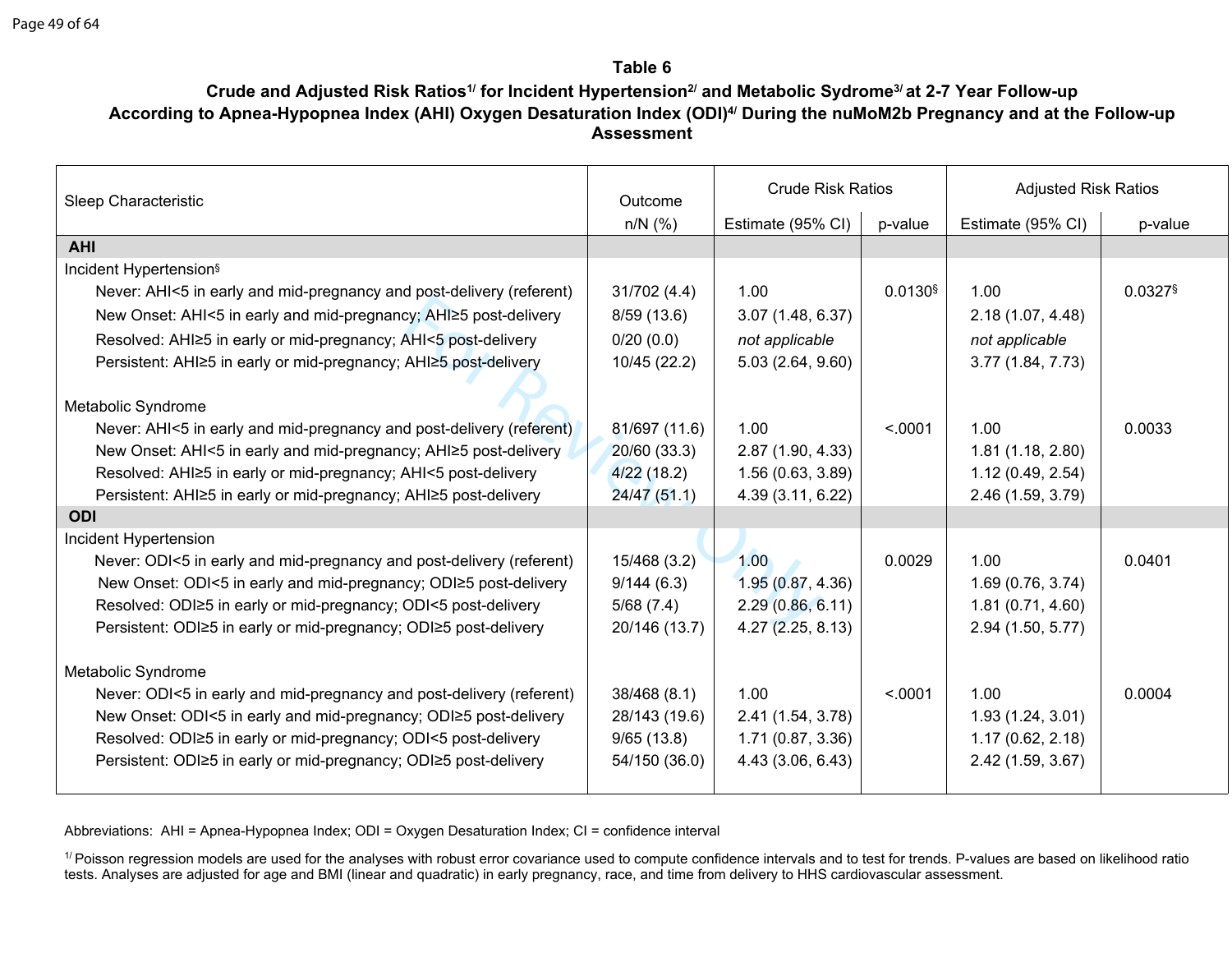Page 50 of 64

 $2^{\prime}$  Women with baseline hypertension are excluded from the hypertension analyses.

3/ Women with preexisting diabetes are excluded from the metabolic syndrome analyses. Metabolic syndrome is defined based on the presence of three of five of the following criteria: elevated waist circumference, elevated triglycerides or associated medication, elevated fasting glucose or associated medication, elevated blood pressure or associated medication, reduced HDL-C or associated medication.

4/ AHI= all apneas and hypopneas w/ ≥3% oxygen desaturation / hour; ODI = Number of desaturations ≥3% per hour sleep

§ None of the 20 participants with AHI≥5 during the nuMoM2b pregnancy and AHI<5 at the 2-7 year assessment had hypertension at the follow-up assessment. To compute relative risk estimates and an upper bound on the p-value for differences between the AHI categories, one observation among the 20 was categorized as having hypertension, such that the observation selected resulted in the smallest estimate of adjusted relative risk for this group compared to the referent group.

For Review Only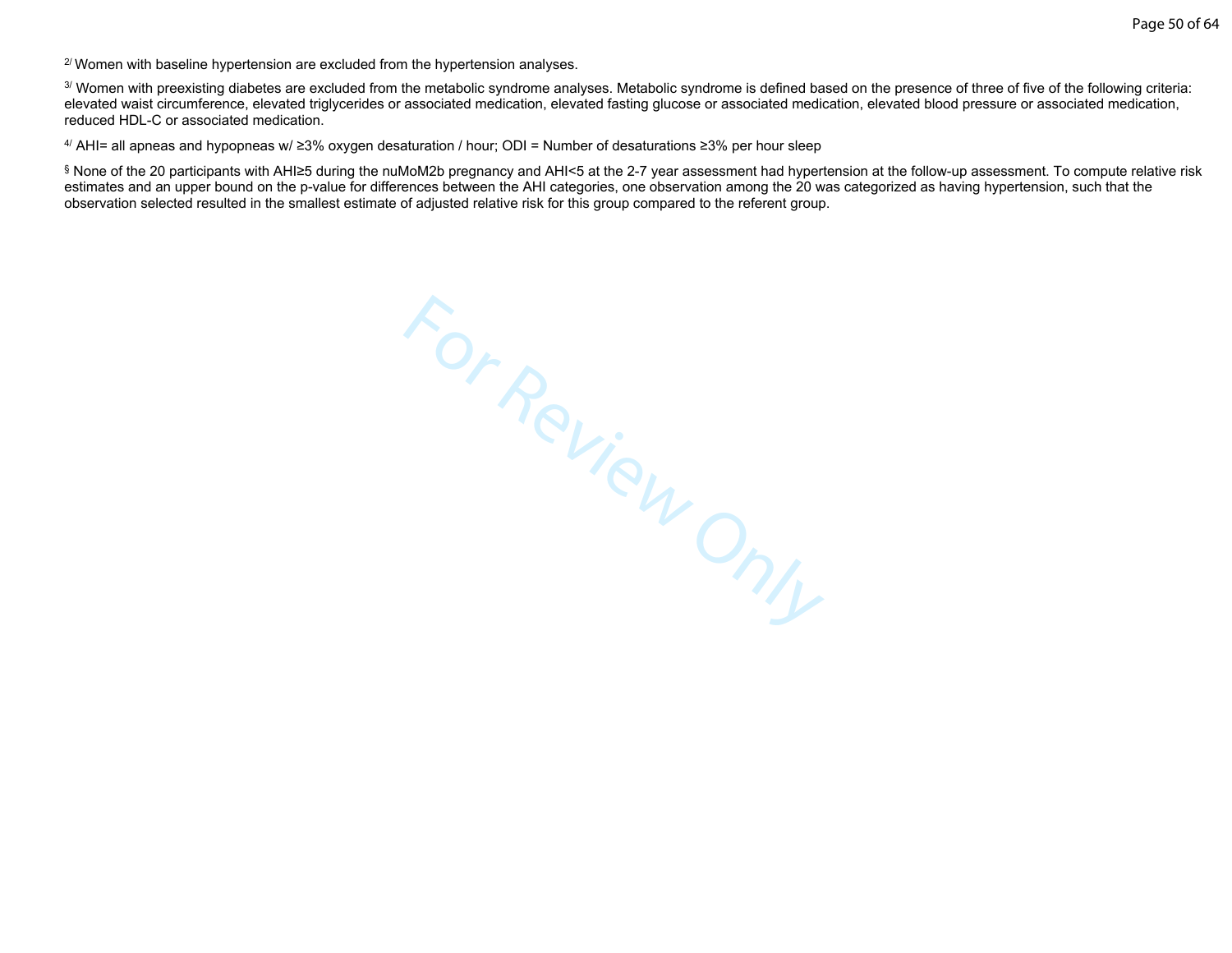<sup>Page 5</sup>Sfeep Disordered Breathing in Pregnancy and at 2-7 Years Follow-Up: Associations with Hypertension **and Metabolic Syndrome: Online Data Supplement**

# **Additional Details on Enrollment Criteria for the nuMoM2n Sleep Disordered Breathing (SDB) Substudy and the nuMoM2b-HHS Visit**

The SDB Substudy to the parent nuMoM2b Study was initiated about six months after enrollment began for the parent study. Once initiated, all women enrolled in the parent study were eligible for a sleep study in pregnancy unless they were currently on continuous positive airway pressure (CPAP) treatment for sleep-disordered breathing, had severe asthma requiring continuous oral steroid therapy for more than 14 days, or experienced a condition requiring oxygen supplementation. Women were administered informed consent separately for the substudy. Baseline characteristics were similar between nuMoM2b women who participated in the SDB Substudy and those who did not.(1)

Women were eligible for the in-person nuMoM2b-HHS visit if 2-7 years have elapsed since their nuMoM2b pregnancy ended and they were not currently pregnant. Until late in the recruitment effort, they were also required to be at least 6 months postpartum from any subsequent pregnancy.

#### Additional Details on Outcome Measures

the in-person nuMoM2b-HHS visit if 2-7 years<br>they were not currently pregnant. Until late in<br>this postpartum from any subsequent pregna<br>leasures<br>dasures<br>das HTN that developed after the index preg<br>mm Hg or diastolic BP ≥9 Incident HTN was defined as HTN that developed after the index pregnancy, as determined by BP measurement (systolic BP ≥140 mm Hg or diastolic BP ≥90 mm Hg) or use of an antihypertensive medication for BP control at the 2‐ to 7‐year post-delivery visit. For the BP measurements, following a standard protocol, research personnel recorded 3 standardized BP measurements using calibrated automatic devices that were the same at each site. With the participant seated, BP measurements were recorded, and the average of the last 2 systolic and diastolic pressures were used for analysis. (2)

#### **Additional Details on Statistical analyses**

Baseline characteristics of the index pregnancy and cardiovascular characteristics at the 2-7 year follow-up visit were summarized according to SDB status during pregnancy. Using means and standard deviations for continuous variables, and frequencies for categorical variables. Chi square tests assessed associations with categorical characteristics and analysis of variance F-tests were used for continuous measurements.

Analyses during pregnancy were restricted to participants who had an early or mid-pregnancy sleep study with adequate data and attended the in-person nuMoM2b-HHS cardiovascular assessment. Participants with baseline HTN were excluded from the HTN analyses; likewise, those with preexisting diabetes were excluded from the metabolic syndrome analyses.

Crude and adjusted risk ratios (RR) and 95% confidence intervals (CI) were estimated using Poisson regression with robust standard errors to relate SDB in -pregnancy and post-delivery to incident HTN and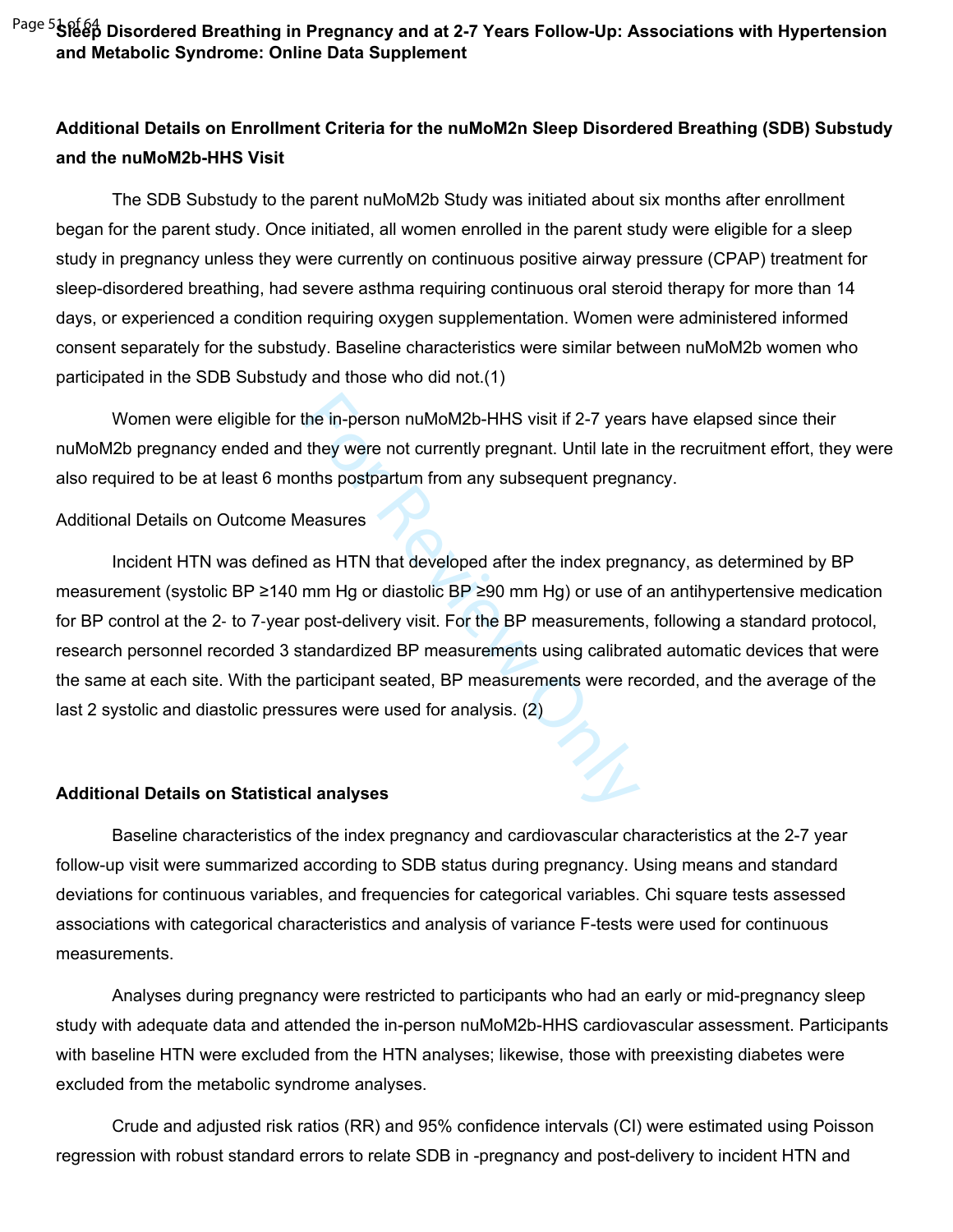metabolic syndrome.(3) In addition, p-values from likelihood ratio tests were reported. Adjustment covariates chosen *a priori* included: age and body mass index (BMI) in early pregnancy (both continuous), self-identified race (categorized as non-Hispanic White, non-Hispanic Black, Hispanic, Asian, other), and years from delivery of the index pregnancy to the HHS cardiovascular assessment (continuous). Similar methods were used for the cross-sectional analyses of SDB in the post-delivery period, with age and BMI at the time of the HHS visit and race used as adjustment covariates. In all our adjusted analyses BMI was included as a linear and a quadratic term.

g the method of VanderWeele(4) to estimate<br>plication, how much was due to interaction be<br>ctor, how much was due to both mediation at<br>DB. Mediation models were adjusted for age<br>livery of the index pregnancy to the HHS can<br> We also considered having a hypertensive disorder of pregnancy (HDP) during the index pregnancy as a mediator in the associations of SDB during pregnancy with HTN post-delivery and HDP or GDM during pregnancy as a mediator in the associations of SDB during pregnancy with metabolic syndrome post-delivery. The associations of hypertensive disorders of pregnancy (HDP) and HDP or GDM with SDB in pregnancy were estimated using Poisson regression, as described in the paper; and four-way decompositions of total excess relative risk were computed using the method of VanderWeele(4) to estimate how much of the SDB risk was mediated by the pregnancy complication, how much was due to interaction between the pregnancy complication and the SDB risk factor, how much was due to both mediation and interaction together, and how much was a direct effect of the SDB. Mediation models were adjusted for age and BMI in early pregnancy, race/ethnicity, and years from delivery of the index pregnancy to the HHS cardiovascular assessment.

All tests were performed at a nominal significance level of  $\alpha$  = 05. All single degree-of-freedom tests were two-sided. No correction was made for multiple comparisons. Analyses were performed using SAS 9.4 (Cary, NC).

#### **Additional Details on Sleep Study Scoring and Urgent Alerts:**

Sleep studies were scored by a central reading center by trained polysomnologists blinded to all other data. Event definitions, scoring reliability and the quality control protocol were previously published.(5) Two SDB definitions were considered: (1) Apnea Hypopnea Index (AHI): the number of apneas and hypopneas per hour of estimated sleep, inclusive of all apneas plus hypopneas accompanied by ≥3% oxygen desaturation; and (2) Oxygen-Desaturation Index (ODI): the number of oxygen desaturations ≥3% from the pre-event baseline per hour of estimated sleep.

Apnea: amplitude (peak to trough) of the nasal pressure signal flat for ≥10 seconds; if accompanied by effort on either respiratory band (obstructive apnea); if accompanied by complete absence of effort on both respiratory bands (central apnea).

Hypopnea: scored based on ≥30% reduction of amplitude in the nasal pressure signal or the respiratory sum channel (if no nasal pressure signal) for ≥10 seconds.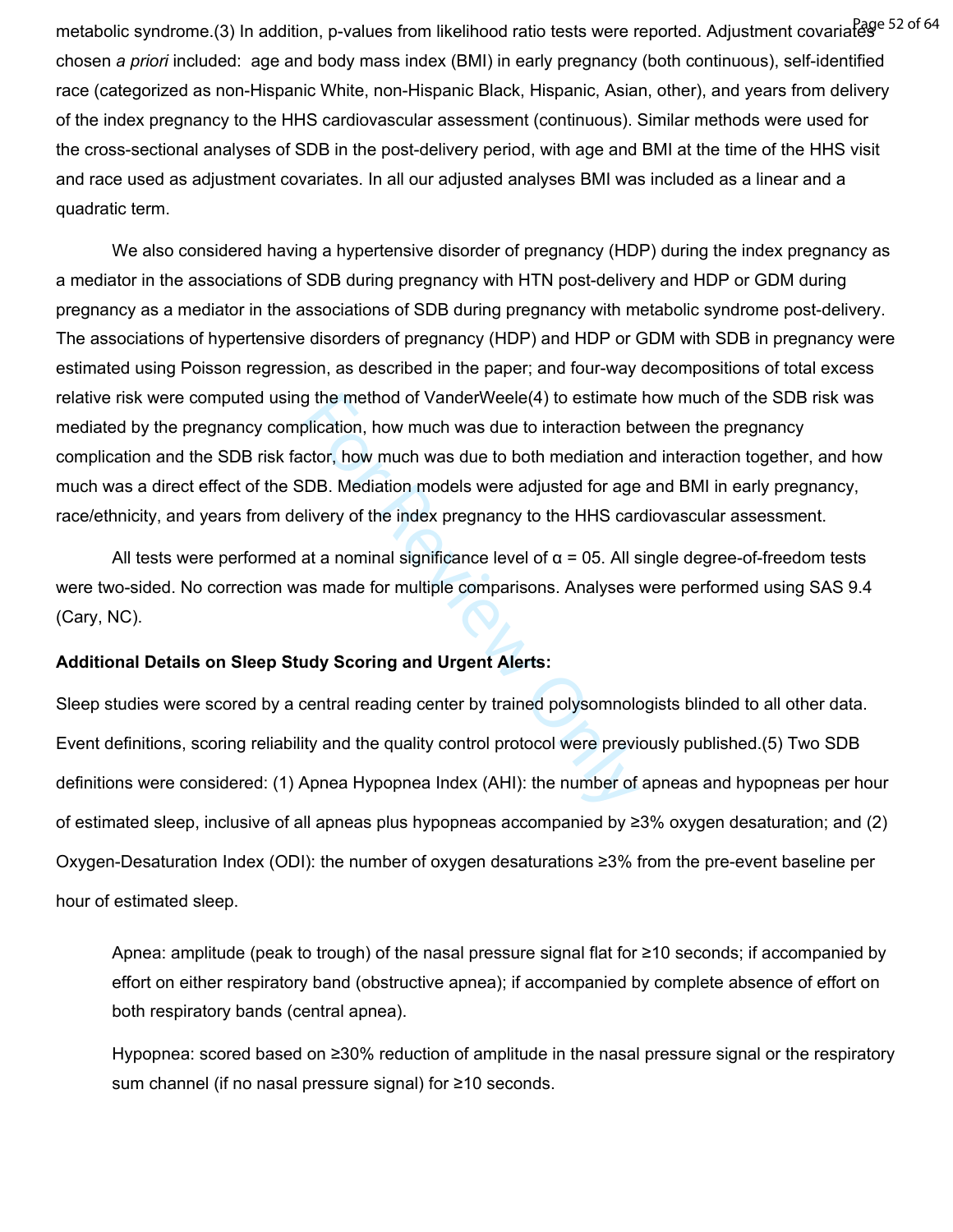Apnea-Hypopnea Index (AHI): number of apneas and hypopneas per hour of estimated sleep, defined in this analysis as all apneas regardless of oxygen desaturation and hypopneas accompanied by ≥3% oxygen desaturation. Page 53 of 64

Oxygen-Desaturation Index (ODI): number of oxygen desaturations ≥3% per hour of estimated sleep.

After receipt at the Sleep Reading Center, studies were identified that met "urgent alert" criteria based on an AHI >50 events/hour or severe hypoxemia (baseline oxygen saturation <88%, oxygen saturation of <90% for ≥10% of sleep time) or marked abnormalities in heart rate.

### **Additional Data on Relationship between AHI and ODI in Pregnancy:**

As expected, AHI and ODI were strongly correlated (Spearman correlation coefficients at early and mid-pregnancy visits were 0.79 and 0.84, respectively). Median (interquartile range) AHI at early and midpregnancy visits were 0.32 (0.10-0.93) and 0.65 (0.21-1.92), respectively; median (interquartile range) ODI at early and mid-pregnancy visits were 1.10 (0.30-2.50) and 2.10 (0.80-4.50), respectively. The median (interquartile range) for the difference (delta) between ODI and AHI in early and mid-pregnancy were 0.65 (1.47) and 1.16 (2.11), respectively.

ere 1.10 (0.30-2.50) and 2.10 (0.80-4.50), re<br>ence (delta) between ODI and AHI in early an<br>ely.<br>s associated with non-Hispanic ethnicity and<br>BMI in mid-pregnancy (data not shown). Give<br>us syndrome with oxygen desaturation, Higher ODI-AHI delta was associated with non-Hispanic ethnicity and higher BMI in early pregnancy and was associated with higher BMI in mid-pregnancy (data not shown). Given possible associations between asthma and restless legs syndrome with oxygen desaturation, we examined these variables (asthma by self-report, restless legs by validated questionnaire) in relation to the ODI-AHI delta but found no significant relationships (data not shown).(6) A re-examination of representative sleep tracings of those with the highest ODI-AHI differences suggested that some of the desaturation events included in the ODI were not included in the AHI due to only subtle evidence of airflow reduction. Finally, we acknowledge that signal artifact cannot be ruled out as a plausible contributor.

We ran models additionally adjusting for average oxygen saturation preceding sleep onset and found similar results (data in Supplement Tables: S7a,S7b, S8a, S8b).

We also ran a sensitivity analyses for AHI and ODI in relation to HTN and metabolic syndrome excluding the 6 women (1 in early, 5 in mid-pregnancy) who met urgent alert criteria based on oxygen saturation data (oxygen saturation during sleep of <90% for >10% of sleep time or baseline oxygen saturation prior to sleep onset of <88%) and found similar results (data not shown).

- 1. Facco FL, Parker CB, Reddy UM, Silver RM, Koch MA, Louis JM, Basner RC, Chung JH, Nhan-Chang CL, Pien GW, Redline S, Grobman WA, Wing DA, Simhan HN, Haas DM, Mercer BM, Parry S, Mobley D, Hunter S, Saade GR, Schubert FP, Zee PC. Association Between Sleep-Disordered Breathing and Hypertensive Disorders of Pregnancy and Gestational Diabetes Mellitus. *Obstet Gynecol* 2017; 129: 31-41.
- 2. Haas DM, Ehrenthal DB, Koch MA, Catov JM, Barnes SE, Facco F, Parker CB, Mercer BM, Bairey-Merz CN, Silver RM, Wapner RJ, Simhan HN, Hoffman MK, Grobman WA, Greenland P, Wing DA, Saade GR, Parry S, Zee PC, Reddy UM, Pemberton VL, Burwen DR, National Heart L, Blood Institute nuMo MbHHSN. Pregnancy as a Window to Future Cardiovascular Health: Design and Implementation of the nuMoM2b Heart Health Study. *Am J Epidemiol*  2016; 183: 519-530.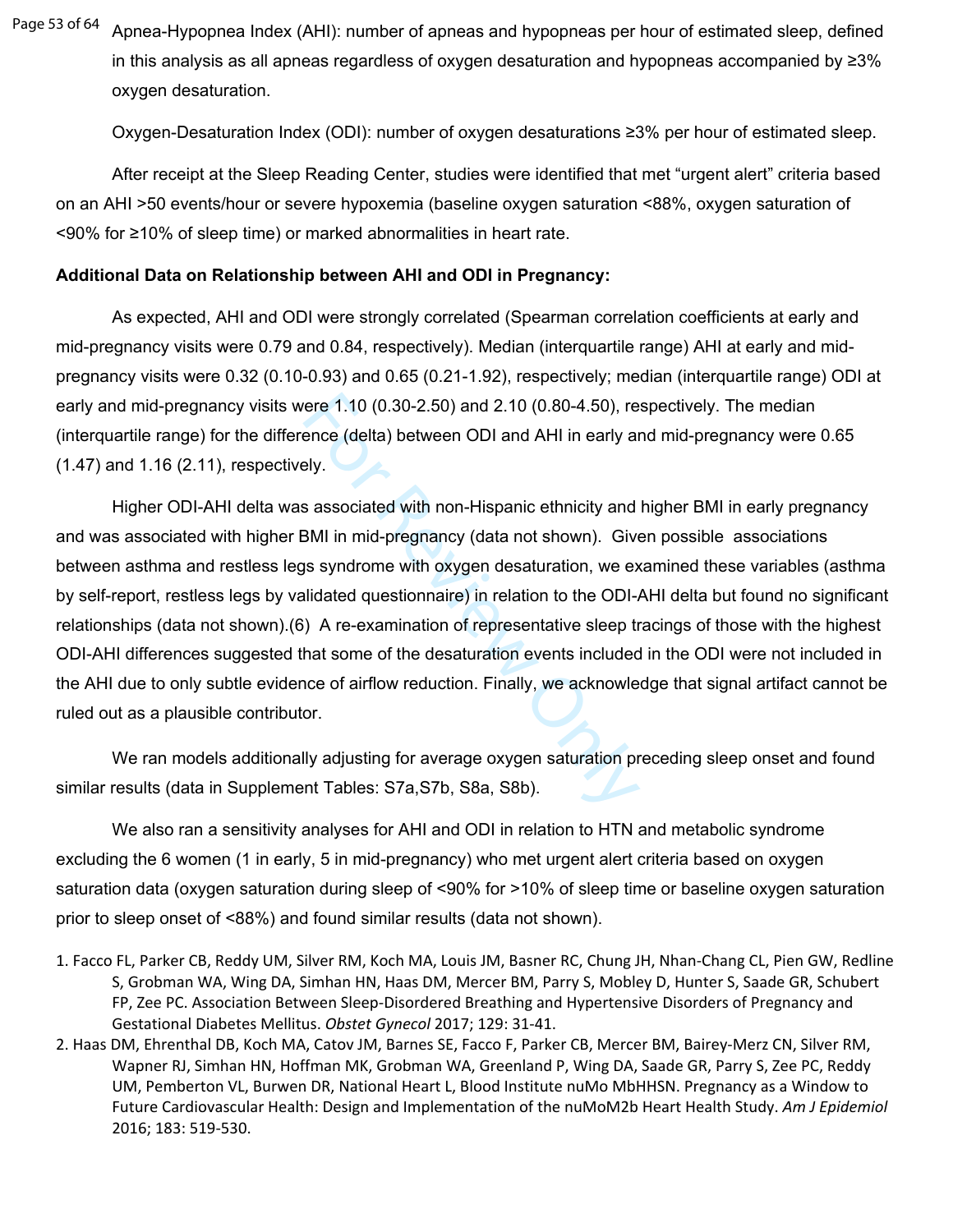- 3. Zou G. A modified poisson regression approach to prospective studies with binary data. *Am J Epidemiol* 2004; 15<sup>8age 54 of 64</sup> 702-706.
- 4. VanderWeele TJ. A unification of mediation and interaction: a 4-way decomposition. *Epidemiology* 2014; 25: 749-761.
- 5. Facco FL, Parker CB, Reddy UM, Silver RM, Louis JM, Basner RC, Chung JH, Schubert FP, Pien GW, Redline S, Mobley DR, Koch MA, Simhan HN, Nhan-Chang CL, Parry S, Grobman WA, Haas DM, Wing DA, Mercer BM, Saade GR, Zee PC. NuMoM2b Sleep-Disordered Breathing study: objectives and methods. *Am J Obstet Gynecol* 2015; 212: 542 e541-127.
- 6. Salminen AV, Rimpila V, Polo O. Peripheral hypoxia in restless legs syndrome (Willis-Ekbom disease). *Neurology* 2014; 82: 1856-1861.

For Review Only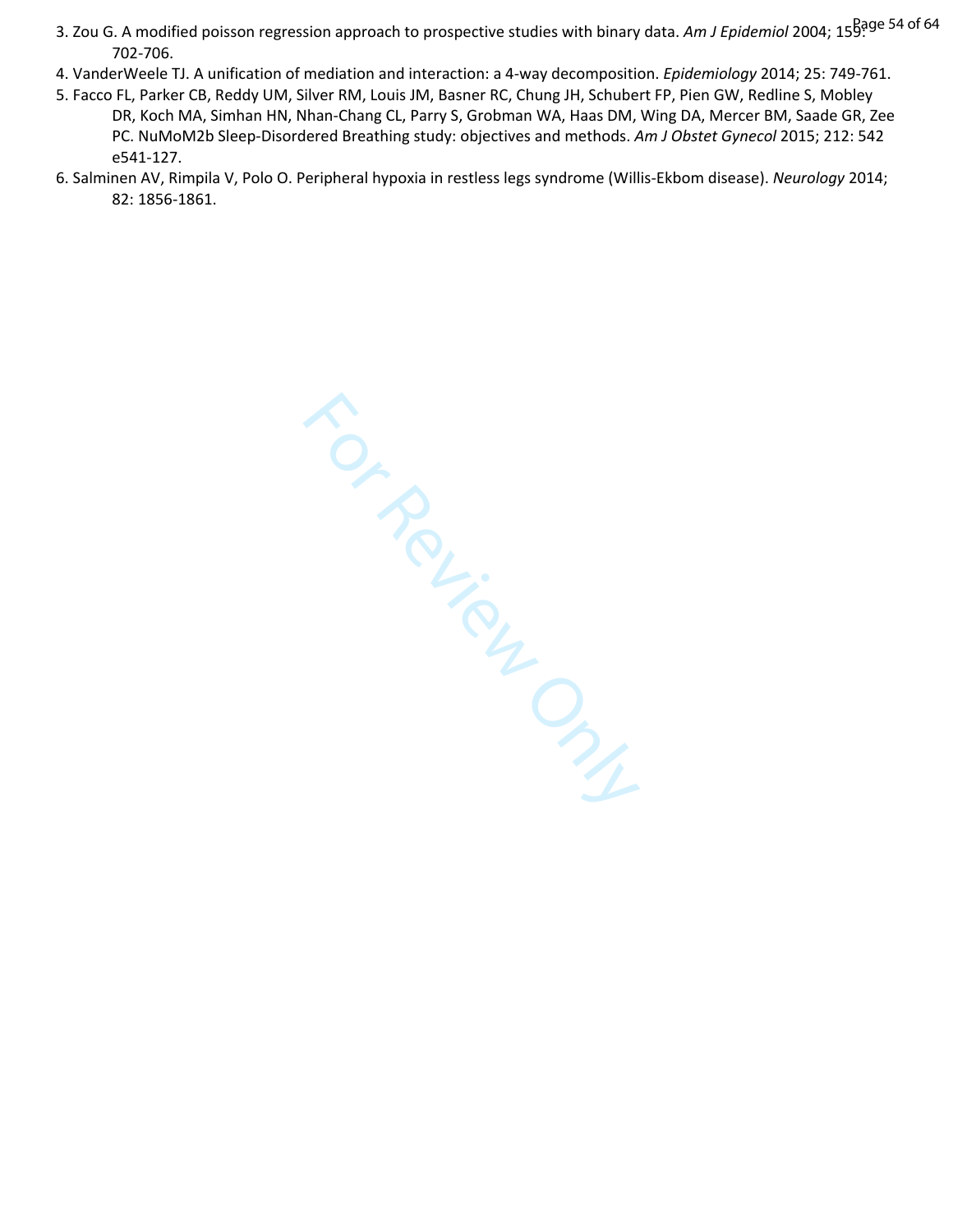#### **Characteristics of nuMoM2b Participants with a Mid or Early Pregnancy Sleep Study and a Cardiovascular Assessment 2-7 Years After the Index Pregnancy by Conduct of a Sleep Study at the 2-7 Year Assessment**

| Characteristics                                   | <b>Sleep Study Conducted</b><br>2-7 Years Postpartum | Sleep Study Not Conducted<br>2-7 Years Postpartum | p-value <sup>1/</sup> |
|---------------------------------------------------|------------------------------------------------------|---------------------------------------------------|-----------------------|
|                                                   | $(N = 1,222)$                                        | $(N = 742)$                                       |                       |
| Maternal age in early pregnancy, in years         |                                                      |                                                   |                       |
| Mean (standard deviation)                         | 26.5(5.4)                                            | 27.0(5.8)                                         | 0.0587                |
| Category: n (%)                                   |                                                      |                                                   | 0.1861                |
| $13 - 21$                                         | 253 (20.7)                                           | 160 (21.6)                                        |                       |
| 22-35                                             | 896 (73.3)                                           | 523 (70.5)                                        |                       |
| $>35$                                             | 73 (6.0)                                             | 59 $(8.0)$                                        |                       |
| Maternal race: n (%)                              |                                                      |                                                   | 0.0027                |
| White Non-Hispanic                                | 777 (63.6)                                           | 436 (58.8)                                        |                       |
| <b>Black Non-Hispanic</b>                         | 160 (13.1)                                           | 125 (16.8)                                        |                       |
| Hispanic                                          | 206 (16.9)                                           | 107 (14.4)                                        |                       |
| Asian                                             | 25(2.0)                                              | 29(3.9)                                           |                       |
| Other                                             | 54 (4.4)                                             | 45(6.1)                                           |                       |
|                                                   |                                                      |                                                   |                       |
| BMI in early pregnancy, in kg/m <sup>2</sup>      |                                                      |                                                   |                       |
| Mean (standard deviation)                         | 26.9(6.7)                                            | 26.9(6.7)                                         | 0.9635                |
| Category: n (%)                                   |                                                      |                                                   | 0.2392                |
| $25$                                              | 598 (49.6)                                           | 375(51.1)                                         |                       |
| 25 to $<$ 30                                      | 286 (23.7)                                           | 188 (25.6)                                        |                       |
| $\geq 30$                                         | 321 (26.6)                                           | 171 (23.3)                                        |                       |
| Smoked during pregnancy: n (%)                    | 90(7.4)                                              | 57(7.7)                                           | 0.7958                |
|                                                   |                                                      |                                                   |                       |
| Rate of weight gain from early to mid-            |                                                      |                                                   |                       |
| pregnancy, in kg per week                         |                                                      |                                                   |                       |
| Mean (standard deviation)                         | 0.47(0.24)                                           | 0.49(0.24)                                        | 0.0826                |
| Early Pregnancy AHI <sup>2/</sup> Category: n (%) |                                                      |                                                   | 0.1886                |
| $AHI=0$                                           | 253 (21.8)                                           | 146 (24.0)                                        |                       |
| $0$ < AHI < $5$                                   | 866 (74.5)                                           | 432 (71.1)                                        |                       |
| 5≤AHI<15                                          | 42 (3.6)                                             | 26(4.3)                                           |                       |
| AHI≥15                                            | 2(0.2)                                               | 4(0.7)                                            |                       |
|                                                   |                                                      |                                                   |                       |
| Mid-Pregnancy AHI <sup>2/</sup> Category: n (%)   |                                                      |                                                   | 0.6932                |
| $AHI=0$                                           | 131 (13.0)                                           | 62 (13.8)                                         |                       |
| $0$ < AHI < $5$                                   | 798 (79.1)                                           | 343 (76.6)                                        |                       |
| 5≤AHI<15                                          | 71(7.0)                                              | 38(8.5)                                           |                       |
| AHI≥15                                            | 9(0.9)                                               | 5(1.1)                                            |                       |
| Time from Delivery to nuMoM2b-HHS                 |                                                      |                                                   |                       |
| Cardiovascular Assessment, in years               |                                                      |                                                   |                       |
| N                                                 | 1,219                                                | 741                                               |                       |
| Mean (SD)                                         | 2.8(0.7)                                             | 3.2(0.9)                                          | < .0001               |

Abbreviations: AHI = Apnea-Hypopnea Index; BMI = body mass index.

1/ p-values are shown for chi-square tests for AHI and the categorical baseline characteristics and from ANOVA F-tests for AHI and continuous baseline characteristics.

<sup>2/</sup> Including all apneas and hypopneas with ≥3% oxygen desaturation / hour.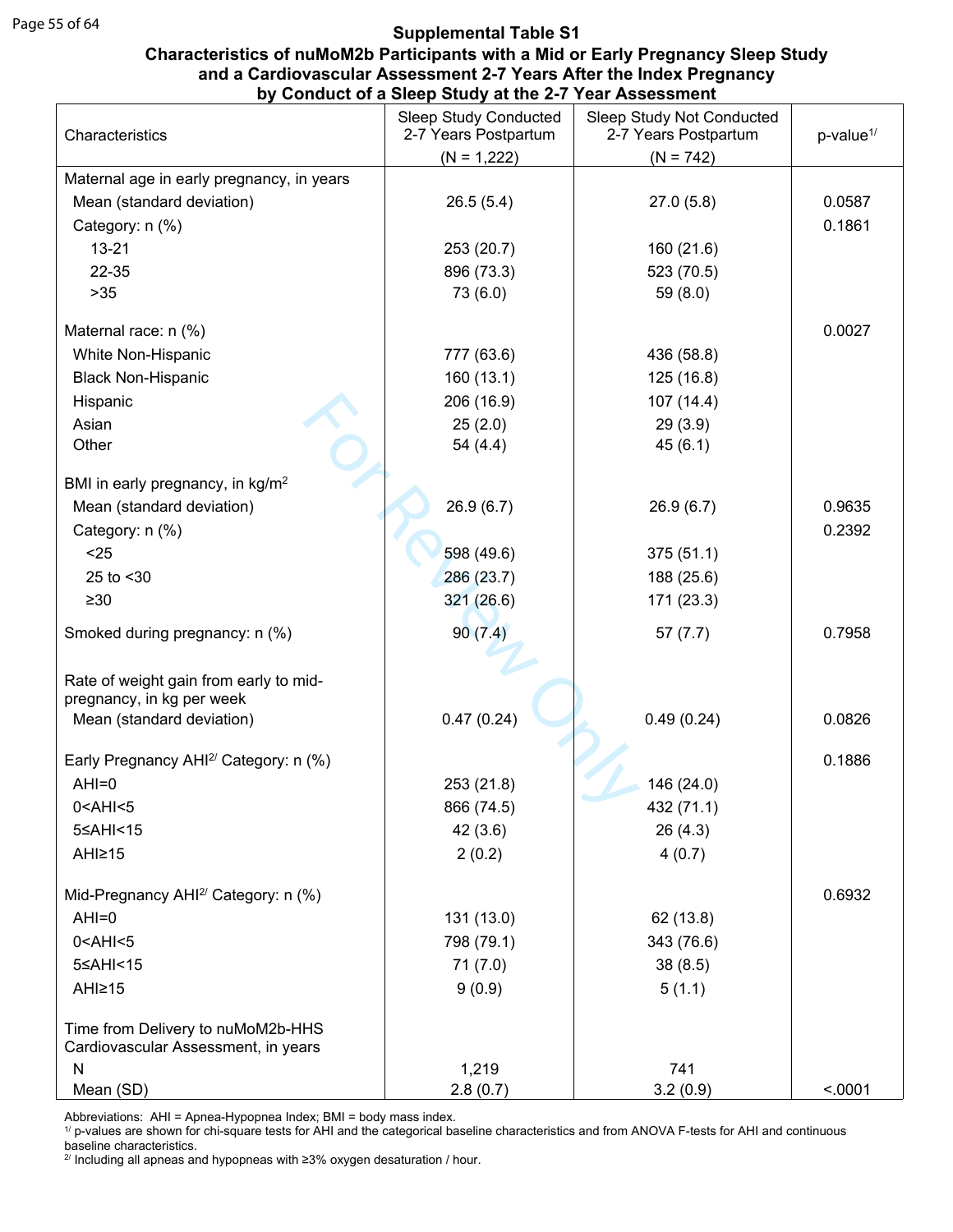## **Crude and Adjusted Risk Ratios1/ for the Components of Metabolic Sydrome2/ at 2-7 Year Follow-up**

### **According to Apnea-Hypopnea Index (AHI)3/ in Early or Mid-Pregnancy Among Women Without Preexisting Diabetes**

| Metabolic Syndrome Component /<br><b>AHI Category</b> | Metabolic Syndrome<br>Component |                   | <b>Crude Risk Ratios</b> |                   | <b>Adjusted Risk Ratios</b> |  |
|-------------------------------------------------------|---------------------------------|-------------------|--------------------------|-------------------|-----------------------------|--|
|                                                       | $n/N$ (%)                       | Estimate (95% CI) | p-value                  | Estimate (95% CI) | p-value                     |  |
| Elevated waist circumference                          |                                 |                   |                          |                   |                             |  |
| AHI<5 in both early and mid-pregnancy (referent)      | 742/1200 (61.8)                 | 1.00              | < 0001                   | 1.00              | 0.8300                      |  |
| AHI≥5 in early or mid-pregnancy                       | 112/124 (90.3)                  | 1.46(1.36, 1.57)  |                          | 0.99(0.92, 1.06)  |                             |  |
| Elevated triglycerides or associated medication       |                                 |                   |                          |                   |                             |  |
| AHI<5 in both early and mid-pregnancy (referent)      | 121/1200 (10.1)                 | 1.00              | < .0001                  | 1.00              | 0.0012                      |  |
| AHI≥5 in early or mid-pregnancy                       | 39/124 (31.5)                   | 3.12(2.29, 4.25)  |                          | 1.93 (1.37, 2.73) |                             |  |
| Elevated fasting glucose or associated medication     |                                 |                   |                          |                   |                             |  |
| AHI<5 in both early and mid-pregnancy (referent)      | 165/1200 (13.8)                 | 1.00              | 0.0254                   | 1.00              | 0.6767                      |  |
| AHI≥5 in early or mid-pregnancy                       | 28/124 (22.6)                   | 1.64(1.15, 2.34)  |                          | 1.09(0.73, 1.64)  |                             |  |
| Elevated blood pressure or associated medication      |                                 |                   |                          |                   |                             |  |
| AHI<5 in both early and mid-pregnancy (referent)      | 126/1200 (10.5)                 | 1.00              | < .0001                  | 1.00              | 0.0688                      |  |
| AHI≥5 in early or mid-pregnancy                       | 34/124 (27.4)                   | 2.61(1.88, 3.63)  |                          | 1.46(1.00, 2.14)  |                             |  |
| Reduced HDL-C or associated medication                |                                 |                   |                          |                   |                             |  |
| AHI<5 in both early and mid-pregnancy (referent)      | 399/1200 (33.3)                 | 1.00              | < 0.001                  | 1.00              | 0.0013                      |  |
| AHI≥5 in early or mid-pregnancy                       | 71/124 (57.3)                   | 1.72(1.45, 2.05)  |                          | 1.40(1.16, 1.68)  |                             |  |

Abbreviations: AHI = Apnea-Hypopnea Index; CI = confidence interval

<sup>1/</sup> Poisson regression models are used for the analyses with robust error covariance used to compute confidence intervals and to test for trends. P-values are based on likelihood ratio tests. Analyses are adjusted for age and BMI (linear and quadratic) in early pregnancy, race, and time from delivery to HHS cardiovascular assessment.

<sup>2/</sup> Metabolic syndrome is defined based on the presence of three of five of the following criteria: elevated waist circumference, elevated triglycerides or associated medication, elevated fasting glucose or associated medication, elevated blood pressure or associated medication, reduced HDL-C or associated medication.

3/ Including all apneas and hypopneas w/ ≥3% oxygen desaturation / hour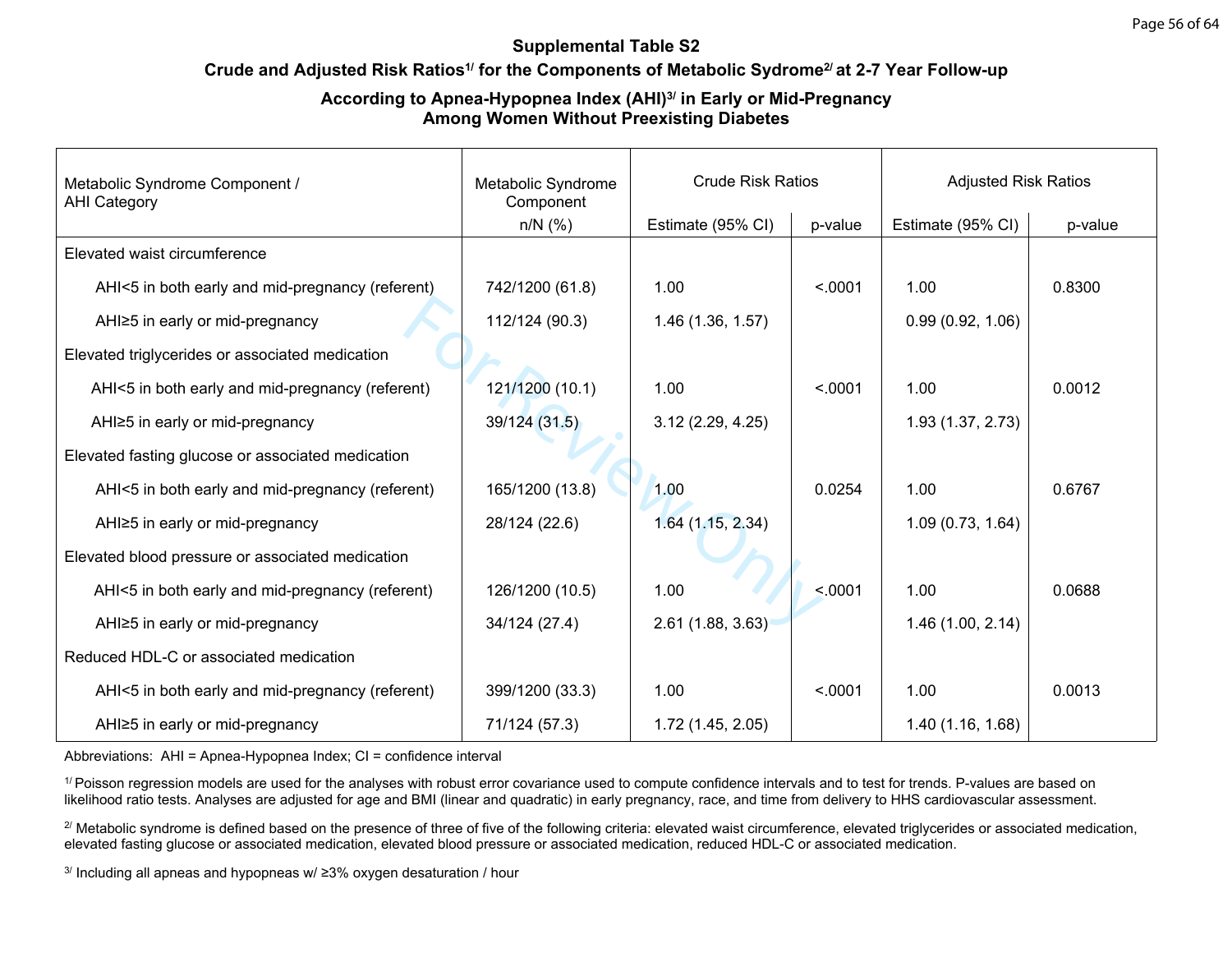# **Crude and Adjusted Risk Ratios1/ for the Components of Metabolic Sydrome2/ at 2-7 Year Follow-up According to Oxygen Desaturation Index (ODI)3/ in Early or Mid-Pregnancy**

# **Among Women Without Preexisting Diabetes**

| Metabolic Syndrome Component /<br><b>ODI Category</b> | Metabolic Syndrome<br>Component | <b>Crude Risk Ratios</b> |         | <b>Adjusted Risk Ratios</b> |         |
|-------------------------------------------------------|---------------------------------|--------------------------|---------|-----------------------------|---------|
|                                                       | $n/N$ (%)                       | Estimate (95% CI)        | p-value | Estimate (95% CI)           | p-value |
| Elevated waist circumference                          |                                 |                          |         |                             |         |
| ODI<5 in both early and mid-pregnancy (referent)      | 563/972 (57.9)                  | 1.00                     | < .0001 | 1.00                        | 0.8979  |
| ODI≥5 in early or mid-pregnancy                       | 291/352 (82.7)                  | 1.43(1.33, 1.53)         |         | 1.00(0.93, 1.07)            |         |
| Elevated triglycerides or associated medication       |                                 |                          |         |                             |         |
| ODI<5 in both early and mid-pregnancy (referent)      | 77/972 (7.9)                    | 1.00                     | < .0001 | 1.00                        | < .0001 |
| ODI≥5 in early or mid-pregnancy                       | 83/352 (23.6)                   | 2.98 (2.24, 3.96)        |         | 2.03(1.51, 2.74)            |         |
| Elevated fasting glucose or associated medication     |                                 |                          |         |                             |         |
| ODI<5 in both early and mid-pregnancy (referent)      | 123/972 (12.7)                  | 1.00                     | 0.0026  | 1.00                        | 0.4157  |
| ODI≥5 in early or mid-pregnancy                       | 70/352 (19.9)                   | 1.57(1.20, 2.05)         |         | 1.13(0.84, 1.52)            |         |
| Elevated blood pressure or associated medication      |                                 |                          |         |                             |         |
| ODI<5 in both early and mid-pregnancy (referent)      | 84/972 (8.6)                    | 1.00                     | < 0.001 | 1.00                        | 0.0074  |
| ODI≥5 in early or mid-pregnancy                       | 76/352 (21.6)                   | 2.50 (1.88, 3.32)        |         | 1.58(1.15, 2.18)            |         |
| Reduced HDL-C or associated medication                |                                 |                          |         |                             |         |
| ODI<5 in both early and mid-pregnancy (referent)      | 309/972 (31.8)                  | 1.00                     | < .0001 | 1.00                        | 0.1508  |
| ODI≥5 in early or mid-pregnancy                       | 161/352 (45.7)                  | 1.44(1.24, 1.67)         |         | 1.12(0.96, 1.31)            |         |

Abbreviations: ODI = Oxygen Desaturation Index; CI = confidence interval

<sup>1/</sup> Poisson regression models are used for the analyses with robust error covariance used to compute confidence intervals and to test for trends. P-values are based on likelihood ratio tests. Analyses are adjusted for age and BMI (linear and quadratic) in early pregnancy, race, and time from delivery to HHS cardiovascular assessment.

<sup>2/</sup> Metabolic syndrome is defined based on the presence of three of five of the following criteria: elevated waist circumference, elevated triglycerides or associated medication, elevated fasting glucose or associated medication, elevated blood pressure or associated medication, reduced HDL-C or associated medication.

3/ Number of desaturations ≥3% per hour sleep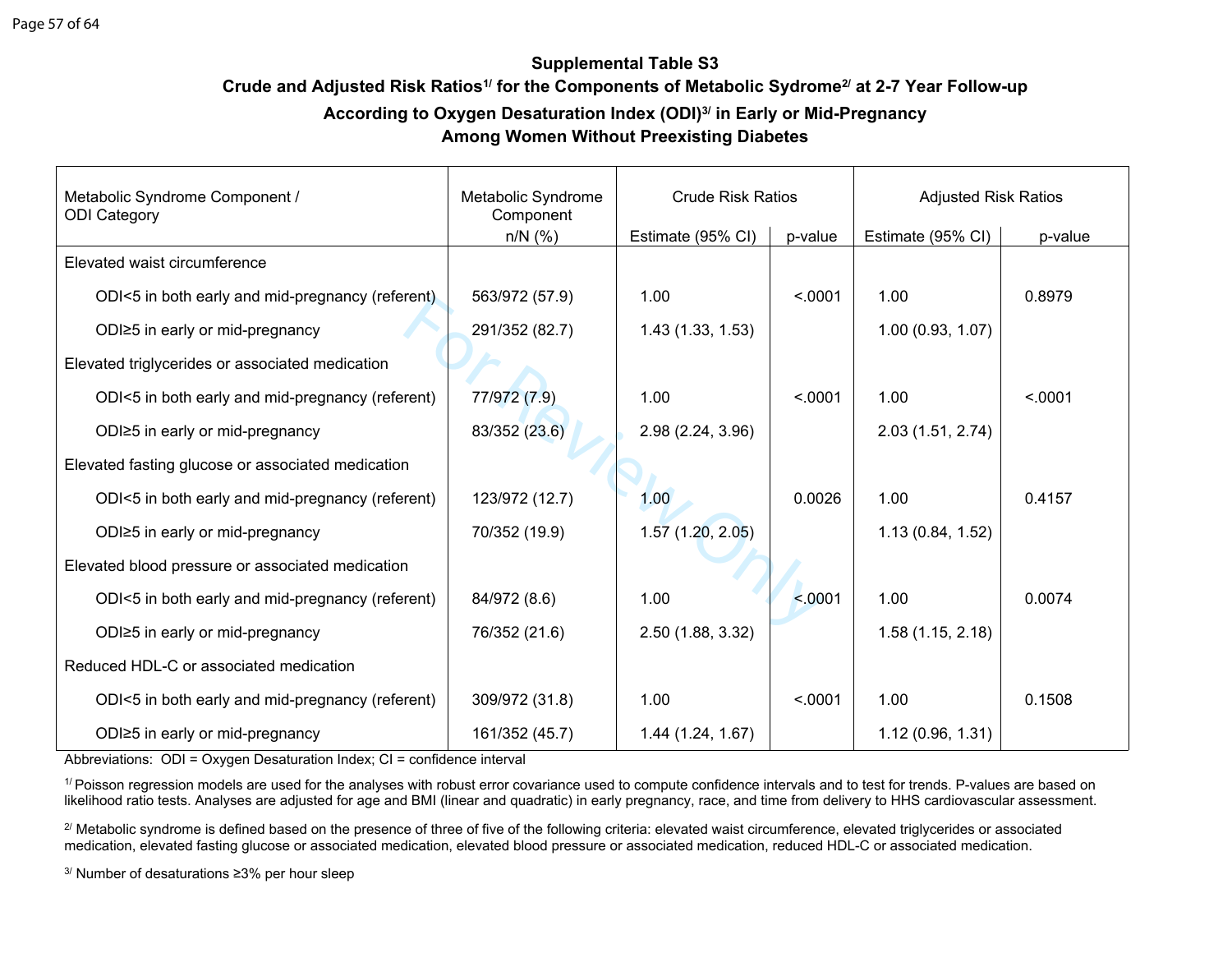# **Assessment of SDB Risk on Hypertension 2-7 Years After nuMoM2b Pregnancy Mediated by Hypertensive Disorder of Pregnancy1/ With Adjustment for Age, BMI (Linear and Quadratic), Race/Ethnicity, and Time from Delivery to Follow-up Visit**

|                                                                                                                                                                                                         | <b>Total Excess</b>  | Components <sup>2/</sup> of Excess Relative Risk (95% CI) Associating SDB with |                         |                      |                      | Proportion of Total     |
|---------------------------------------------------------------------------------------------------------------------------------------------------------------------------------------------------------|----------------------|--------------------------------------------------------------------------------|-------------------------|----------------------|----------------------|-------------------------|
|                                                                                                                                                                                                         |                      |                                                                                |                         | Hypertension         |                      |                         |
|                                                                                                                                                                                                         |                      |                                                                                |                         | Interaction &        |                      |                         |
|                                                                                                                                                                                                         | <b>Relative Risk</b> | <b>Controlled Direct</b>                                                       |                         | Mediation            | Pure Indirect        | Eliminated              |
|                                                                                                                                                                                                         |                      |                                                                                | Interaction with        |                      |                      |                         |
| <b>SDB</b>                                                                                                                                                                                              | (95% CI)             | Effect                                                                         | <b>HDP</b>              | with HDP             | Effect               | (95% CI)                |
|                                                                                                                                                                                                         |                      |                                                                                |                         |                      |                      |                         |
| AHI≥5 in early pregnancy (versus<br>AHS)                                                                                                                                                                | $0.10 (-0.80, 1.00)$ | $0.02$ (-0.90, 0.94)                                                           | $0.04$ (-0.24, 0.32)    | $0.01$ (-0.05, 0.07) | $0.03$ (-0.05, 0.12) | $0.81$ (-6.77, 8.40)    |
| AHI≥5 in mid pregnancy (versus AHI<5)                                                                                                                                                                   | $0.53(-0.44, 1.49)$  | $0.25$ (-0.70, 1.19)                                                           | $0.13(-0.13, 0.39)$     | $0.08$ (-0.10, 0.27) | $0.06$ (-0.02, 0.15) | $0.53$ (-0.56, 1.62)    |
| AHI≥5 in early or mid-pregnancy<br>(versus AHI<5 in early and mid-<br>pregnancy)                                                                                                                        | $0.25$ (-0.61, 1.10) | $0.07$ (-0.77, 0.91)                                                           | $0.08$ (-0.17, 0.33)    | $0.04$ (-0.09, 0.17) | $0.06$ (-0.02, 0.14) | $0.73$ (-1.88, 3.34)    |
| ODI≥5 in early pregnancy (versus<br>$ODI<5$ )                                                                                                                                                           | $0.35$ (-0.39, 1.08) | $0.36(-0.39, 1.11)$                                                            | $-0.03$ $(-0.25, 0.19)$ | $0.00$ (-0.02, 0.02) | $0.01$ (-0.05, 0.08) | $-0.05$ $(-0.76, 0.67)$ |
| ODI≥5 in mid pregnancy (versus<br>$ODI<5$ )                                                                                                                                                             | 1.06 (0.04, 2.09)    | $0.76(-0.17, 1.69)$                                                            | $0.26$ (-0.05, 0.57)    | $0.03$ (-0.06, 0.13) | $0.01$ (-0.02, 0.04) | $0.28$ (-0.05, 0.62)    |
| ODI≥5 in early or mid-pregnancy<br>(versus ODI<5 in early and mid-<br>pregnancy)                                                                                                                        | $0.93$ (-0.05, 1.92) | $0.64$ ( $-0.24$ , 1.53)                                                       | $0.25$ (-0.06, 0.57)    | $0.03$ (-0.07, 0.12) | $0.01$ (-0.02, 0.04) | $0.31$ (-0.07, 0.69)    |
|                                                                                                                                                                                                         |                      |                                                                                |                         |                      |                      |                         |
| Abbreviations: AHI = Apnea-Hypopnea Index; BMI=body mass index; CI=confidence interval; HDP = hypertensive disorder of pregnancy; ODI - Oxygen Desaturation Index; SDB = sleep<br>disordered breathing. |                      |                                                                                |                         |                      |                      |                         |
| <sup>1/</sup> Hypertensive disorder of pregnancy includes antepartum gestational hypertension, preeclampsia, and eclampsia.                                                                             |                      |                                                                                |                         |                      |                      |                         |

2/ Components defined as: controlled direct effect (effect due to SDB only, without mediation or interaction), interaction only (effect due to interaction only), interaction & mediation (mediated interaction; effect due to both mediation and interaction), pure indirect effect (effect due to mediation only), portion eliminated (% effect due to either mediation or interaction). Ref: VanderWeele 2014.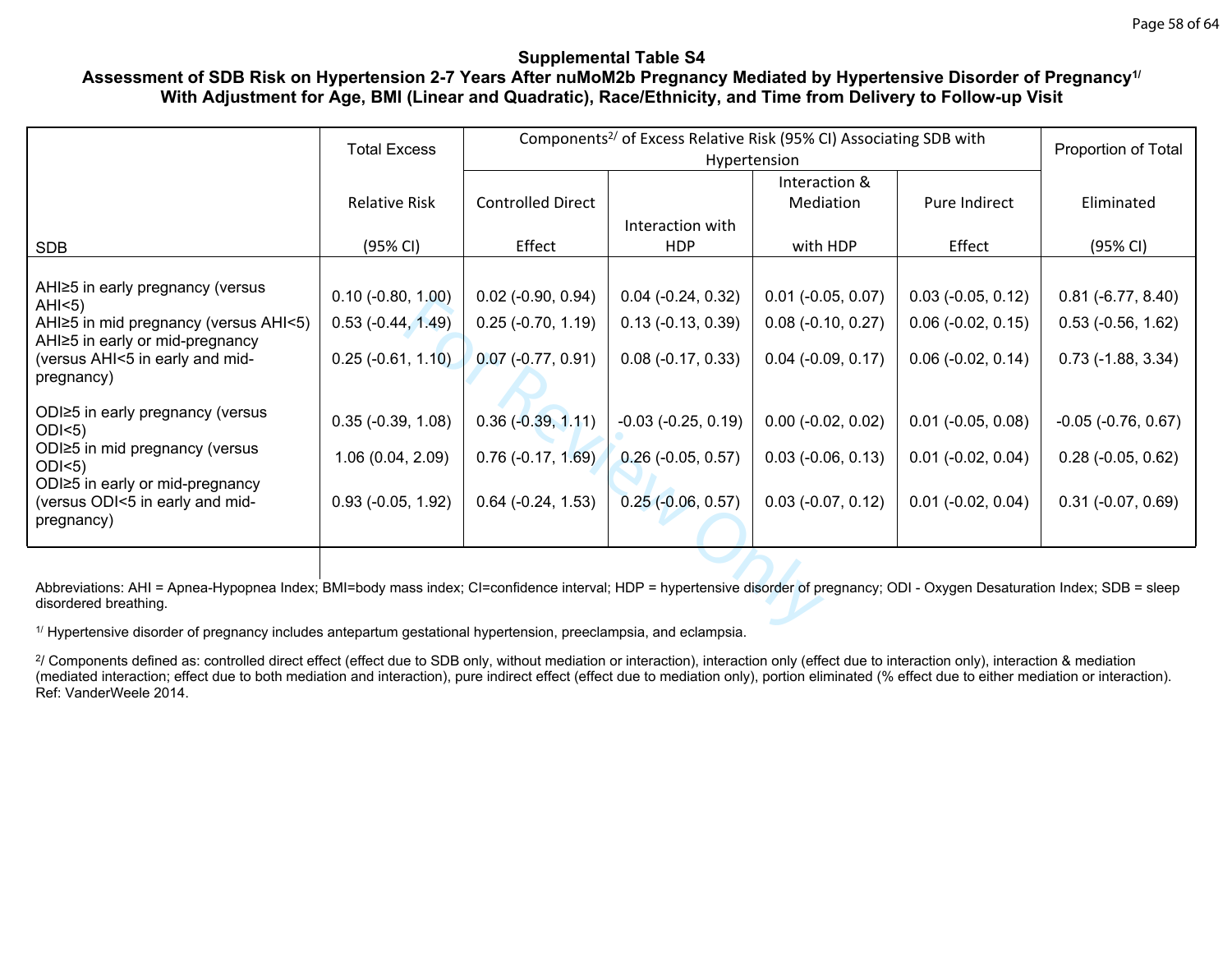### **Supplemental Table S5 Assessment of SDB Risk on Metabolic Syndrome 2-7 Years After nuMoM2b Pregnancy Mediated by Hypertensive Disorder of Pregnancy1/ or Gestational Diabetes With Adjustment for Age, BMI (Linear and Quadratic), Race/Ethnicity, and Time from Delivery to Follow-up Visit**

|                                                                                                                                                                                                                                              | <b>Total Excess</b>  |                             |                              | Components <sup>2/</sup> of Excess Relative Risk (95% CI) Associating SDB with Metabolic Syndrome |                      | Proportion of Total     |
|----------------------------------------------------------------------------------------------------------------------------------------------------------------------------------------------------------------------------------------------|----------------------|-----------------------------|------------------------------|---------------------------------------------------------------------------------------------------|----------------------|-------------------------|
|                                                                                                                                                                                                                                              |                      |                             |                              | Interaction &                                                                                     |                      |                         |
|                                                                                                                                                                                                                                              | <b>Relative Risk</b> | <b>Controlled Direct</b>    | Interaction with             | Mediation                                                                                         | Pure Indirect        | Eliminated              |
| <b>SDB</b>                                                                                                                                                                                                                                   | (95% CI)             | Effect                      | HDP/GDM                      | with HDP/GDM                                                                                      | Effect               | (95% CI)                |
| AHI≥5 in early pregnancy<br>(versus AHI<5)<br>AHI≥5 in mid pregnancy                                                                                                                                                                         | $0.34$ (-0.27, 0.94) | $0.36$ ( $-0.33$ , $1.06$ ) | $-0.03$ $(-0.17, 0.11)$      | $-0.01$ $(-0.06, 0.04)$                                                                           | $0.02$ (-0.01, 0.05) | $-0.07$ $(-0.56, 0.43)$ |
| (versus AHI<5)                                                                                                                                                                                                                               | $0.40$ (-0.14, 0.94) | $0.44$ ( $-0.18$ , $1.05$ ) | $-0.05$ $(-0.16, 0.07)$      | $-0.03$ $(-0.11, 0.05)$                                                                           | $0.04$ (-0.01, 0.08) | $-0.10$ $(-0.51, 0.32)$ |
| AHI≥5 in early or mid-<br>pregnancy (versus AHI<5 in<br>early and mid-pregnancy)                                                                                                                                                             | $0.54$ (-0.04, 1.12) | $0.61$ (-0.06, 1.27)        | $-0.07$ $(-0.19, 0.06)$      | $-0.04$ $(-0.12, 0.04)$                                                                           | $0.04$ (-0.01, 0.09) | $-0.12$ $(-0.44, 0.20)$ |
| ODI $\geq$ 5 in early pregnancy<br>(versus ODI<5)                                                                                                                                                                                            | $0.43$ (-0.01, 0.87) | 0.50(0.01, 0.99)            | $-0.07$ $(-0.18, 0.03)$      | $-0.01$ $(-0.04, 0.02)$                                                                           | $0.01$ (-0.01, 0.04) | $-0.17$ $(-0.45, 0.12)$ |
| ODI≥5 in mid pregnancy<br>(versus ODI<5)                                                                                                                                                                                                     | 0.56(0.08, 1.04)     | 0.64(0.12, 1.15)            | $-0.08$ ( $-0.19$ , $0.03$ ) | $-0.03$ $(-0.07, 0.02)$                                                                           | $0.03$ (-0.01, 0.07) | $-0.14$ $(-0.39, 0.10)$ |
| ODI≥5 in early or mid-<br>pregnancy (versus ODI<5 in<br>early and mid-pregnancy)                                                                                                                                                             | 0.60(0.10, 1.09)     | 0.67(0.14, 1.20)            | $-0.08$ $(-0.19, 0.04)$      | $-0.02$ $(-0.06, 0.02)$                                                                           | $0.02$ (-0.01, 0.06) | $-0.12$ $(-0.36, 0.11)$ |
| Abbreviations: AHI = Apnea-Hypopnea Index; BMI=body mass index; CI=confidence interval; GDM = gestational diabetes mellitus; HDP = hypertensive disorder of pregnancy; ODI<br>= Oxygen Desaturation Index; SDB = sleep disordered breathing. |                      |                             |                              |                                                                                                   |                      |                         |
| <sup>1/</sup> Hypertensive disorder of pregnancy includes antepartum gestational hypertension, preeclampsia, and eclampsia.                                                                                                                  |                      |                             |                              |                                                                                                   |                      |                         |
| <sup>2</sup> / Components defined as: controlled direct effect (effect due to SDB only, without mediation or interaction), interaction only (effect due to interaction only), interaction & mediation                                        |                      |                             |                              |                                                                                                   |                      |                         |

2/ Components defined as: controlled direct effect (effect due to SDB only, without mediation or interaction), interaction only (effect due to interaction only), interaction & mediation (mediated interaction; effect due to both mediation and interaction), pure indirect effect (effect due to mediation only), portion eliminated (% effect due to either mediation or interaction). Ref: VanderWeele 2014.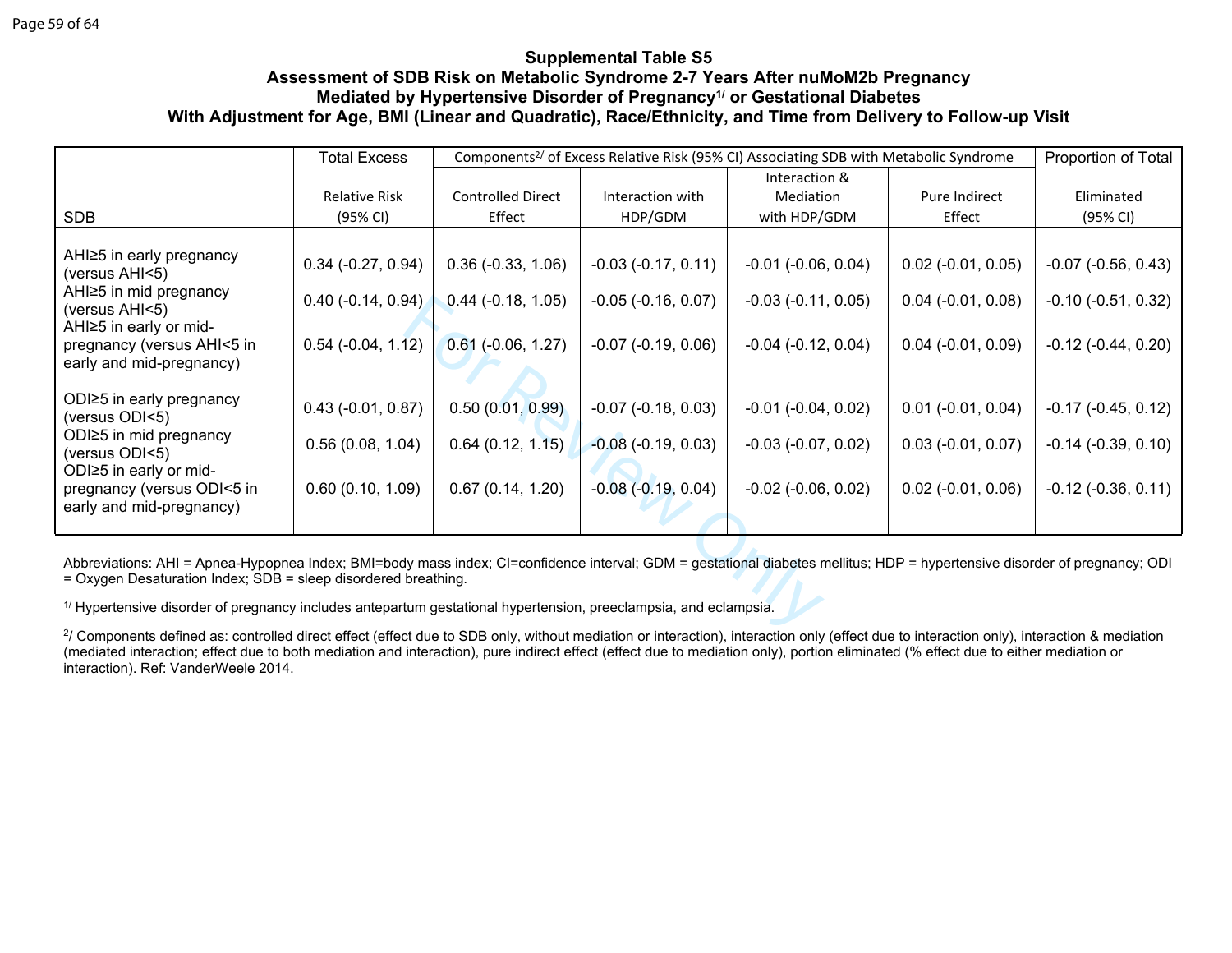# **Supplemental Table S6 (continued on next page) Cardiovascular Characteristics at the 2-7 Year Assessment According to Apnea-Hypopnea Index (AHI)1/ Categories at the follow-up Assessment**

| Cardiovascular Characteristic 2-7<br>Years After nuMoM2b Index | AHI < $5$ at 2-7 Year<br>Assessment | AHI $\ge$ 5 at 2-7 Year<br>Assessment | p-value <sup>2/</sup> |
|----------------------------------------------------------------|-------------------------------------|---------------------------------------|-----------------------|
| Pregnancy                                                      | $(N = 936)$                         | $(N = 133)$                           |                       |
|                                                                |                                     |                                       |                       |
| BMI, in $kg/m2$                                                |                                     |                                       |                       |
| N                                                              | 933                                 | 131                                   |                       |
| Mean (SD)                                                      | 26.7(6.6)                           | 36.1(8.6)                             | < 0.001               |
| Category: n (%)                                                |                                     |                                       | < .0001               |
| $25$                                                           | 450 (48.2)                          | 11(8.4)                               |                       |
| 25 to <30                                                      | 249 (26.7)                          | 19 (14.5)                             |                       |
| $\geq 30$                                                      | 234 (25.1)                          | 101(77.1)                             |                       |
|                                                                |                                     |                                       |                       |
| Waist circumference over iliac<br>crest, in cm                 |                                     |                                       |                       |
| N                                                              | 936                                 | 133                                   |                       |
| Mean (SD)                                                      | 93.9(14.4)                          | 113.9 (18.4)                          | < .0001               |
| ≥88 cm (non-Asian) or ≥80 cm                                   |                                     |                                       |                       |
| (Asian): n (%)                                                 | 575 (61.4)                          | 125 (94.0)                            | < .0001               |
|                                                                |                                     |                                       |                       |
| Systolic blood pressure, in mmHg                               |                                     |                                       |                       |
| N                                                              | 936                                 | 133                                   |                       |
| Mean (SD)                                                      | 110.9 (10.6)                        | 115.2 (13.0)                          | < .0001               |
| Diastolic blood pressure, in mmHg                              |                                     |                                       |                       |
| $\mathsf{N}$                                                   | 936                                 | 133                                   |                       |
| Mean (SD)                                                      | 71.6 (9.3)                          | 77.8 (10.6)                           | < .0001               |
|                                                                |                                     |                                       |                       |
| Hypertension Definitions: n (%)                                |                                     |                                       |                       |
| HHS (140≤SBP/90≤DBP, or                                        | 50(5.3)                             | 26 (19.5)                             | < .0001               |
| antihypertensive medication)                                   |                                     |                                       |                       |
| AMA 2018 (130≤SBP/80≤DBP,<br>or antihypertensive medication)   | 178 (19.0)                          | 59 (44.4)                             | < .0001               |
| MetSyn (130≤SBP/85≤DBP, or                                     |                                     |                                       |                       |
| antihypertensive medication)                                   | 94 (10.0)                           | 41 (30.8)                             | < .0001               |
|                                                                |                                     |                                       |                       |
| Triglycerides, in mg/dL                                        |                                     |                                       |                       |
| N                                                              | 931                                 | 133                                   |                       |
| Mean (SD)                                                      | 93.8 (61.6)                         | 142.8 (82.2)                          | < .0001               |
| ≥150 mg/dL or on lipid-lowering                                | 99 (10.6)                           | 47 (35.3)                             | < .0001               |
| medication: n (%)                                              |                                     |                                       |                       |
|                                                                |                                     |                                       |                       |
| HDL-C, in mg/dL                                                |                                     |                                       |                       |
| N                                                              | 931                                 | 133                                   |                       |
| Mean (SD)                                                      | 55.3 (12.4)                         | 49.1 (10.5)                           | < .0001               |
| <50 mg/dL or on HDL-raising<br>medication: n (%)               | 330 (35.4)                          | 71 (53.4)                             | < .0001               |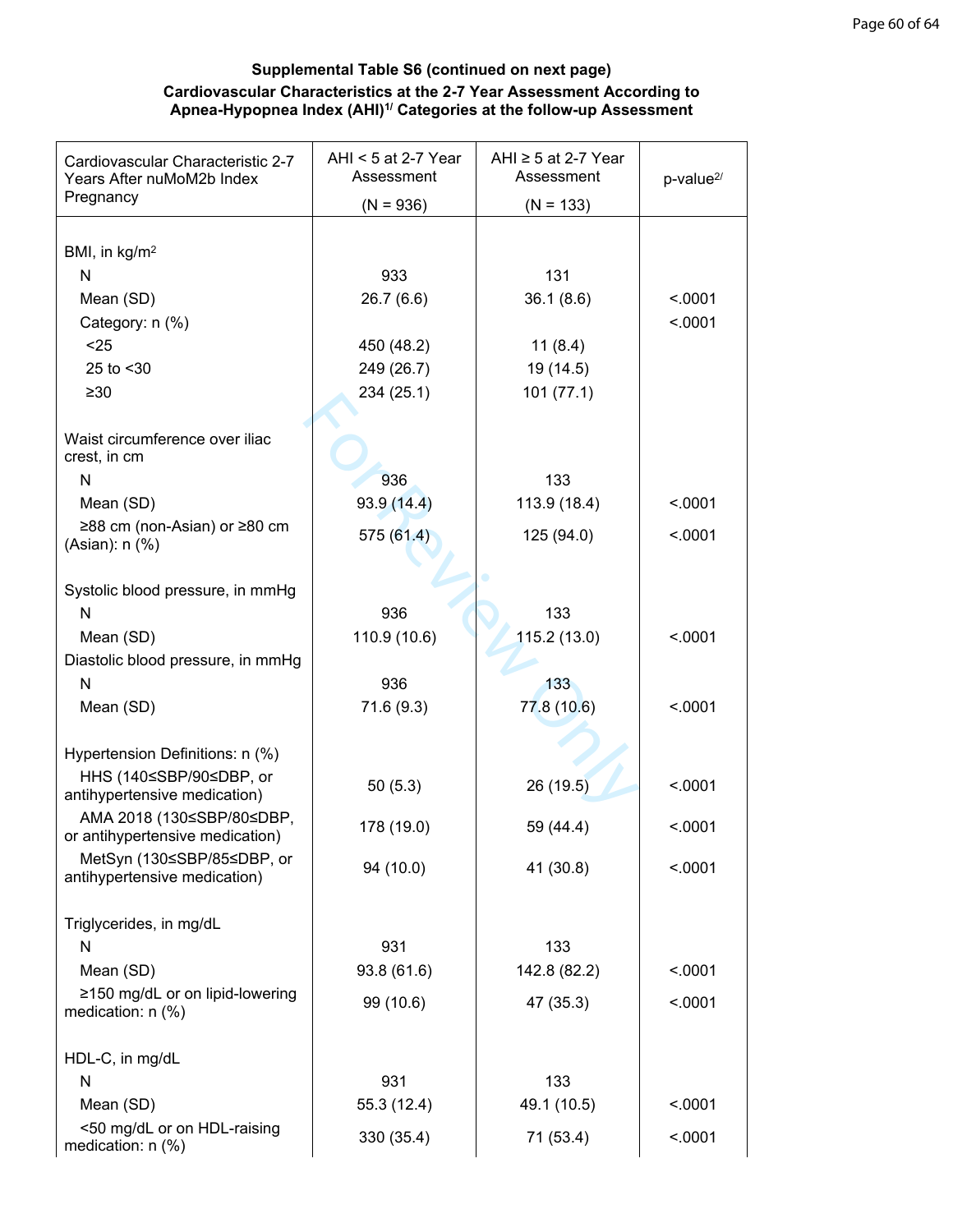| Blood glucose (fasting), in mg/dL                                   |            |             |         |
|---------------------------------------------------------------------|------------|-------------|---------|
| N                                                                   | 929        | 133         |         |
| Mean (SD)                                                           | 91.5(24.8) | 97.8 (27.5) | 0.0071  |
| ≥100 mg/dL or on glucose-<br>lowering medication: n (%)             | 138 (14.9) | 37(27.8)    | 0.0002  |
| Metabolic Syndrome <sup>3</sup> : n (%)                             | 130 (14.0) | 59 (44.4)   | < 0.001 |
| Time from delivery to HHS<br>cardiovascular assessment, in<br>years |            |             |         |
| N                                                                   | 933        | 133         |         |
| Mean (SD)                                                           | 2.9(0.7)   | 2.7(0.6)    | 0.0776  |
|                                                                     |            |             |         |

Abbreviations: AHI = Apnea-Hypopnea Index; BMI = body mass index; SD = standard deviation

<sup>1/</sup> Including all apneas and hypopneas w/ ≥3% oxygen desaturation / hour

 $2^{7}$  p-values are shown for chi-square tests for AHI and the categorical baseline characteristics and from ANOVA F-tests for AHI and continuous baseline characteristics.

3/ Metabolic syndrome is defined based on the presence of three of five of the following criteria: elevated waist circumference, elevated triglycerides or associated medication, elevated fasting glucose or associated medication, elevated blood pressure or associated medication, reduced HDL-C or associated medication.

For Review Only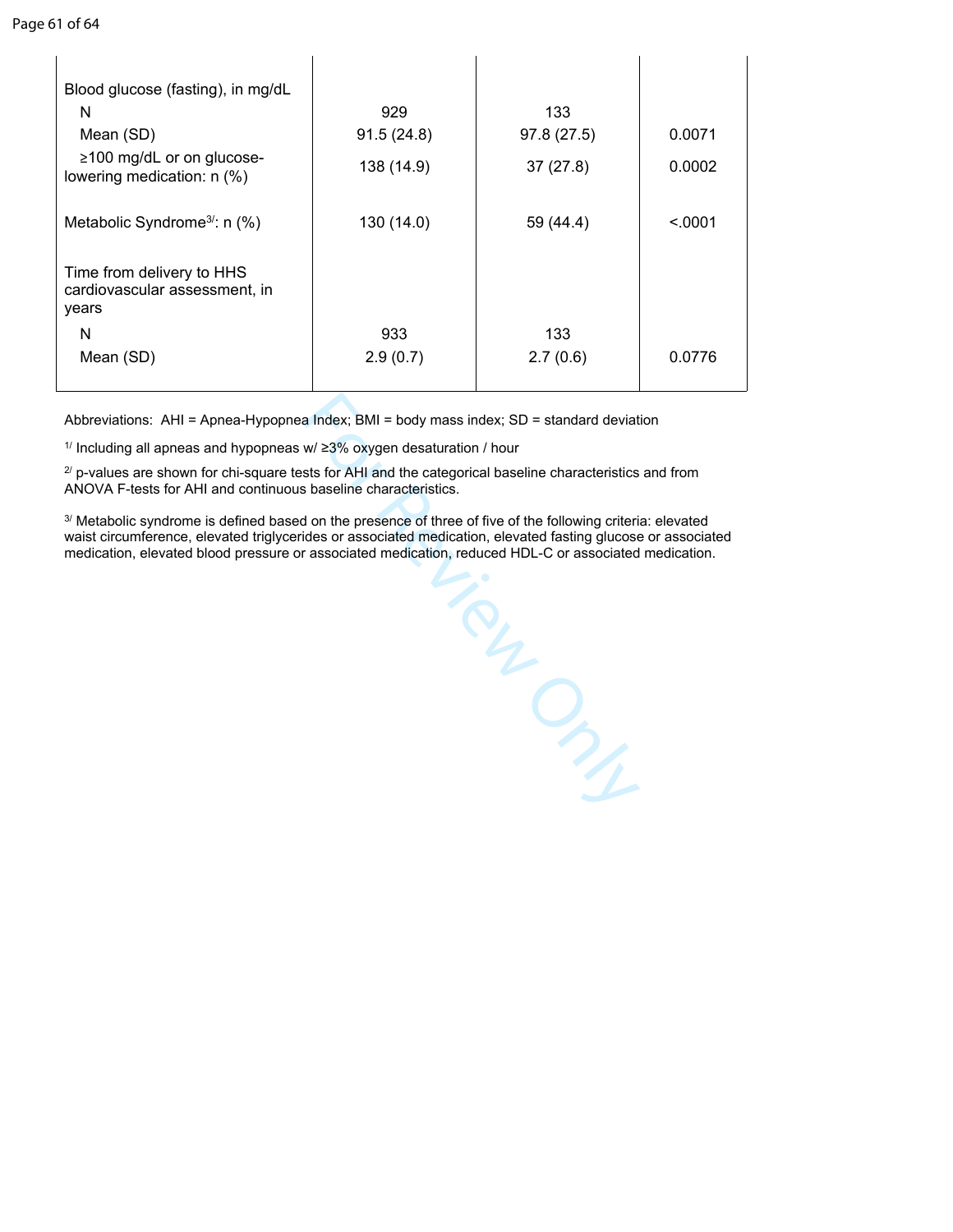#### **Supplemental Table S7a: Sensitivity Analysis Adjusting for Baseline Oxygen Saturation Crude and Adjusted Risk Ratios1/ for Incident Hypertension at 2-7 Years Postpartum**

# **According to Apnea-Hypopnea Index (AHI)2/ in Early and Mid-pregnancy Among Women Without Baseline Hypertension**

| <b>AHI Characteristic</b>                                                                                                                                      | Hypertension 2-7<br>Years After Index<br>nuMoM2b Pregnancy | <b>Crude Risk Ratios</b> |                  | <b>Adjusted Risk Ratios</b> |                  |
|----------------------------------------------------------------------------------------------------------------------------------------------------------------|------------------------------------------------------------|--------------------------|------------------|-----------------------------|------------------|
|                                                                                                                                                                | $n/N$ (%)                                                  | Estimate (95% CI)        | p-value          | Estimate (95% CI)           | p-value          |
| Early Pregnancy                                                                                                                                                |                                                            |                          |                  |                             |                  |
| AHI<5 (referent)                                                                                                                                               | 96/1647 (5.8)                                              | 1.00                     | 0.0463           | 1.00                        | 0.5023           |
| AHI≥5 (versus AHI<5)                                                                                                                                           | 10/68 (14.7)                                               | 2.52(1.38, 4.62)         |                  | 1.31(0.63, 2.75)            |                  |
|                                                                                                                                                                |                                                            |                          |                  |                             |                  |
| AHI=0 (referent)                                                                                                                                               | 18/391 (4.6)                                               | 1.00                     | 0.1280           | 1.00                        | 0.8967           |
| 0 <ahi<5 (versus="" ahi="0)&lt;/td"><td>78/1256 (6.2)</td><td>1.35(0.82, 2.22)</td><td>Trend tests:</td><td>1.08(0.65, 1.78)</td><td>Trend tests:</td></ahi<5> | 78/1256 (6.2)                                              | 1.35(0.82, 2.22)         | Trend tests:     | 1.08(0.65, 1.78)            | Trend tests:     |
| 5≤AHI<15 (versus AHI=0)                                                                                                                                        | 9/63(14.3)                                                 | 3.10(1.46, 6.60)         | 0.3931 linear    | 1.38(0.57, 3.35)            | 0.6036 linear    |
| AHI≥15 (versus AHI=0)                                                                                                                                          | 1/5(20.0)                                                  | 4.34 (0.71, 26.55)       | 0.9702 quadratic | 1.73 (0.28, 10.86)          | 0.8760 quadratic |
|                                                                                                                                                                |                                                            |                          |                  |                             |                  |
| Mid-pregnancy                                                                                                                                                  |                                                            |                          |                  |                             |                  |
| AHI<5 (referent)                                                                                                                                               | 72/1308 (5.5)                                              | 1.00                     | 0.0070           | 1.00                        | 0.0838           |
| AHI≥5 (versus AHI<5)                                                                                                                                           | 17/114 (14.9)                                              | 2.71 (1.66, 4.43)        |                  | 1.80(1.00, 3.24)            |                  |
|                                                                                                                                                                |                                                            |                          |                  |                             |                  |
| AHI=0 (referent)                                                                                                                                               | 9/189(4.8)                                                 | 1.00                     | 0.0547           | 1.00                        | 0.3504           |
| 0 <ahi<5 (versus="" ahi="0)&lt;/td"><td>63/1119 (5.6)</td><td>1.18(0.60, 2.34)</td><td>Trend tests:</td><td>0.81(0.41, 1.60)</td><td>Trend tests:</td></ahi<5> | 63/1119 (5.6)                                              | 1.18(0.60, 2.34)         | Trend tests:     | 0.81(0.41, 1.60)            | Trend tests:     |
| 5≤AHI<15 (versus AHI=0)                                                                                                                                        | 14/100 (14.0)                                              | 2.94 (1.32, 6.55)        | 0.1325 linear    | 1.42(0.59, 3.40)            | 0.3857 linear    |
| AHI≥15 (versus AHI=0)                                                                                                                                          | 3/14(21.4)                                                 | 4.50 (1.37, 14.77)       | 0.7140 quadratic | 1.79(0.44, 7.31)            | 0.5676 quadratic |
|                                                                                                                                                                |                                                            |                          |                  |                             |                  |

Abbreviations: AHI = Apnea-Hypopnea Index; CI = confidence interval

<sup>1/</sup> Poisson regression models are used for the analyses with robust error covariance used to compute confidence intervals and to test for trends. P-values are based on likelihood ratio tests. Analyses are adjusted for age and BMI (linear and quadratic) in early pregnancy, race, time from delivery to HHS cardiovascular assessment, and average oxygen saturation preceding sleep onset.

<sup>2/</sup> Including all apneas and hypopneas w/ ≥3% oxygen desaturation / hour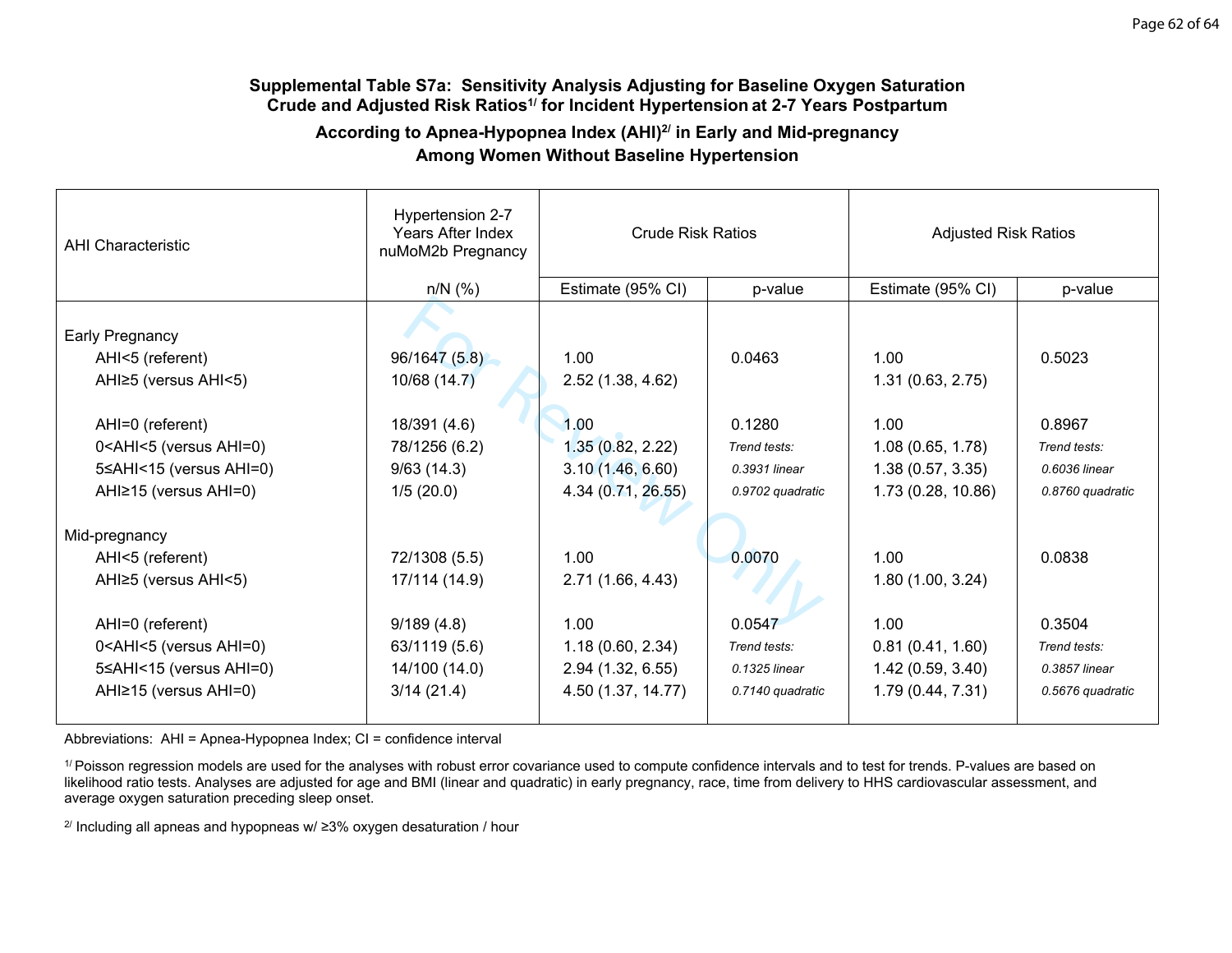# **Supplemental Table S7b: Sensitivity Analysis Adjusting for Baseline Oxygen Saturation Crude and Adjusted Risk Ratios1/ for Metabolic Sydrome2/ at 2-7 Years Postpartum**

# **According to Apnea-Hypopnea Index (AHI)3/ in Early and Mid-pregnancy Among Women Without Preexisting Diabetes**

| <b>AHI Characteristic</b>                                                                                                                                        | Metabolic Syndrome | <b>Crude Risk Ratios</b> |                  | <b>Adjusted Risk Ratios</b> |                  |
|------------------------------------------------------------------------------------------------------------------------------------------------------------------|--------------------|--------------------------|------------------|-----------------------------|------------------|
|                                                                                                                                                                  | $n/N$ (%)          | Estimate (95% CI)        | p-value          | Estimate (95% CI)           | p-value          |
|                                                                                                                                                                  |                    |                          |                  |                             |                  |
| Early Pregnancy                                                                                                                                                  |                    |                          |                  |                             |                  |
| AHI<5 (referent)                                                                                                                                                 | 260/1630 (16.0)    | 1.00                     | < .0001          | 1.00                        | 0.2821           |
| AHI≥5 (versus AHI<5)                                                                                                                                             | 32/69 (46.4)       | 2.91(2.20, 3.84)         |                  | 1.20(0.87, 1.65)            |                  |
| AHI=0 (referent)                                                                                                                                                 | 43/383 (11.2)      | 1.00                     | < .0001          | 1.00                        | 0.5878           |
| 0 <ahi<5 (versus="" ahi="0)&lt;/td"><td>217/1247 (17.4)</td><td>1.55(1.14, 2.11)</td><td>Trend tests:</td><td>1.01(0.75, 1.36)</td><td>Trend tests:</td></ahi<5> | 217/1247 (17.4)    | 1.55(1.14, 2.11)         | Trend tests:     | 1.01(0.75, 1.36)            | Trend tests:     |
| 5≤AHI<15 (versus AHI=0)                                                                                                                                          | 29/63 (46.0)       | 4.10 (2.78, 6.05)        | 0.1141 linear    | 1.25(0.82, 1.91)            | 0.7816 linear    |
| AHI≥15 (versus AHI=0)                                                                                                                                            | 3/6(50.0)          | 4.45 (1.91, 10.40)       | 0.4084 quadratic | 0.80(0.27, 2.41)            | 0.3808 quadratic |
| Mid-pregnancy                                                                                                                                                    |                    |                          |                  |                             |                  |
| AHI<5 (referent)                                                                                                                                                 | 178/1292 (13.8)    | 1.00                     | < .0001          | 1.00                        | 0.1210           |
| AHI≥5 (versus AHI<5)                                                                                                                                             | 45/121 (37.2)      | 2.70(2.06, 3.53)         |                  | 1.29(0.95, 1.75)            |                  |
| AHI=0 (referent)                                                                                                                                                 | 13/189 (6.9)       | 1.00                     | < 0001           | 1.00                        | 0.1529           |
|                                                                                                                                                                  |                    |                          | Trend tests:     |                             | Trend tests:     |
| 0 <ahi<5 (versus="" ahi="0)&lt;/td"><td>165/1103 (15.0)</td><td>2.17(1.26, 3.74)</td><td></td><td>1.39(0.81, 2.39)</td><td></td></ahi<5>                         | 165/1103 (15.0)    | 2.17(1.26, 3.74)         |                  | 1.39(0.81, 2.39)            |                  |
| 5≤AHI<15 (versus AHI=0)                                                                                                                                          | 37/107 (34.6)      | 5.03(2.80, 9.03)         | 0.0053 linear    | 1.67(0.90, 3.11)            | 0.0373 linear    |
| AHI≥15 (versus AHI=0)                                                                                                                                            | 8/14(57.1)         | 8.31 (4.15, 16.62)       | 0.4603 quadratic | 2.47 (1.14, 5.32)           | 0.8857 quadratic |

Abbreviations: AHI = Apnea-Hypopnea Index; CI = confidence interval

<sup>1/</sup> Poisson regression models are used for the analyses with robust error covariance used to compute confidence intervals and to test for trends. P-values are based on likelihood ratio tests. Analyses are adjusted for age and BMI (linear and quadratic) in early pregnancy, race, time from delivery to HHS cardiovascular assessment, and average oxygen saturation preceding sleep onset.

<sup>2/</sup> Metabolic syndrome is defined based on the presence of three of five of the following criteria: elevated waist circumference, elevated triglycerides or associated medication, elevated fasting glucose or associated medication, elevated blood pressure or associated medication, reduced HDL-C or associated medication.

 $3/$  Including all apneas and hypopneas w/  $\geq$ 3% oxygen desaturation / hour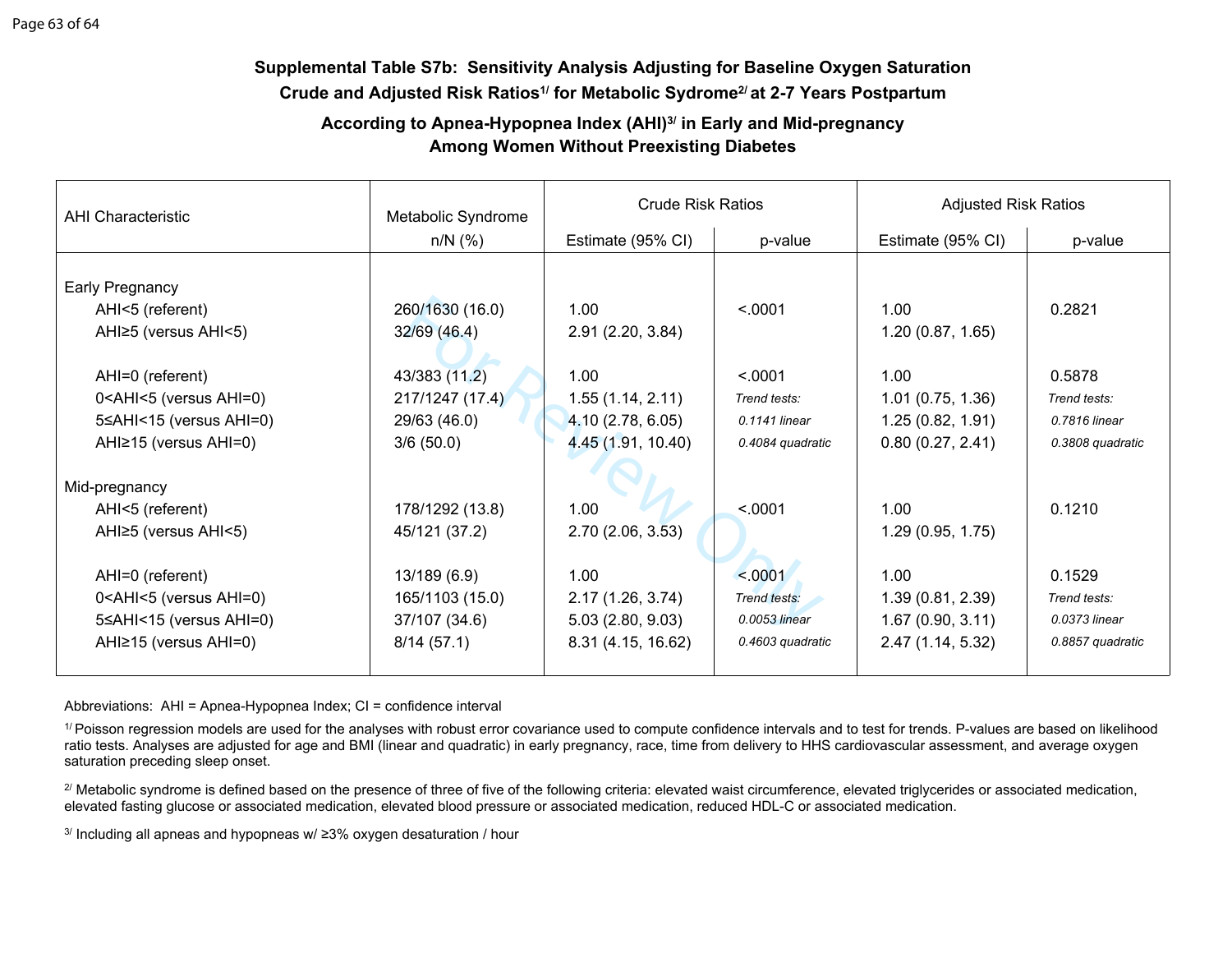# **Supplemental Table S8a: Sensitivity Analysis Adjusting for Baseline Oxygen Saturation Crude and Adjusted Risk Ratios1/ for Incident Hypertension at 2-7 Years Postpartum**

# **According to Oxygen Desaturation Index (ODI)2/ in Early and Mid-pregnancy Among Women Without Baseline Hypertension**

| <b>ODI</b> Characteristic                                                                                                                                      | Hypertension 2-7<br>Years After Index<br>nuMoM2b Pregnancy | <b>Crude Risk Ratios</b> |                  | <b>Adjusted Risk Ratios</b> |                  |
|----------------------------------------------------------------------------------------------------------------------------------------------------------------|------------------------------------------------------------|--------------------------|------------------|-----------------------------|------------------|
|                                                                                                                                                                |                                                            |                          |                  |                             |                  |
|                                                                                                                                                                | $n/N$ (%)                                                  | Estimate (95% CI)        | p-value          | Estimate (95% CI)           | p-value          |
| Early Pregnancy                                                                                                                                                |                                                            |                          |                  |                             |                  |
| ODI<5 (referent)                                                                                                                                               | 82/1521 (5.4)                                              | 1.00                     | 0.0048           | 1.00                        | 0.1122           |
| ODI≥5 (versus ODI<5)                                                                                                                                           | 24/194 (12.4)                                              | 2.29(1.49, 3.53)         |                  | 1.59(0.95, 2.68)            |                  |
| ODI=0 (referent)                                                                                                                                               | 5/141(3.5)                                                 | 1.00                     | 0.0220           | 1.00                        | 0.3471           |
| 0 <odi<5 (versus="" odi="0)&lt;/td"><td>77/1380 (5.6)</td><td>1.57(0.65, 3.82)</td><td>Trend tests:</td><td>1.45(0.58, 3.59)</td><td>Trend tests:</td></odi<5> | 77/1380 (5.6)                                              | 1.57(0.65, 3.82)         | Trend tests:     | 1.45(0.58, 3.59)            | Trend tests:     |
| 5≤ODI<15 (versus ODI=0)                                                                                                                                        | 21/174 (12.1)                                              | 3.40(1.32, 8.80)         | 0.1462 linear    | 2.29(0.80, 6.57)            | 0.2856 linear    |
| ODI≥15 (versus ODI=0)                                                                                                                                          | 3/20(15.0)                                                 | 4.23 (1.09, 16.36)       | 0.7345 quadratic | 2.27(0.51, 10.16)           | 0.5986 quadratic |
|                                                                                                                                                                |                                                            |                          |                  |                             |                  |
| Mid-pregnancy                                                                                                                                                  |                                                            |                          |                  |                             |                  |
| ODI<5 (referent)                                                                                                                                               | 47/1094 (4.3)                                              | 1.00                     | < 0001           | 1.00                        | 0.0008           |
| ODI≥5 (versus ODI<5)                                                                                                                                           | 42/328 (12.8)                                              | 2.98(2.00, 4.44)         |                  | 2.35(1.50, 3.69)            |                  |
| ODI=0 (referent)                                                                                                                                               | 4/57(7.0)                                                  | 1.00                     | 0.0002           | 1.00                        | 0.0063           |
| 0 <odi<5 (versus="" odi="0)&lt;/td"><td>43/1037 (4.1)</td><td>0.59(0.22, 1.59)</td><td>Trend tests:</td><td>0.48(0.17, 1.34)</td><td>Trend tests:</td></odi<5> | 43/1037 (4.1)                                              | 0.59(0.22, 1.59)         | Trend tests:     | 0.48(0.17, 1.34)            | Trend tests:     |
| 5≤ODI<15 (versus ODI=0)                                                                                                                                        | 35/287 (12.2)                                              | 1.74(0.64, 4.70)         | 0.0605 linear    | 1.11(0.38, 3.29)            | 0.3093 linear    |
| ODI≥15 (versus ODI=0)                                                                                                                                          | 7/41(17.1)                                                 | 2.43 (0.76, 7.77)        | 0.2866 quadratic | 1.52(0.41, 5.67)            | 0.2042 quadratic |
|                                                                                                                                                                |                                                            |                          |                  |                             |                  |

Abbreviations: ODI = Oxygen Desaturation Index; CI = confidence interval

<sup>1/</sup> Poisson regression models are used for the analyses with robust error covariance used to compute confidence intervals and to test for trends. P-values are based on likelihood ratio tests. Analyses are adjusted for age and BMI (linear and quadratic) in early pregnancy, race, time from delivery to HHS cardiovascular assessment, and average oxygen saturation preceding sleep onset.

2/ Number of destaturations ≥3% per hour sleep